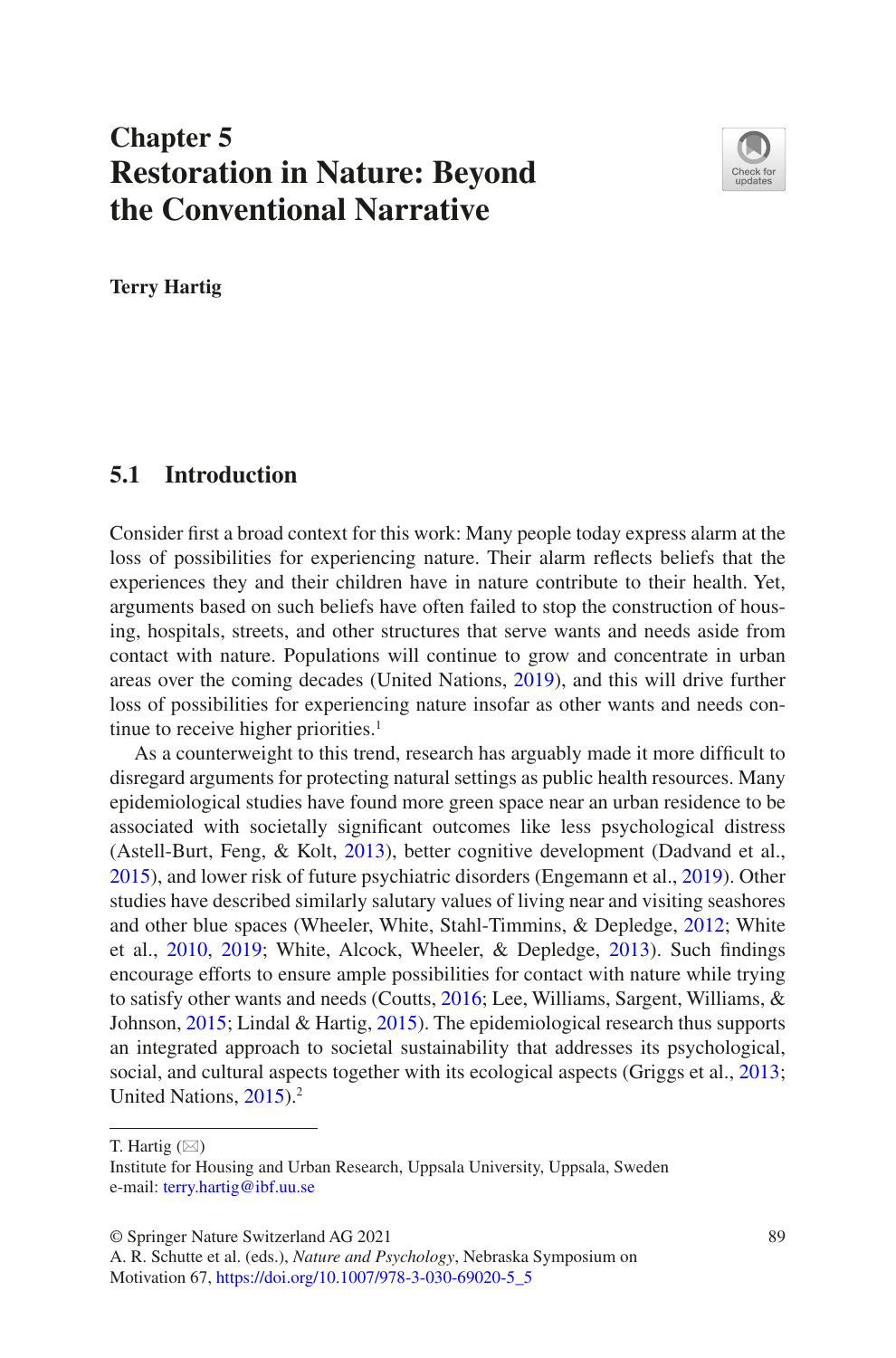Other research has shed light on the processes that could engender nature-health associations. In line with long-standing ideas in public health, early studies in environmental psychology (Kaplan, [1973](#page-55-0); Ulrich, [1979](#page-60-0)), human geography (Appleton, [1975/](#page-48-1)1996), outdoor recreation (Driver & Knopf, [1976\)](#page-51-2), and other felds helped to lay the foundations for understanding how nature experience can prove benefcial. Guided by the theories that subsequently coalesced, many experiments have shown that visits to parks and other seemingly natural settings can counter maladaptive rumination (Bratman, Hamilton, Hahn, Daily, & Gross, [2015\)](#page-49-0), reduce anger and sadness (Bowler, Buyung-Ali, Knight, & Pullin, [2010](#page-49-1)), improve working memory and cognitive fexibility (Stevenson, Schilhab, & Bentsen, [2018\)](#page-60-1), and produce other short-term benefts to a greater degree than ordinary outdoor built settings in an urban context. Such experimental evidence regarding the plausibility of causal mechanisms has encouraged the assumption that repeated contacts with nature cumulatively engender signifcant health benefts. That assumption motivates much of the research and practice in the area (cf. Hartig, [2007a\)](#page-53-1).

In this chapter, I will build on traditions of inquiry within environmental psychology and allied disciplines to consider processes by which nature experience engenders health benefts. I start from a particular perspective on adaptation as a superordinate process joining people and the environment. This perspective focuses on one aspect of adaptation: the restoration of depleted adaptive resources. The restoration perspective is well represented in research on nature and health, and for good reason. Restoration has long stood out as an important theme in motives for visits to natural areas (Home, Hunziker, & Bauer, [2012](#page-54-0); Knopf, [1983,](#page-56-2) [1987\)](#page-56-3). In keeping with that motivational theme, forms of restoration are focal concerns for two seminal theories about psychological processes through which people beneft from nature experience (Kaplan & Kaplan, [1989](#page-55-1); Ulrich, [1983\)](#page-60-2). Ample evidence has affrmed that restoration constitutes a pathway from nature experience to health (Hartig, Mitchell, de Vries, & Frumkin, [2014;](#page-54-1) Health Council of the Netherlands, [2004\)](#page-54-2). Accumulating evidence also points to ways in which expected and realized restoration work together with other pathways between nature and health, including physical activity (Mitchell, [2013;](#page-57-0) Pretty, Peacock, Sellens, & Griffn, [2005;](#page-58-0) Staats, Kieviet, & Hartig, [2003](#page-59-0)) and neighborhood social cohesion (Dzhambov, Hartig, Markevych, Tilov, & Dimitrova, [2018;](#page-51-3) Kuo, Sullivan, Coley, & Brunson, [1998\)](#page-56-4). In brief, the restoration perspective has fundamental relevance for nature-and-health studies.

Yet, despite this fundamental relevance, much of the potential of the restoration perspective remains unrecognized. To help remedy this neglect, in this chapter I will indicate additional ways to draw from it as a source of insight for theory and empirical research. In the following, I frst set out the basic premises of the restoration perspective and consider how it has come to have particular relevance for understanding the benefts of nature experience. I then consider research that has approached restoration as a set of processes through which nature experience can engender health benefts. In doing so, I focus on some of the main components of what has become a conventional theoretical narrative about restorative effects of nature experience, organized in a general framework for restorative environments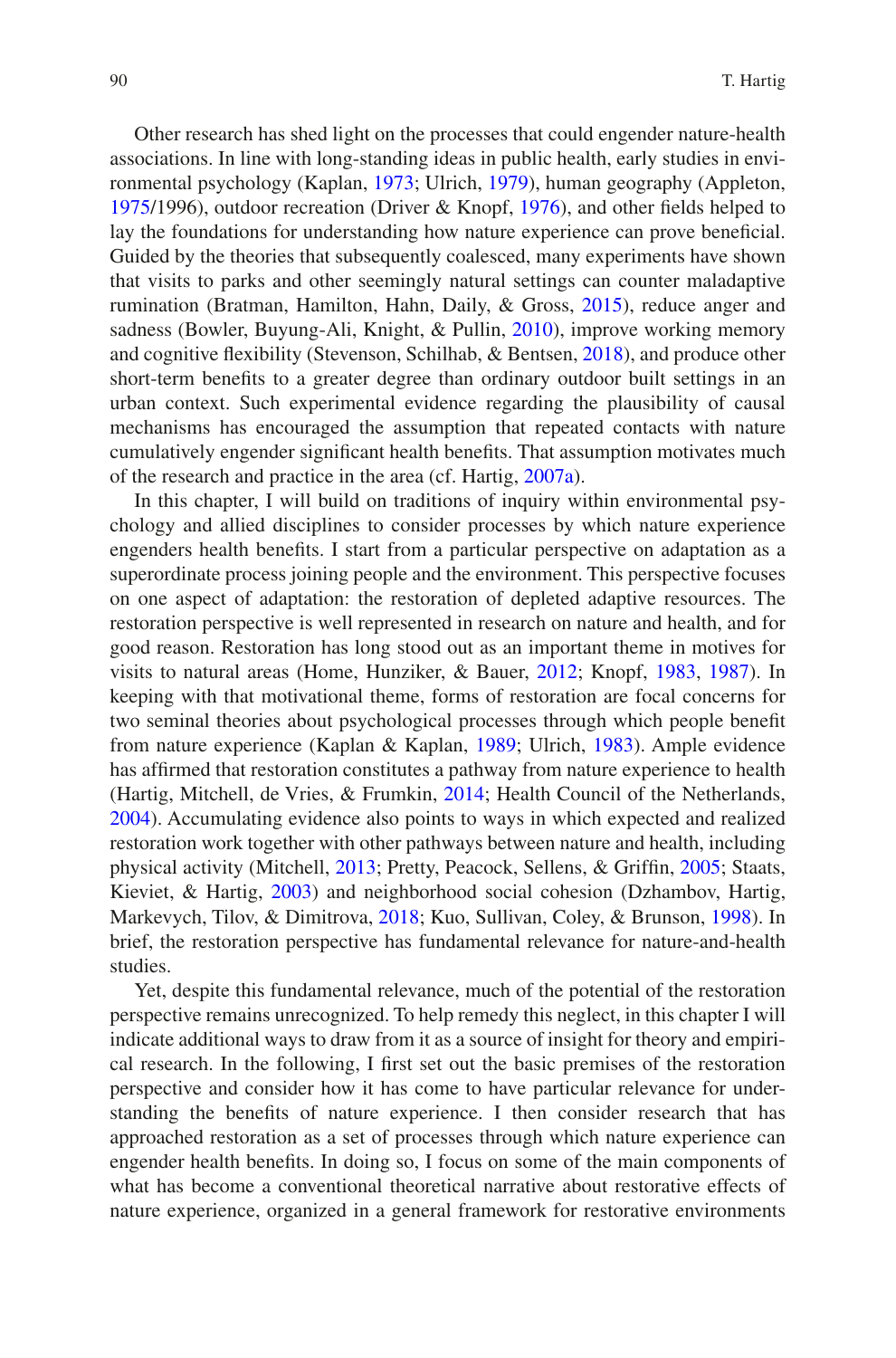theory. Extending the general framework, I then put forward two additional theories. These call attention to the restoration of resources as held within closer relationships and as held collectively by members of a population. In closing, I consider ways to work with the general framework and further develop the narrative about nature, restoration, and health, with a view to implications for nature preservation efforts, urban planning, health promotion strategies, and ways of thinking about human–nature relations.

# **5.2 The Restoration Perspective: Basic Premises and Particular Relevance**

The ability of individuals to successfully adapt in the face of environmental demands has long been a major concern in environmental psychology and allied disciplines. Grounded in evolutionary thought, this concern for behavior motivated by the goal of individual survival is central to those areas of research within what Saegert and Winkel ([1990\)](#page-59-1) refer to as the adaptive paradigm. Those research areas can be conveniently framed in terms of stress, coping, and restoration. They complement each other; they deal with necessarily related aspects of adaptation, but they differ in their focus. Research on stress has focused on the environmental demands that challenge adaptation and the physiological, psychological, and social consequences of efforts to face those demands (Evans & Cohen, [1987](#page-52-1)). Research on coping has focused on the physiological, psychological, and social resources people draw upon to meet environmental demands, and on the different strategies they apply when doing so (Lazarus & Folkman, [1984\)](#page-56-5). Research on restoration has focused on processes by which people restore psychophysiological and cognitive resources that they have depleted while contending with demands, and on components of environmental experience that support the restoration of depleted resources (Kaplan & Kaplan, [1989;](#page-55-1) Ulrich, [1983\)](#page-60-2).

Each of these three areas of inquiry builds on a distinctive set of theoretical and practical premises, and each set of premises constitutes a particular perspective on adaptation as a fundamental aspect of human–environment relations (cf. Hartig, [2001\)](#page-53-2). The theoretical premise of the stress perspective is that when people face continuously heavy demands, adaptation can fail, as refected in poor health (Cohen, Evans, Stokols, & Krantz, [1986;](#page-50-0) Evans, [1982](#page-52-2)). The practical premise then refers to ways to prevent that failure through interventions that reduce demands. In contrast, the theoretical premise of the coping perspective is that people can meet even heavy demands over long periods if they have sufficient physical, psychological, social, and material resources (Antonovsky, [1979;](#page-48-2) Lazarus & Folkman, [1984](#page-56-5)). The practical premise then refers to ways to help people more easily maintain adaptation by making resources more readily available to them or by helping them to make better use of those resources already available. In turn, the theoretical premise of the restoration perspective acknowledges that people can have ample protection from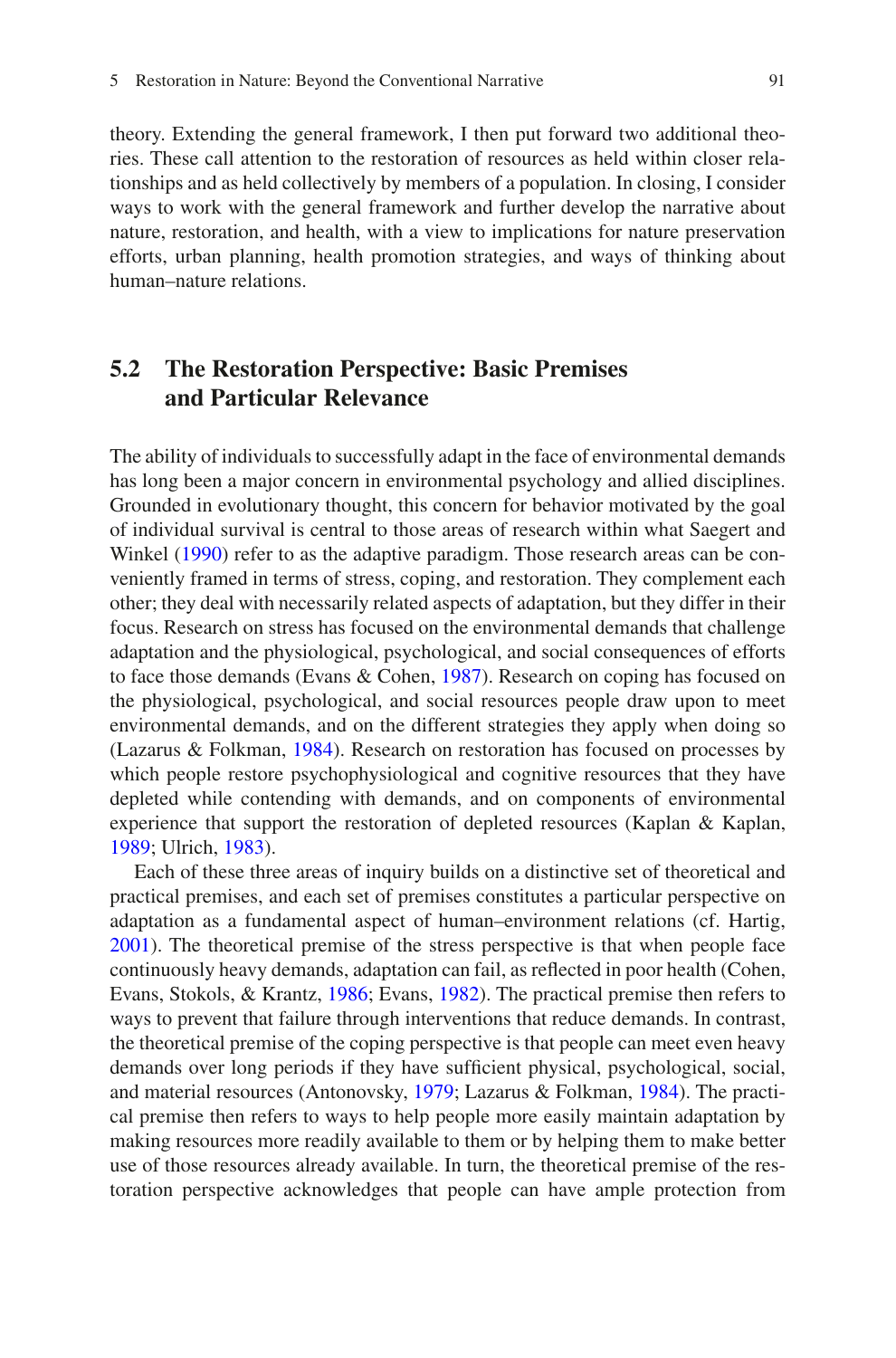unavoidable demands as well as ample coping resources, and yet still need periodic restoration, particularly insofar as the resources held by or between individuals commonly get depleted in the course of everyday activities (Hartig, [2004,](#page-53-3) [2017\)](#page-53-4). The practical premise then refers to ways to enhance opportunities for people to restore depleted resources more easily, quickly, and completely. The different premises are summarized in Table [5.1](#page-3-0) (cf. Hartig, [2008;](#page-53-5) Hartig, Bringslimark, & Patil, [2008;](#page-53-6) Von Lindern, Lymeus, & Hartig, [2017](#page-61-6)).

Human culture has deep roots in each of these three perspectives on adaptation, exemplifed by the ways in which hominid apes organize their nest building activities to serve basic needs for sustenance, safety, sleep, social connection, and sanitation (James, [2010\)](#page-55-2). These cultural roots have profound implications for the present discussion of restoration through nature experience; as part of human evolution, conceptions of "nature" and what is "natural" have evolved in relation to artifcial features of the environment that resulted from efforts guided by one or more of the three perspectives (cf. Hartig & Evans, [1993\)](#page-53-7). Across many millennia, people have taken myriad steps to protect themselves from environmental demands, to gain access to resources for coping, to better use available resources, to create new resources, and to preserve, create, and enhance opportunities for restoration. In doing so, they have developed increasingly complex technologies for housing, food production, sanitation, transportation, communication, recreation, health care, and so forth to serve their needs and wants. Those needs and wants have grown and complexifed in tandem with growth in populations and the articulation of societies. In many societies, as more people could better satisfy their needs and wants in emerging urban contexts, and fewer stayed in rural contexts to secure food and materials for the population, much of what now gets viewed as "nature" came to be regarded less as the environmental settings in which to perform work and more as settings that support recreational and restorative activities (cf. Mercer, [1976\)](#page-57-1). Within these long-running processes of population growth, socio-technical development, rural–urban migration, *et cetera*, popular conceptions of "nature" got shaped in opposition to conceptions of the "urban" that for more and more people encompassed conditions of everyday life that led them to need restoration, such as work in harsh settings and noise and crowding on busy streets (cf. Hartig, [1993\)](#page-53-8).

With this coarse sketch, I do not mean to assert that such a conceptual opposition between the natural and the urban is somehow a complete description of actual circumstances, applicable to all areas identifed as natural or urban across all scales

<span id="page-3-0"></span>Table 5.1 Three complementary perspectives on adaptation as a superordinate process joining people and the environment

|                        | Stress perspective                                    | Coping perspective                                            | Restoration perspective                                       |
|------------------------|-------------------------------------------------------|---------------------------------------------------------------|---------------------------------------------------------------|
| Theoretical<br>premise | Heavy demands can<br>undermine adaptation             | Readily available<br>resources support<br>adaptation          | Adaptation requires<br>periodic restoration                   |
| Practical<br>premise   | Interventions can<br>eliminate or mitigate<br>demands | Interventions can enhance<br>the availability of<br>resources | Interventions can enhance<br>opportunities for<br>restoration |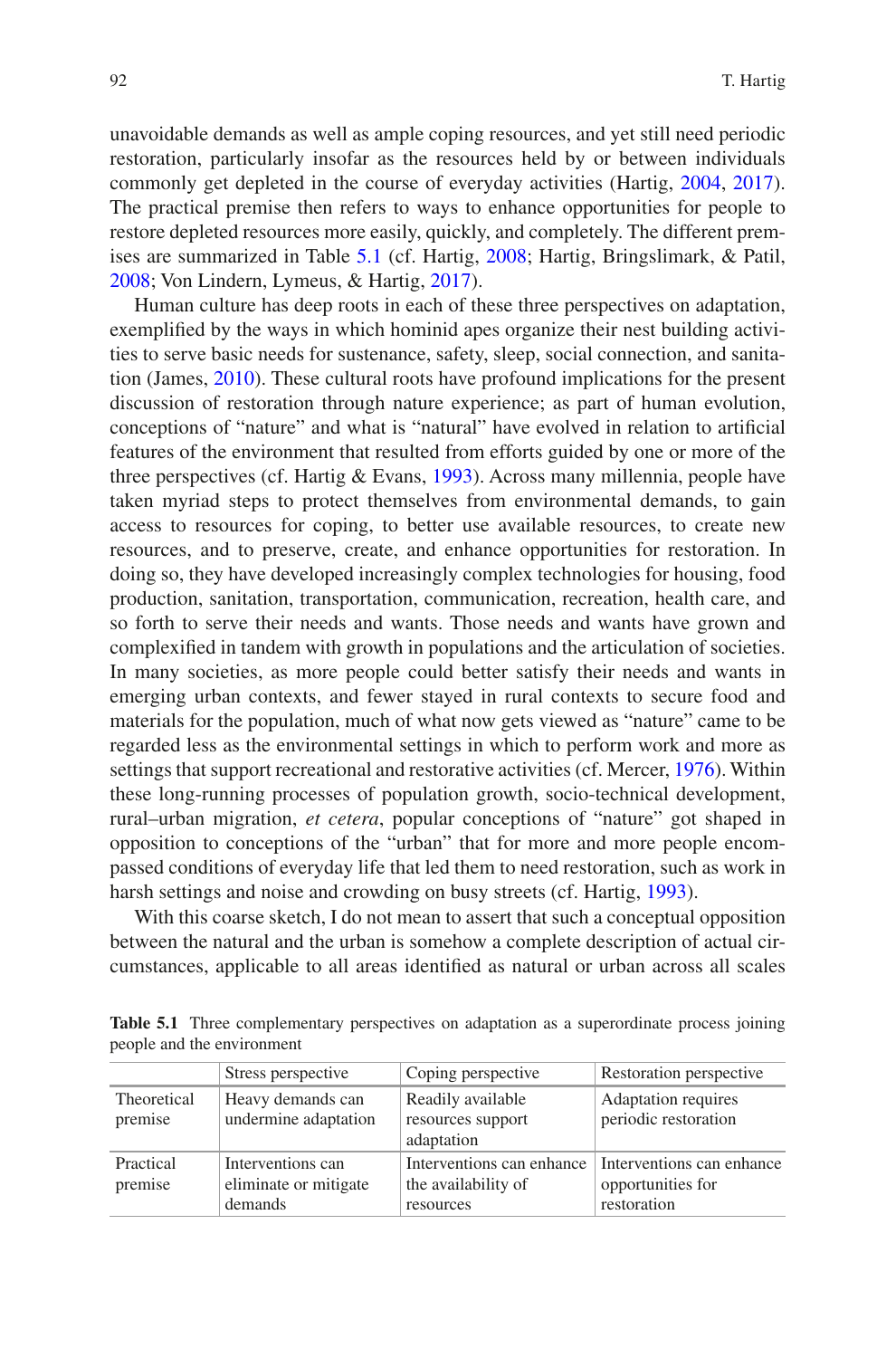and societal contexts. An urban area is after all situated within the natural environment considered on some scale, with sun above, sky around, soil below, water running through in various ways, and diverse non-human species going about their business, day and night. Moreover, humans in cities reproduce and perpetuate other natural processes as do other species in habitat they have selected and shaped.

Further, I do not mean to assert that a conceptual opposition of the natural and the urban maps perfectly onto experiences of restoration and stress. The natural environment continues to impose demands, some terrible, as with tornadoes and catastrophic earthquakes (that can reach into the largest urban areas), and some minor, as with irritating mosquitoes (that can disturb the peace found in an otherwise pleasant park). And for their part, towns and cities offer many possibilities for restorative experiences aside from those afforded by their green spaces, as in comfortable homes (Hartig, 2012), pleasant cafes (Staats, Jahncke, Herzog, & Hartig, [2016\)](#page-59-2), and museums (Kaplan, Bardwell, & Slakter, [1993](#page-55-3)).

Rather, in sketching the evolution of this conceptual opposition of the natural and the urban, I want to shed light on reasons why the restoration perspective has come to have particular relevance for understanding salutary values attached to contemporary nature experience. Put simply, its relevance owes in large part to the probabilities of people having particular kinds of experiences in particular activities in particular settings at particular times. The "nature" of concern in such situations is not only some set of objectively measurable biological, physical, visual, or other attributes of the environment that might have effects on functioning and health understandable entirely in isolation from other aspects of the circumstances in which people live. Rather, the ways in which this "nature" figures in human functioning and health need consideration in light of the broader social ecology in which its various positively and negatively evaluated attributes contrast with those of other settings within and across which individuals, groups and populations have organized their activities and distribute their time (cf. Hartig, Johansson, & Kylin, [2003;](#page-54-3) Heft & Kyttä, [2006;](#page-54-4) von Lindern, [2015\)](#page-61-7). The various settings in such a social ecological system are more or less likely to support particular activities and experiences, and they accordingly acquire meanings, individual and shared, that refect on the activities and experiences they normally and predictably support. Differences in meanings emerge as people move among settings, in keeping with changing needs, imperatives, and goals. Patterns of movement and related meanings get reinforced and shaped, often intentionally, as through advertising for different recreational activities and the locations for them (e.g., Mercer, [1976](#page-57-1)). With the concentration of growing populations and their productive activity in urban areas, an increasingly prevalent pattern of movement involves leaving the built settings where the ordinary demands of life are situated for seemingly natural settings where people can gain distance from everyday tasks and worries, engage with positive aspects and affordances of the environment, and so satisfy needs for restoration. This pattern of movement can manifest on multiple spatial, temporal, and social scales, refecting the restoration needs involved and the opportunities available, as with a solitary person walking in a near-home park after a trying day at work, or a couple spending a day at the beach after missing each other during the work week, or related families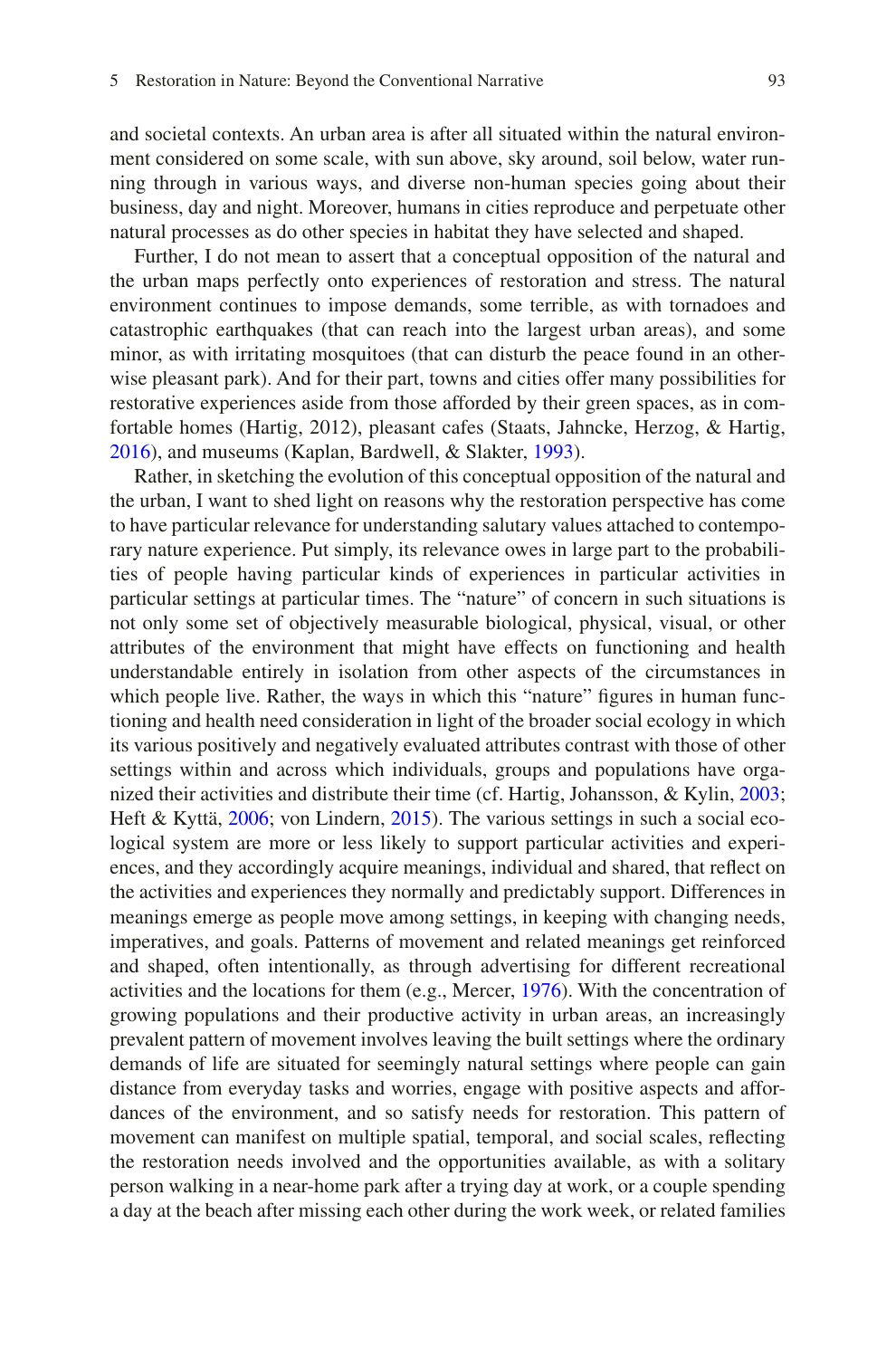regularly coming together from distant parts of a country to enjoy preferred activities in a national park during their annual summer vacations. As with meanings attached to "nature" and "urban" of themselves, labels and meanings get attached to the patterns of movement that link them and the time spent within them; witness expressions like "getting out of town for the weekend" and "going on vacation" (see Löfgren, [1999](#page-57-2)). Thus, as part of a sociocultural evolutionary process that has involved change in the likelihood of activities and experiences tied to particular settings and of movements between particular settings, conceptions of "nature" have increasingly become linked with restoration motives, memories, and meanings while conceptions of the "urban" have gotten grounded in the demands that increasing numbers of people face in their everyday lives.<sup>3</sup>

This account of the particular relevance of the restoration perspective for natureand-health studies aligns the concerns of the adaptive paradigm with concerns of the two other research paradigms within which it is nested, as described by Saegert and Winkel [\(1990](#page-59-1)). Inquiry within the opportunity structure paradigm seeks to understand recurring patterns of behavior within and across settings that have spatiophysical, temporal, and social characteristics suited to programs of activities that serve the pursuit of particular needs and goals. Inquiry within the sociocultural paradigm addresses the individual as a social agent who can read, create, and contest meanings in the environment, and it approaches the challenge of survival "not as an individual concern [as in the adaptive paradigm], but as a problem for the social structure within which the individual is embedded, whether it be family, neighborhood, nation or even world society" (p. 457). Although Saegert and Winkel focus on environmental psychology in their account, they make clear that the three paradigms do not lie wholly within environmental psychology, but rather encompass areas of research activity that it shares with other disciplines, including anthropology, geography, gerontology, history, and sociology. Reaching across the different research paradigms and across disciplines, I assume that a person's or group's experience of some environmental feature or setting taken to be natural occurs within a particular historical, societal, and cultural context, as do the physiological, psychological, interpersonal, and social processes carried along in their experience and the various consequences generated by those processes, including cumulative health benefts. As knowledge of those processes and their consequences gets more widely disseminated, it shapes the expectations and behaviors of others in the same and subsequent generations, carrying the sociocultural evolutionary process further.4

# **5.3 Restorative Benefts of Nature Experience: The Conventional Theoretical Narrative**

I have argued that the restoration perspective has particular relevance for understanding the salutary values of nature experience. This relevance increasingly gets "built in," as an emergent and still evolving conceptual distinction between built/ urban and natural settings increasingly gets linked probabilistically with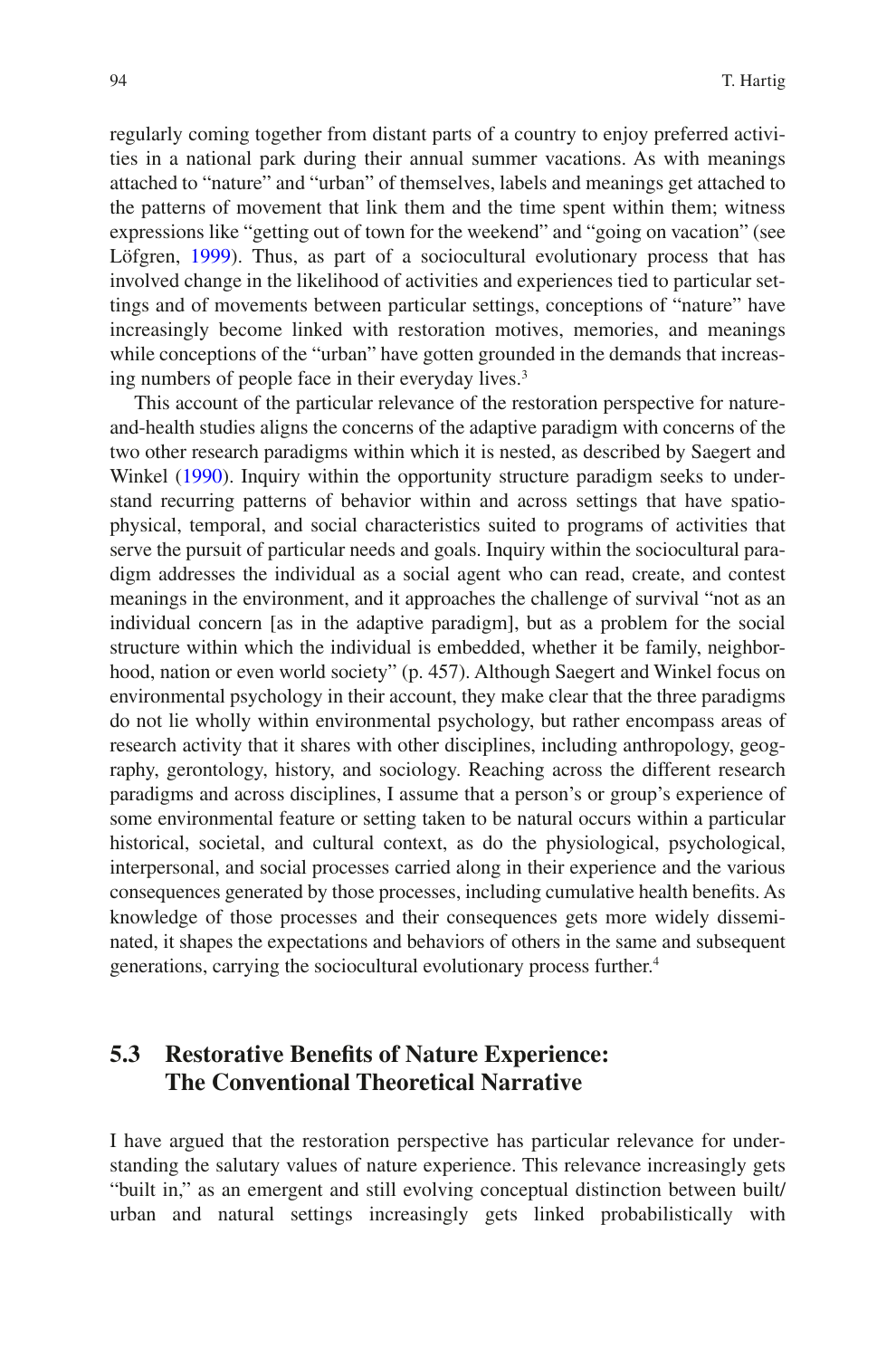experiences of depletion versus restoration, concomitant to the concentration of populations and productive activities in urban areas. For more and more people, "nature" has become an environmental setting or context into which they might move to restore resources after facing their ordinary demands in relatively built urban settings. However, although escape from mundane stressors in search of restoration has long been recognized as an important theme among motivations for visits to natural areas (e.g., Knopf, [1983,](#page-56-2) [1987;](#page-56-3) Mercer, [1976](#page-57-1); Olmsted, [1870\)](#page-58-1), the broader health implications of restoration through nature experience remained little studied until relatively recently.

A major impetus to intensifed study came with the development and dissemination of two theories that proposed psychological mechanisms by which nature experience can engender restorative benefts: Stephen and Rachel Kaplan's attention restoration theory and Roger Ulrich's psycho-evolutionary theory. Their development can be traced through publications by their respective authors from the 1970s onward (e.g., Kaplan, [1973](#page-55-0), [1978,](#page-55-4) [1983,](#page-55-5) [1995](#page-55-6); Kaplan & Kaplan, [1982](#page-55-7), [1989;](#page-55-1) Ulrich, [1977,](#page-60-3) [1979,](#page-60-0) [1981](#page-60-4), [1983](#page-60-2), [1993;](#page-61-8) Ulrich et al., [1991\)](#page-61-9). Psycho-evolutionary theory conventionally gets referred to as stress recovery theory or stress reduction theory, and I will use the acronym SRT to refect these naming conventions, which identify the restorative process itself, as with attention restoration theory (ART). Separately or together, SRT and ART inspired early true and quasi-experimental studies which found that outdoor environments and environmental imagery with prominent trees, vegetation, and other seemingly natural features appeared to better serve restoration than outdoor environments and environmental imagery dominated by buildings, streets, car traffc, and other urban features. Some of the benefts, like better proofreading performance, better inhibition of Necker Cube pattern reversals, and better serial recall were taken as evidence of attention restoration (e.g., Hartig, Mang, & Evans, [1991](#page-54-5); Kuo & Sullivan, [2001](#page-56-6); Tennessen & Cimprich, [1995\)](#page-60-5). Other benefts, like reduced fear, anger, and systolic blood pressure were taken as evidence of stress recovery (Ulrich, [1979](#page-60-0), [1981](#page-60-4); Ulrich et al., [1991\)](#page-61-9). Findings regarding the emergence and then dissipation or persistence of such effects during and after time in a natural setting refected on the possibility that stress recovery and attention restoration could run together (Hartig, Evans, Jamner, Davis, & Gärling, [2003;](#page-54-6) cf. Ulrich et al., [1991\)](#page-61-9). Such early evidence regarding the operation of plausible causal mechanisms provided support for the frst large-scale epidemiological studies to uncover associations between the amount of residential green space and health outcomes (de Vries, Verheij, Groenewegen, & Spreeuwenberg, [2003;](#page-51-4) Maas, Verheij, Groenewegen, de Vries, & Spreeuwenberg, [2006](#page-57-3); Mitchell & Popham, [2007,](#page-57-4) [2008\)](#page-57-5). These studies could take their fndings to refect, at least in part, on cumulative benefts of repeated restorative experiences.

Aside from this background, I do not intend to say more here about the historical development of research on nature and health (see Hartig et al., [2011](#page-54-7)) or the now extensive epidemiological literature on health values of urban green space and other settings for contact with nature (for reviews, see e.g., Frumkin et al., [2017](#page-52-3); Gascon et al., [2016;](#page-52-4) Kabisch, van den Bosch, & Lafortezza, [2017;](#page-55-8) Markevych et al., [2017;](#page-57-6) Rojas-Rueda, Nieuwenhuijsen, Gascon, Perez-Leon, & Mudu, [2019](#page-58-2); for reviews of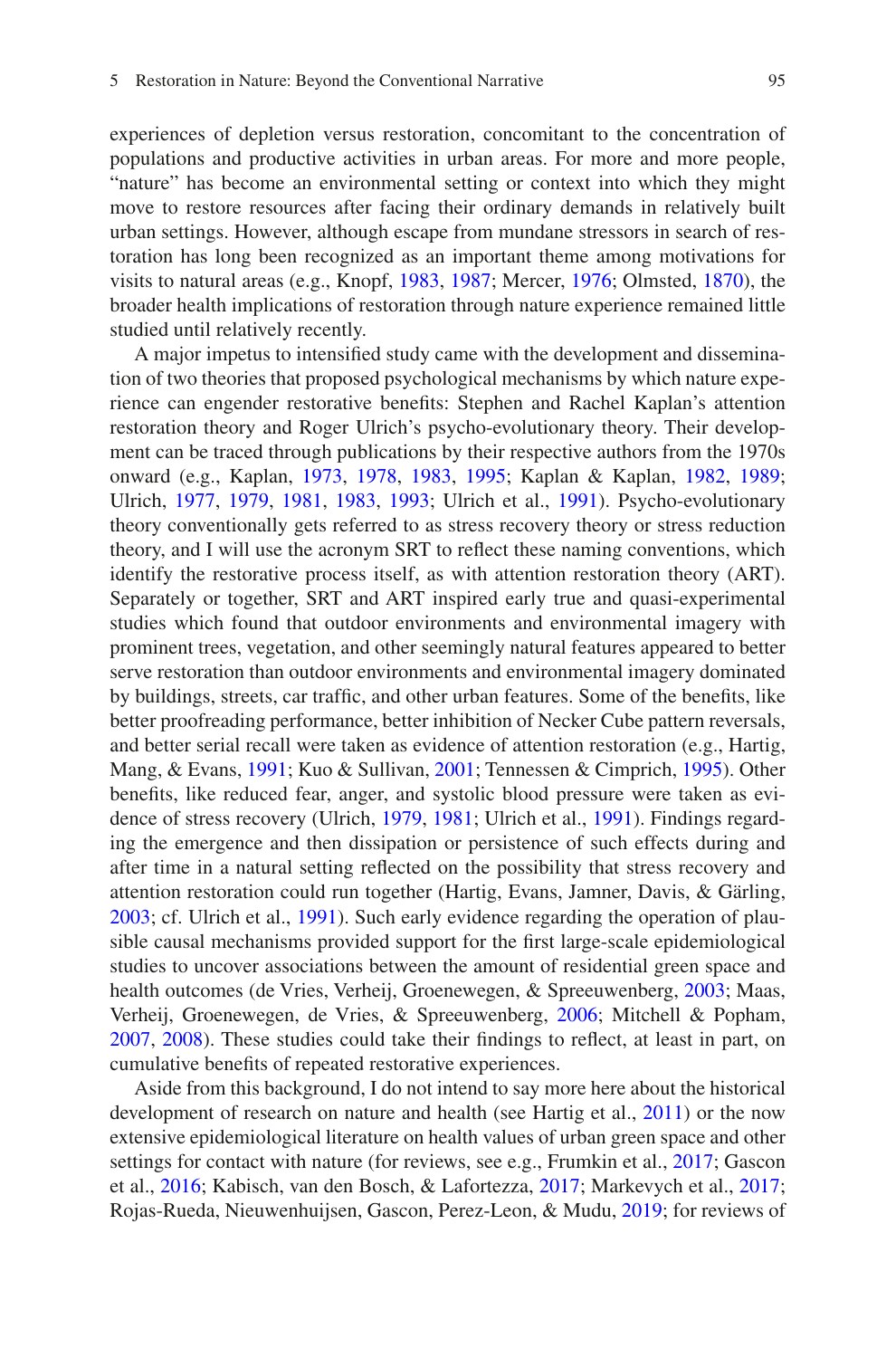reviews, see Hartig et al., [2014](#page-54-1); van den Bosch & Ode Sang, [2017](#page-61-10)). Instead, I will discuss the narrative about restorative effects of nature experience built around ART and SRT. I frst explain why I refer to it as the conventional narrative, and why it has many variants. I then organize some of its components in a general framework for restorative environments theory. This will help to indicate some of the ways in which nature-and-health studies and research on restorative environments can look beyond the conventional narrative to realize more of the potential of the restoration perspective.

### *5.3.1 Why Refer to a "Conventional Theoretical Narrative"?*

To begin with, consider what I mean by "theoretical narrative" here. Scientists can represent "theory" in quite different ways. Some may present a theory as "a comprehensive explanation of some aspect of nature that is supported by a vast body of evidence" (Institute of Medicine, [2008](#page-54-8), p. 11). As an example, "the theory of evolution is supported by so many observations and confrming experiments that scientists are confdent that the basic components of the theory will not be overturned by new evidence" (p. 11).

This characterization would distinguish a scientifc theory as a reliable account of the real world. Not incidentally, reference to "the theory of evolution" in the quotation above could therefore give the impression that scientists have settled on a single formulation; however, many scientists would quickly disavow that impression (as the authors of the quotation above do later in their text). Although scientists agree on the "basic components" of evolutionary theory, like the signifcance of natural selection, that body of theory encompasses numerous complexities and contrasting formulations concerned with, for example, the sensitivity of different types of biological selective mechanisms to environmental change (e.g., Catalano et al., [2012,](#page-50-1) [2018](#page-50-2); Catalano & Bruckner, [2006](#page-50-3); Catalano, Saxton, Gemmill, & Hartig, [2016;](#page-50-4) Catalano, Zilko, Saxton, & Bruckner, [2010\)](#page-50-5) and related questions about the time needed for populations to adapt biologically to environmental change (for a popular account, see Zuk, [2013\)](#page-62-0). For such reasons, some scientists prefer a defnition of theory that differs from the kind of characterization above. Consider the defnition offered by the sociologist Hannu Ruonavaara [\(2018](#page-58-3)) for a similarly large body of theory also of relevance here:

*Social theory*: A discourse that consists of a set of linked (a) concepts and (b) propositions to be used for hypothetical (i) redescription, (ii) explanation, and (iii) interpretation of some set of phenomena, relations, and processes (p. 181; italics in original).<sup>5</sup>

Ruonavaara's defnition situates the contents of a body of theory within an ongoing discourse or exchange with particular types of actions: redescription, explanation, and interpretation. It thus acknowledges that theory remains fuid and "unsettled" as the discourse continues. It remains open, for example, to infuences from other areas of research, and to the infuence of observations of change in the phenomena of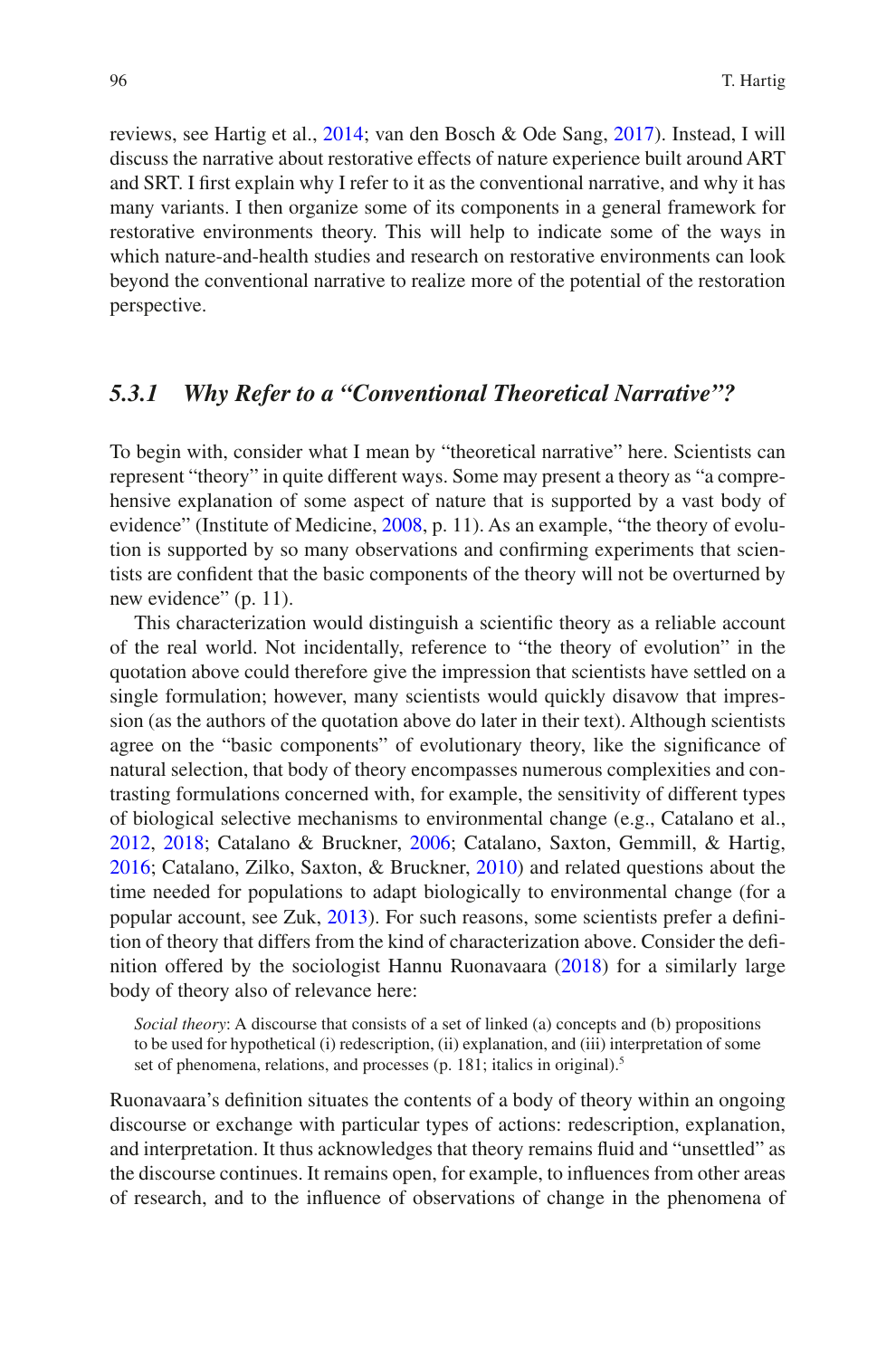interest. Such change can follow with change in the surrounding sociocultural circumstances, for example, those which infuence the ways in which people encounter, engage with, understand and value "nature."

Implicitly, this defnition allows for the emergence of particular ways of telling about the contents of theory, that is, a narrative about theory that applies some logical structure in presenting its different components and links among them. Whether it focuses on a single formulation (a theory) or multiple contrasting formulations (theories) within a body of theory (e.g., restorative environments theory), the narrative may also include an account of some problem in need of solution. This provides a context for the phenomena of interest and helps to establish the value of theorizing about those phenomena. For example, at the start of this Chapter, I explained that alarm at the loss of possibilities for experiencing nature refects beliefs that nature experience contributes to health, and that such beliefs have been affrmed by research on health benefts of contact with nature. Many readers will have found this context-setting problem-description familiar; similar ones appear in many other texts on nature and health.

Within restorative environments research, some studies appear to have taken explicit guidance from only one theory. Why then refer to a narrative built around both ART and SRT as "conventional"? I see several reasons to do so. For one, a "two theories" narrative appears in one form or another in many peer-reviewed publications about benefts of nature experience. For example, at the time of writing, two articles, cornerstones of the narrative, have more than 1400 citations each in scientifc publications listed in the Web of Science database. With this, they are the frst and second most cited articles published in the *Journal of Environmental Psychology* in its now 40-year history (Kaplan, [1995](#page-55-6), and Ulrich et al., [1991](#page-61-9), respectively). Importantly, where one of the articles gets cited, the other often also gets cited.<sup>6</sup> And here I refer to only two publications; people who engage with the nature-andrestoration topic can base a version of the narrative on more than one publication from the authors of ART and SRT and from others.

Also importantly, many and diverse people convey and shape the conventional narrative. It gets carried along not only by researchers but also by people with whom they might interact within the different communities in which they work and live. Joint representation of the two theories has become a standard feature of textbooks in environmental psychology in multiple languages (e.g., Bell, Green, Fisher, & Baum, [2001;](#page-49-2) Devlin, [2018](#page-51-5); Gifford, [1997;](#page-52-5) Johansson & Küller, [2005](#page-55-9); Steg, van den Berg, & de Groot, [2013\)](#page-60-6). Books in English for an international professional audience (e.g., Cooper Marcus & Barnes, [1999](#page-51-6); Coutts, [2016;](#page-51-1) Nilsson et al., [2011;](#page-57-7) WHO, [2016\)](#page-62-1) also directly or indirectly invoke ART and SRT in explaining how nature experience can serve health. So too do books for a broader public (e.g., Gerlach-Spriggs, Kaufman, & Warner, [1998](#page-52-6); Logan & Selhub, [2012;](#page-57-8) Louv, [2008;](#page-57-9) Ottosson & Ottosson, [2006\)](#page-58-4), news articles and opinion pieces that get published on the internet, and communication through other media that have a global reach, as with the flm *Natura* by Pascale d'Erm and Bernard Guerrini [\(2018](#page-51-7)).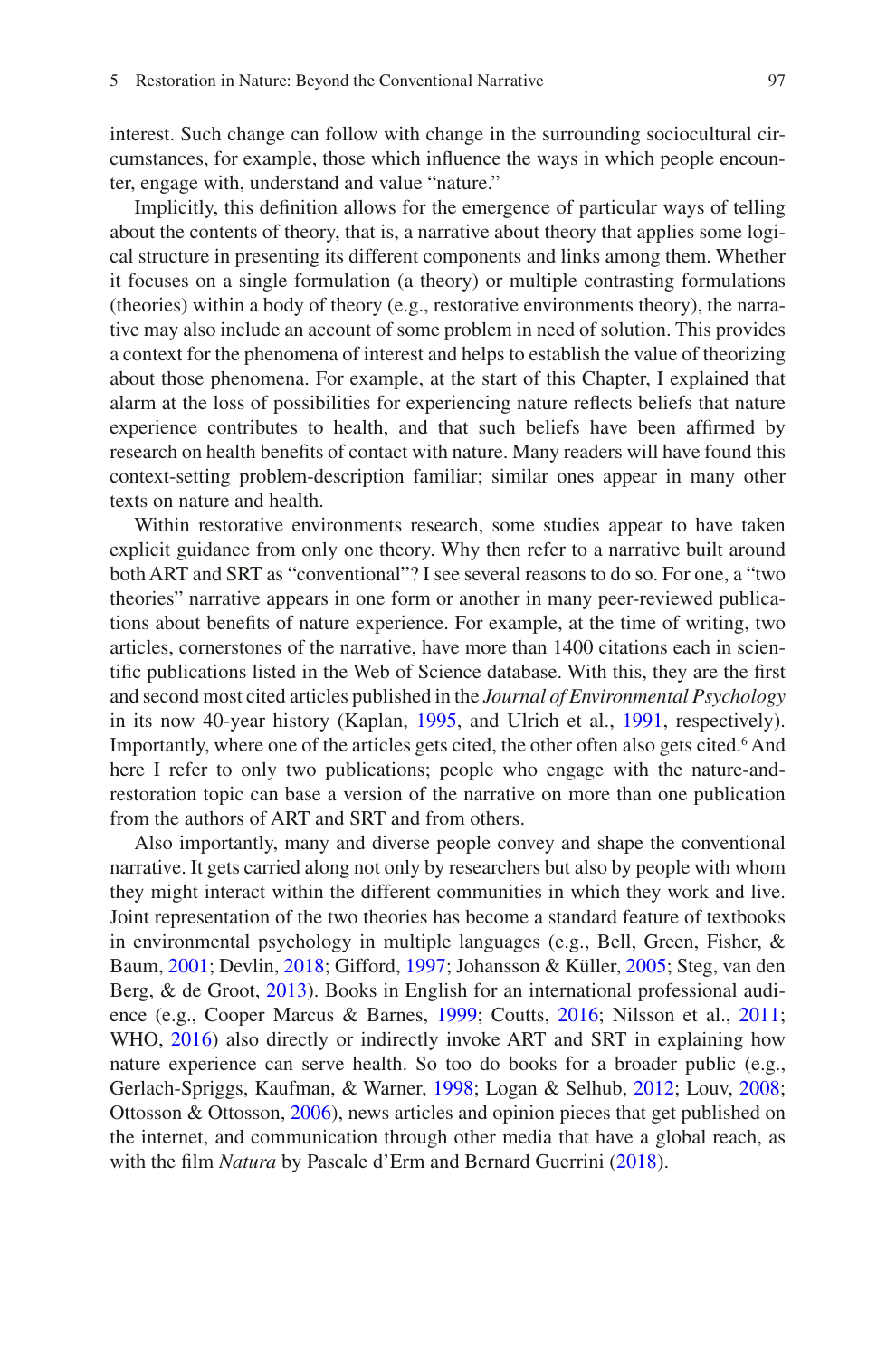## *5.3.2 Variations in the Conventional Narrative*

What then *is* this conventional narrative? The scientific, professional, and popular literatures include numerous variants. Variations in the presentation of the two theories have occurred and will continue to occur for readily understandable reasons. For one, Ulrich and the Kaplans gave somewhat different accounts of SRT and ART over the years, presumably refecting new insights and how they read the work of others, reacted to reviewer comments, responded to inputs from students and other colleagues, grappled with their own observations, and so on.7

Variations in the conventional narrative have also arisen from the different ways in which other authors have represented ART and SRT. In deciding on what to include in an account and how to include it, authors could have based their choices on a number of considerations. Some would refect their purposes; simply telling about the outcomes of main concern to the theories requires less elaboration than providing suffcient background to understand the hypotheses they base on the theories and the methods they use to address those hypotheses. Other considerations would include the author's understanding of what Ulrich, the Kaplans, and/or others wrote or said about ART, SRT, and perhaps other theories, as well as their own experiences and structured observations and matters such as the assumed expertise of the intended audience and limits on the amount of text they could write.

Although I see good reasons for variations in the conventional narrative, I do not mean to suggest that any particular variant is acceptable. Some may refect misunderstandings about the theories. Consider for example an extension of the narrative implied in a report published by the World Health Organization (WHO, [2016\)](#page-62-1). This report gives brief accounts of SRT and ART in setting out restoration as one among other pathways by which urban green space can serve health. It also states that both theories are "based on the biophilia hypothesis, which postulates that humans have an innate need to affliate with the natural environment within which they have evolved (Wilson, [1984](#page-62-2))" (p. 4). Here the report stands in error. Putting aside whether E. O. Wilson's writing on biophilia could have provided a substantive basis for ART and SRT, I note that none of his work was cited in the early articulations of those theories, which were published before his initial essay on biophilia (e.g., Kaplan & Talbot, [1983](#page-55-10); Ulrich, [1983\)](#page-60-2). The literature indicates that the authors of ART and SRT had already drawn on other sources in making the evolutionary assumptions underlying their theories (see, for example, the references to work by Ardrey in Kaplan, [1972](#page-55-11)). To verify this point, I wrote to Rachel Kaplan and Roger Ulrich to ask how much infuence Wilson's thinking around biophilia had on the work they did over the years. Both replied that it did not have the infuence implied in the WHO report (respective personal communications on January 23 and 27, 2020).

I have used one tiny part of a report to illustrate a problematic elaboration of the conventional narrative that does not correspond to the actual development of the underlying theories. I do not mean to discount the value of the report as a whole. Moreover, I can see how the error could enter. Discussions of the restorative benefts of nature experience now often occur in conjunction with discussions of biophilia,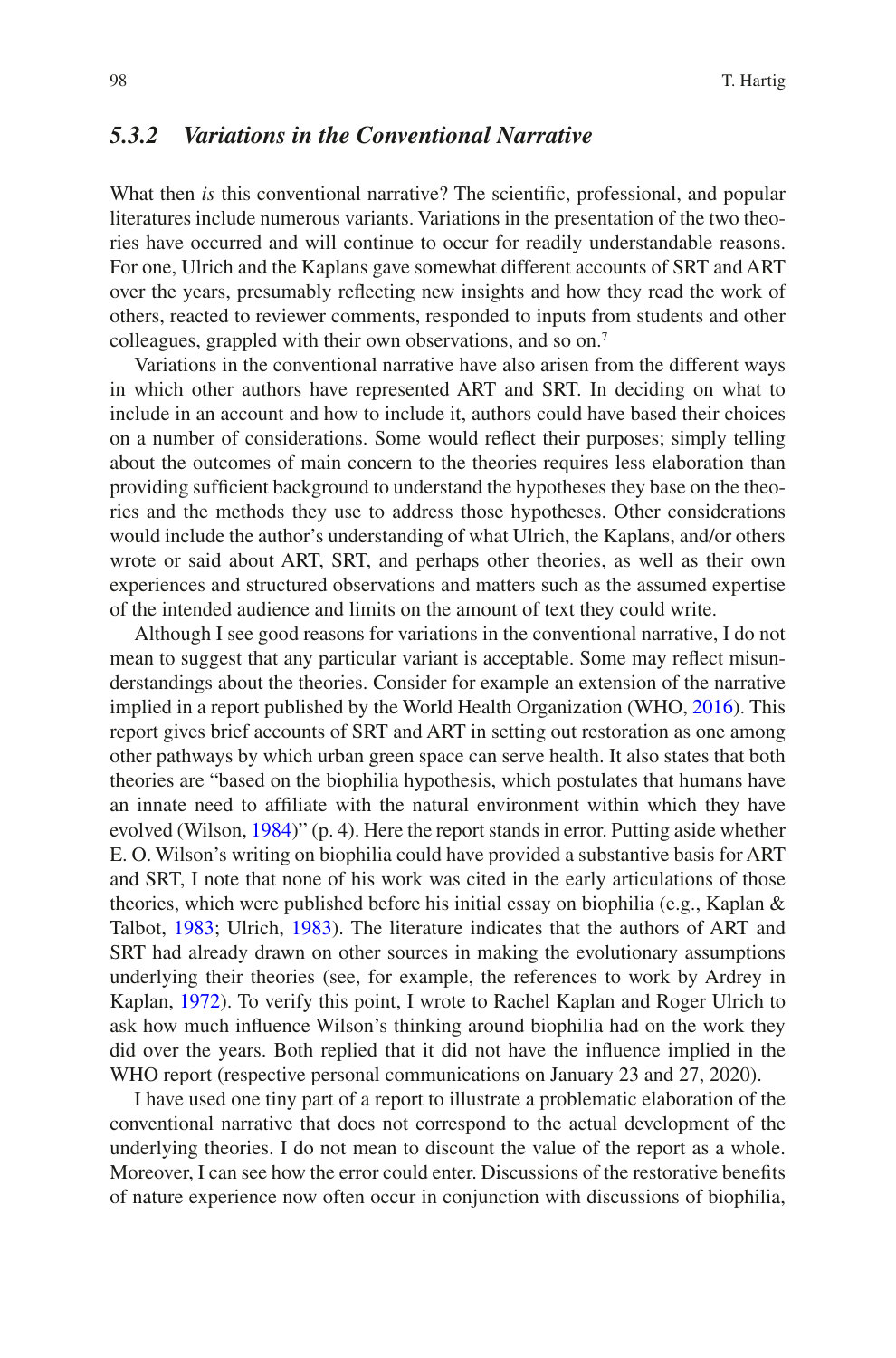and the two lines of thought can appear related in several ways. These include similarities in their assumptions about the slow pace of human evolution through natural selection; treatment of what now gets distinguished as the natural environment as the setting of human biological evolution; concomitant treatment of the urban environment as poorly suited for human habitation; links between natural settings and positive experience; and shared concerns for protecting good habitat for non-human species as well as for humans. The erroneous attribution to Wilson's work may simply have followed from the repeated pairing of discussions of biophilia and restorative effects of nature experience, much like the repetition that has made the SRT-ART narrative a conventional one. All of this said, the fact remains: Wilson's thinking on biophilia did not provide the basis for theorizing about restorative effects of nature experience in SRT and ART. Discourse should select against that notion and select for factually correct elaborations on the origins of the two theories. Those who really want to weave biophilia-thinking into the narrative can instead describe how Ulrich's work influenced Wilson's thinking.<sup>8</sup> More generally, as the discourse continues, it can select for or against aspects of the theories as articulated by their authors, and also for or against specifcations, clarifcations, extensions, and other elaborations offered by others, for the theories, and for the encompassing narrative.

### *5.3.3 Components of the Conventional Narrative*

Where does the conventional narrative stand now? Instead of just presenting another textual account of SRT and ART, I will set some of the main components of ART and SRT into a general framework that supports comparisons between them. This will do more to show ways to extend the narrative with new lines of inquiry and so illuminate the further potential of the restoration perspective as a source of insight on nature-health relations. I will not give detailed accounts of ART and SRT, nor will I evaluate the evidence regarding the validity of claims based on those theories. For those who do not have a variant of the conventional narrative committed to memory, I suggest reading the texts by the authors of the theories (e.g., Kaplan, [1995;](#page-55-6) Kaplan & Kaplan, [1989](#page-55-1); Kaplan & Talbot, [1983](#page-55-10); Ulrich, [1983](#page-60-2), [1993;](#page-61-8) Ulrich et al., [1991\)](#page-61-9) as well as the early texts that contrasted the emerging theories (e.g., Hartig et al., [1991](#page-54-5); Hartig & Evans, [1993](#page-53-7)).9

Theories encompassed by the restoration perspective have numerous components that can be included in a general framework to aid comparisons. For example, as theories rooted in the adaptive paradigm, they would represent views of the human condition and human–environment relations that emphasize basic matters of survival. They would accordingly make assumptions about human evolution, with regard, for example, to how natural selection works, its operation on particular aspects of human–environment relations (as in the shaping of habitat preferences), its sensitivity to environmental change, and the limits of adaptability to contemporary conditions. Variations in these components of theories about restorative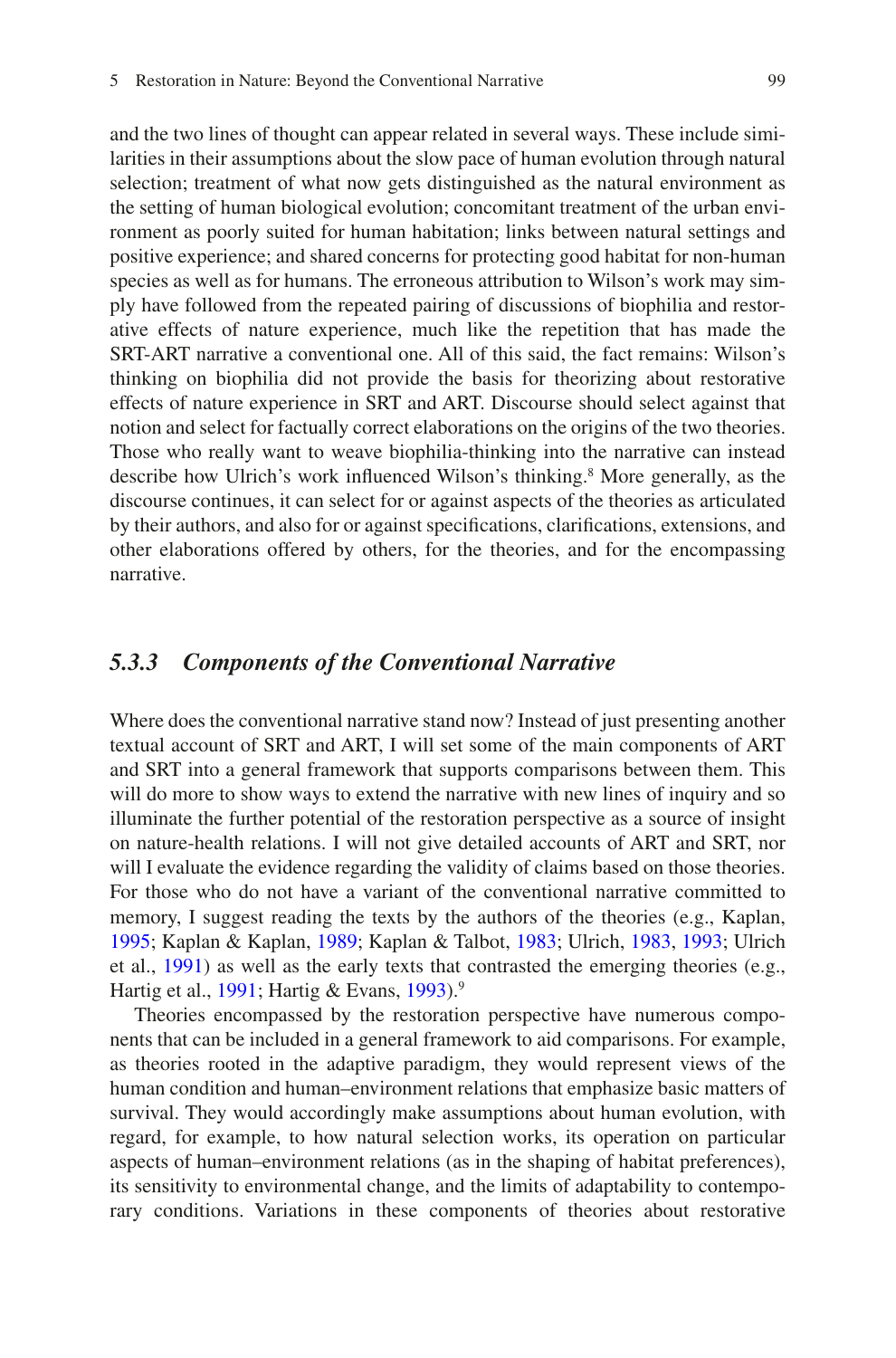environments need further attention, but for present purposes I will focus on a smaller set of components, represented by the columns in Table [5.2](#page-11-0). These will suf-fice as starting points for extensions beyond ART and SRT (Hartig, [2004](#page-53-3), [2017](#page-53-4)).

Consider frst the resources that could come into play, get depleted, and so need restoration. They take different forms. Psychophysiological resources enable mobilization for action aimed at some demand, whether acute, as when jumping back from a coiled snake, or prolonged, as when working hard to meet a deadline. Cognitive resources include the ability to willfully direct attention to some task at hand while fltering out distractions. These resources are focal concerns of SRT and ART, but they are not the only adaptive resources that might get depleted. Possible new theories about restorative environments could look to other forms of resources, such as the social support a person might receive from family, friends, and acquaintances at home, in the neighborhood, and elsewhere (e.g., Cohen & Syme, [1985](#page-50-6)).

Consider then the antecedent condition. Because a person depletes various resources in meeting everyday demands, a potential or need for restoration arises regularly. New demands will certainly come along, so the person must secure adequate possibilities for restoration or risk not being able to meet those demands. Insofar as a particular theory focuses on a specifc resource or set of resources, it also focuses on the condition of a person who has depleted that resource or set of

| Theory     | Resource<br>category                 | Antecedent<br>condition       | Features of<br>$P-E$<br>transactions<br>that permit<br>restoration | Features of<br>$P-E$<br>transactions<br>that promote<br>restoration                                                                                | <b>Outcomes</b><br>that can<br>reflect on<br>restoration                                           | Treatment<br>of time |
|------------|--------------------------------------|-------------------------------|--------------------------------------------------------------------|----------------------------------------------------------------------------------------------------------------------------------------------------|----------------------------------------------------------------------------------------------------|----------------------|
| <b>SRT</b> | Ability to<br>mobilize<br>for action | Psychophysiological<br>stress | Apparent<br>absence of<br>uncontrollable<br>threat                 | Perception of<br>natural<br>contents;<br>moderate<br>levels of<br>complexity,<br>gross<br>structure, and<br>other visual<br>stimulus<br>attributes | More<br>positive<br>self-reported<br>affects; lower<br>blood<br>pressure and<br>cortisol<br>levels | Focus on<br>duration |
| ART        | Ability to<br>direct<br>attention    | Directed attention<br>fatigue | Being away,<br>compatibility                                       | Fascination,<br>extent,<br>compatibility                                                                                                           | Improved<br>performance<br>on<br>standardized<br>tests of<br>cognitive<br>abilities                | Focus on<br>duration |
| Possible   | Ability to<br>.                      | Depleted ability to<br>.      | $\gamma$                                                           | $\gamma$                                                                                                                                           | $\gamma$                                                                                           | $\gamma$             |

<span id="page-11-0"></span>**Table 5.2** A general framework for theories about restorative environments. *SRT* stress recovery theory, *ART* attention restoration theory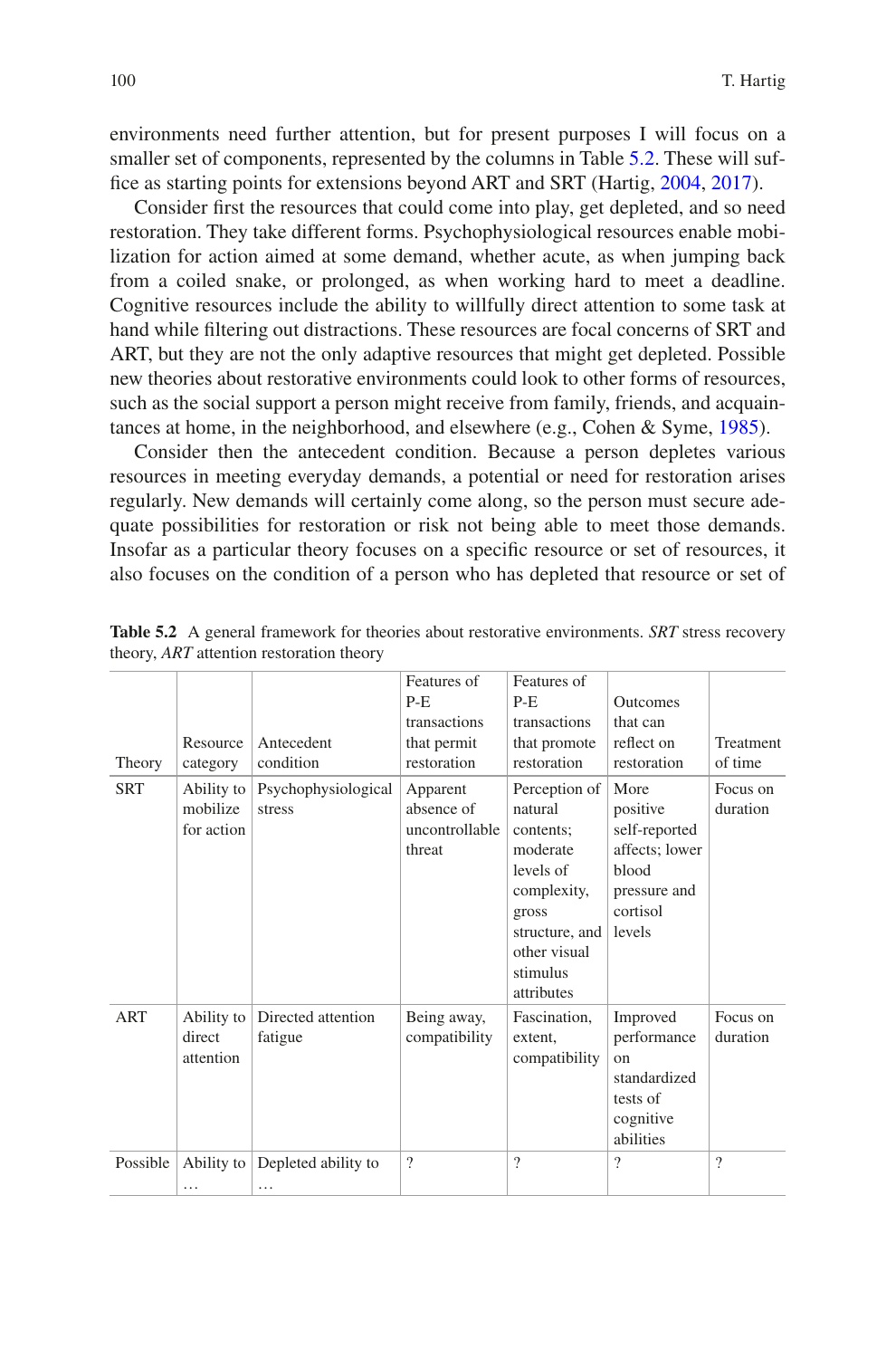resources. This could receive consideration as stress or mental fatigue, as in SRT and ART, or as some other form of depletion defned with regard to some other resource, such as a loss of access to instrumental and emotional forms of social support.

Consider then the environmental requirements of the process through which the depleted resource(s) can be restored. Restoration has two basic requirements in this regard. First, the environment permits restoration. Going there, a person gains distance from the demands that caused the given need for restoration, and when there the person does not face new demands that further tax the same depleted resource. Second, the environment promotes restoration. Some demands are not tied to any one place; a person could feel troubled and ruminate over them almost anywhere, further depleting resources. Insofar as an environment has features and affords activities that draw a person's thoughts away from demands, attracting and holding their attention, the person can better engage with the environment and thus prolong the restorative process(es). This presence of positive features, and not only an absence of negative ones, underlies a basic defnition of a "restorative environment" as an environment that promotes, not merely permits, restoration (Hartig, [2004,](#page-53-3) [2017\)](#page-53-4). Both SRT and ART represent this distinction with their specifcations of components of experience though in somewhat different ways. SRT refers to the absence of threat as a permitting feature, one that could also fgure in experiences of being away and compatibility as set out in ART; however, the ART concepts encompass more than threats, also including, for example, distance from routine mental contents. With regard to the promotion of faster and more complete recovery, SRT refers to gross structure, moderate depth, moderate complexity, the presence of a focal point, and the survival-serving natural contents a person sees in the environment, which are thought to rapidly evoke positive affect and hold non-vigilant attention, thus blocking negative affect and negative thoughts and so allowing recovery from the physiological arousal characteristic of stress. Some of these features, like gross structure, have commonalities with the bases of the extent construct as defned in ART; greater coherence and scope experienced in the environment can serve to sustain the effortless soft fascination thought to promote rest of the directed attention mechanism. For other resources, and so for other forms of resource depletion, possible theories might augment the descriptions of restorative environments given in SRT and ART and/or specify other kinds of restoration permitting and promoting features. For example, in addition to visually appealing features that would support stress recovery and attention restoration in an individual, the environment might offer distance from the ordinary settings and demands of work and family for both people in a couple, as well as affordances for mutually appreciated activities, including not only the sharing of a restorative interlude while viewing the scenery but also opportunities to have fun, explore, and make discoveries together; to talk about life circumstances; and to share intimacy (for an anecdotal example with links to natural settings, see Pascal, [2016](#page-58-5)).

Consider then the outcomes. Those measured in experiments anticipate the operation of the presumed causal mechanism during contact with nature versus some comparison condition in a specifc situation. For experiments informed by SRT, this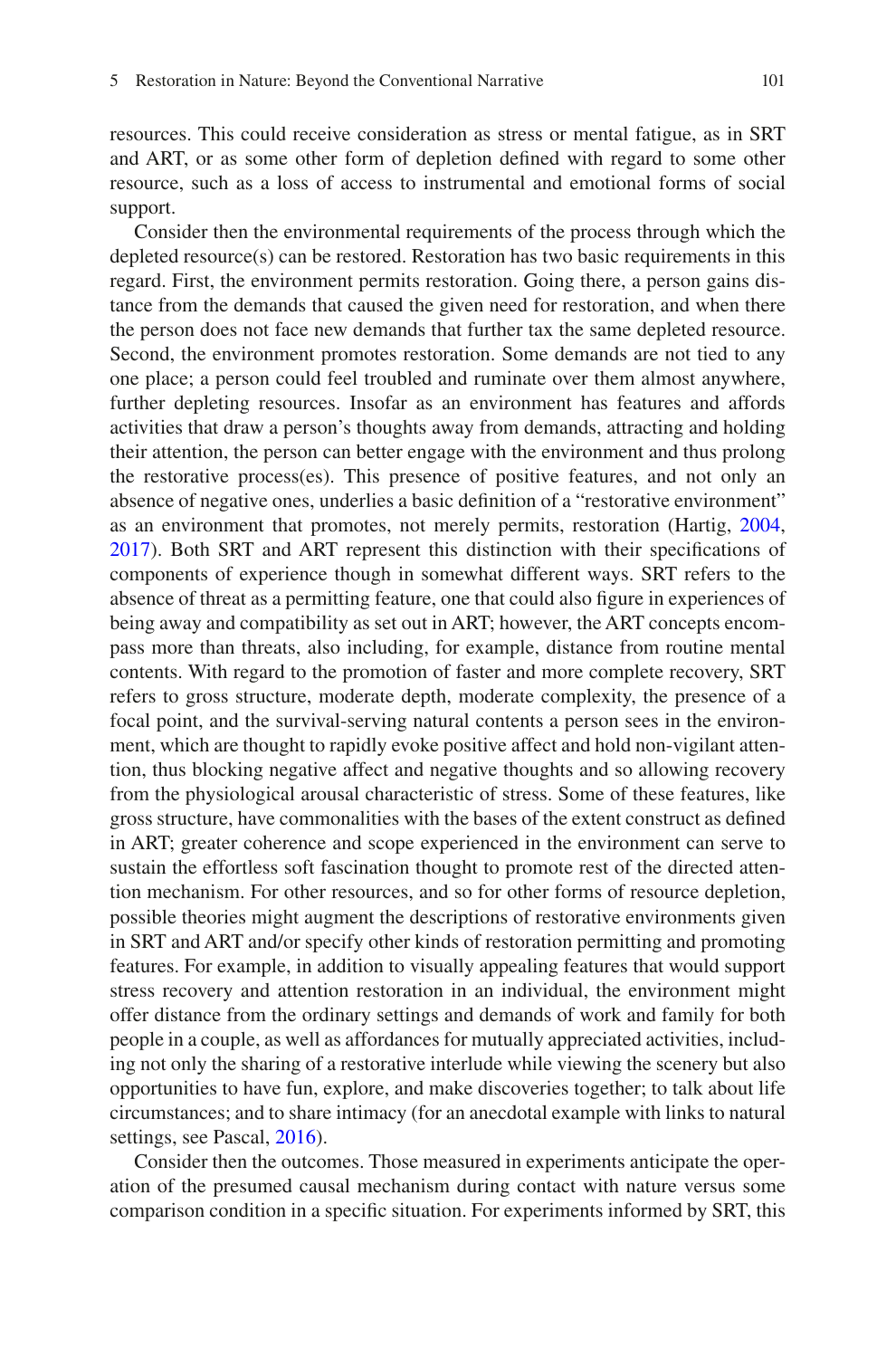has meant expectations of more positively toned affect, as in increased self-reported happiness and reduced anger, as well as reduced activity in one or more of the bodily systems that had previously mobilized for action (e.g., cardiovascular, endocrine, muscular) (e.g., Ulrich et al., [1991;](#page-61-9) for reviews, see Bowler et al., [2010;](#page-49-1) Corazon, Sidenius, Poulsen, Gramkow, & Stigsdotter, [2019\)](#page-51-8). For experiments informed by ART, researchers have expected improved performance on tasks that challenge directed attention and perhaps other aspects of executive cognitive functioning, such as working memory and inhibitory control (e.g., Berman, Jonides, & Kaplan, [2008](#page-49-3); Schutte, Torquati, & Beattie, [2017;](#page-59-3) for reviews, see Ohly et al., [2016;](#page-57-10) Stevenson et al., [2018](#page-60-1); Sullivan & Li, Chap. [2,](https://doi.org/10.1007/978-3-030-69020-5_2) this volume). Similar expectations hold when the same measures are used in quasi-experiments and observational studies to assess cumulative benefts, as with lower chronic stress seen in patterns of cortisol secretion (e.g., Ward Thompson et al., [2012\)](#page-61-11) or better executive cognition seen in standardized tests (e.g., Taylor, Kuo, & Sullivan, [2002](#page-60-7); Dadvand et al., [2015\)](#page-51-0). Taking guidance from SRT and/or ART, clinical studies have tested therapeutic interventions in which patients repeatedly perform some activity in a natural setting, and they have reported outcomes such as improved attentional functioning in breast cancer patients (Cimprich & Ronis, [2003](#page-50-7)), reduced severity of depression (Gonzalez, Hartig, Patil, Martinsen, & Kirkevold, [2010](#page-52-7)), and the motivation to change a depleting lifestyle following burnout (Sonntag-Öström et al., [2015](#page-59-4)). The cumulative effects assumption has also guided large-scale epidemiological studies that have reported better health among those with relatively greater amounts of green space near the residence, as refected in self-reported health (e.g., Astell-Burt, Mitchell, & Hartig, [2014](#page-49-4); de Vries et al., [2003\)](#page-51-4) and the incidence of diverse forms of ill health and causes of mortality (e.g., Engemann et al., [2019](#page-52-0); Maas et al., [2009\)](#page-57-11). Several studies have also found that greater self-reported being away and fascination appear to mediate between more greenery or green space in the residential environment and distal outcomes like better self-reported health (e.g., Dahlkvist et al., [2016](#page-51-9); Dzhambov et al., [2019](#page-51-10)). Research guided by other possible theories could similarly look to proximal and distal outcomes and hypothesized mediators as ftting with their concerns for other resources, antecedent conditions, and processes. For example, a study concerned with the renewal of bases for sharing of social support could measure variations in mutual trust and appreciation in relationships with relevant others.

Consider then the matters of time. Of temporal parameters that could be used to characterize a potentially restorative exchange between person and environment, it appears that duration has received the most attention, often refecting constraints imposed by an experimental research setting (i.e., briefer periods for viewing photographs or other simulations in a laboratory, after Ulrich, [1979](#page-60-0), and longer periods for walking in some feld setting, after Hartig et al., [1991\)](#page-54-5). Related parameters include the time required for different kinds of effects to emerge, the time that different effects persist, and the time allowed for restoration in relation to the time spent in an activity or activities through which the resource(s) in question became depleted (e.g., Hartig, Evans et al., [2003](#page-54-6)). These parameters help to describe what happens on a single occasion, within a specifc situation defned in terms of a person, activity,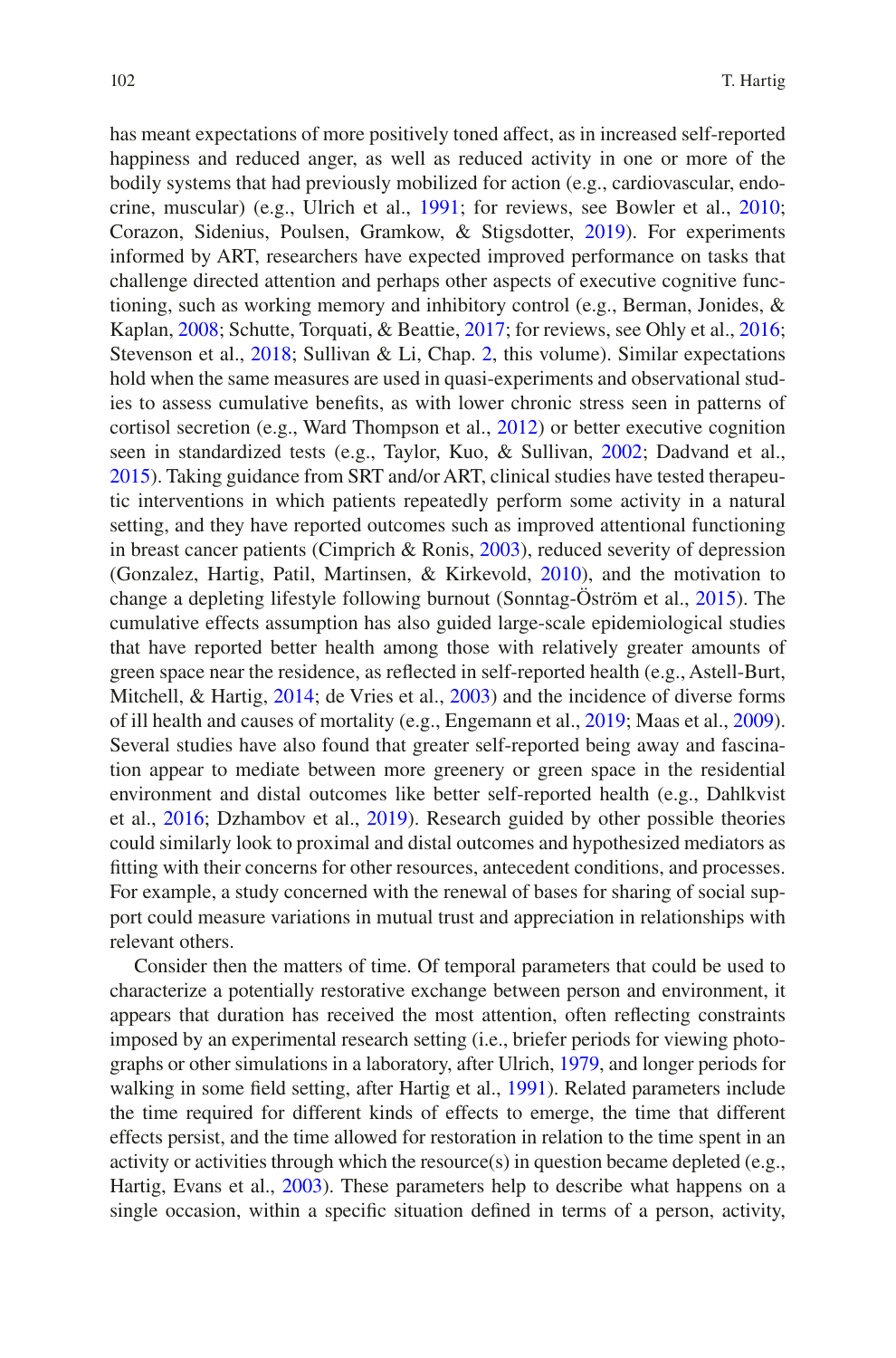setting, and time. As noted earlier, those working with ART and SRT have from an early stage also attended to the potential signifcance of cumulative effects of repeated contact with the natural environment, as through window views at home (e.g., Masoudinejad & Hartig, [2020](#page-57-12); Tennessen & Cimprich, [1995](#page-60-5)), at work (e.g., Kaplan, [1993;](#page-55-12) Shin, [2007](#page-59-5)), and in health care settings (e.g., Raanaas, Patil, & Hartig, [2012;](#page-58-6) Ulrich, [1984](#page-61-12)); however, matters of frequency, periodicity, and the distribution of time across multiple occasions have not received systematic attention. Such matters would presumably also have signifcance for other possible theories.

For the theories encompassed by the general framework in Table [5.2,](#page-11-0) the sequence of columns starts from a particular resource, proceeds to depletion of that resource, and then continues on to an environmental experience that could generate outcomes that refect on restoration as it may have occurred in a given amount of time. The table thus does more than simply outline components of existing and possible theories; it also represents a way of telling about them. The table shows a narrative structure in which the respective components of a theory and the links among them follow in a sequence revealing the particular process. In other words, for each theory the given row reveals a classic plot line, proceeding from equilibrium (resource availability) through imbalance (resource depletion) to a new equilibrium (through restoration) (Robertson, [2017;](#page-58-7) Todorov, [1969](#page-60-8)). By tracing a process across the columns, one can recognize how the concerns of the stress and coping perspectives are necessarily bound together with those of the restoration perspective. Thus, as represented in Table [5.2,](#page-11-0) the structure of the conventional narrative incorporates an inherent logic of the adaptive paradigm and its subordinate perspectives on the efforts of the individual to survive.

# **5.4 Restorative Benefts of Nature Experience: Extending the General Framework**

To this point, I have argued that the restoration perspective has particular "built in" relevance for understanding the salutary values of nature experience, and I have highlighted some of the main components of a conventional theoretical narrative about restorative benefts of nature experience. I organized those components in a general framework, which I also used to point out the possibility of constructing theories concerned with adaptive resources and restorative processes other than those in focus with SRT and ART. To exemplify the utility of the framework in this respect, I began to sketch a theory concerned with the loss of access to social support as an antecedent condition from which an individual might need to restore.

Now, toward extending the conventional narrative, I will build on that example and further elaborate theory concerned with the availability of social support. To do so, I frst extend the general framework by adding the level of analysis as a component. This extension enables me to consider two additional theories here, one concerned with restoration of relational resources held between people in closer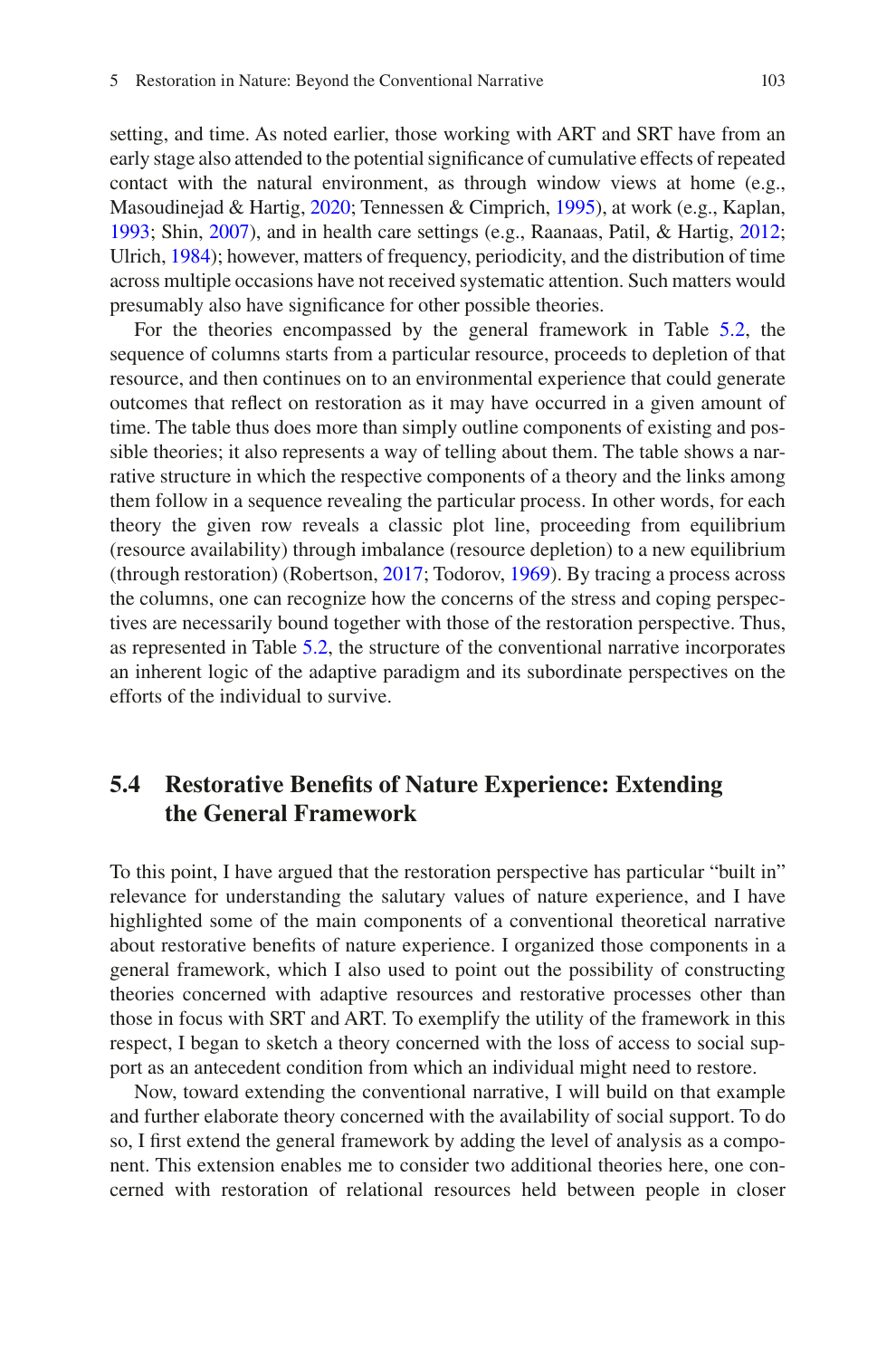relationships and the other concerned with restoration of social resources held collectively in a population. Following the naming conventions applied with SRT and ART, I refer to these two theories as relational restoration theory (RRT) and collective restoration theory (CRT), respectively.

Some of the phenomena addressed by RRT and CRT have already drawn much attention from scholars. I note some of the areas of overlap as I proceed, but in this and other respects more detailed accounts lie outside the scope of this chapter. The accounts I give here nonetheless suffice to identify RRT and CRT as distinct theories and so provide bases for novel research questions and hypotheses not derivable from SRT or ART or from each other. This will help to propel discourse within restorative environments theory, and it can also encourage dialog between restorative environments theory and other bodies of theory. All of this should contribute to a more encompassing narrative about nature experience and health, one that realizes more of the potential of the restoration perspective.

# *5.4.1 Relational Restoration Theory: Focus on Resources Held Within a Dyad or Small Group*

In the account of RRT that follows, I frst specify the level of analysis. I then apply the narrative logic used with SRT and ART and treat its respective components in a sequence that represents a process (see Table [5.3](#page-16-0)).

### **5.4.1.1 Level of Analysis**

In discussing the contents of the general theoretical framework, I have so far only referred to processes on the individual level. However, a theory about the role of the environment in restoration of access to social support cannot be fully articulated only with regard to the person deprived of support; it must also attend to the person or persons who do not provide support and to the circumstances around the failure of the supportive exchange between them. Description of the restorative process must therefore look beyond individuals. RRT focuses on the exchange of instrumental and emotional support in closer relationships, as between civil partners, in a larger family, and among friends, co-workers, and neighbors.

### **5.4.1.2 Resource**

An ability to rely on some close other for some form of support rests on the resources of the person or persons who could provide instrumental and emotional support, including those resources in focus with SRT and ART; however, it cannot be reduced solely to the functional resources that the other person(s) might deploy to provide desired support.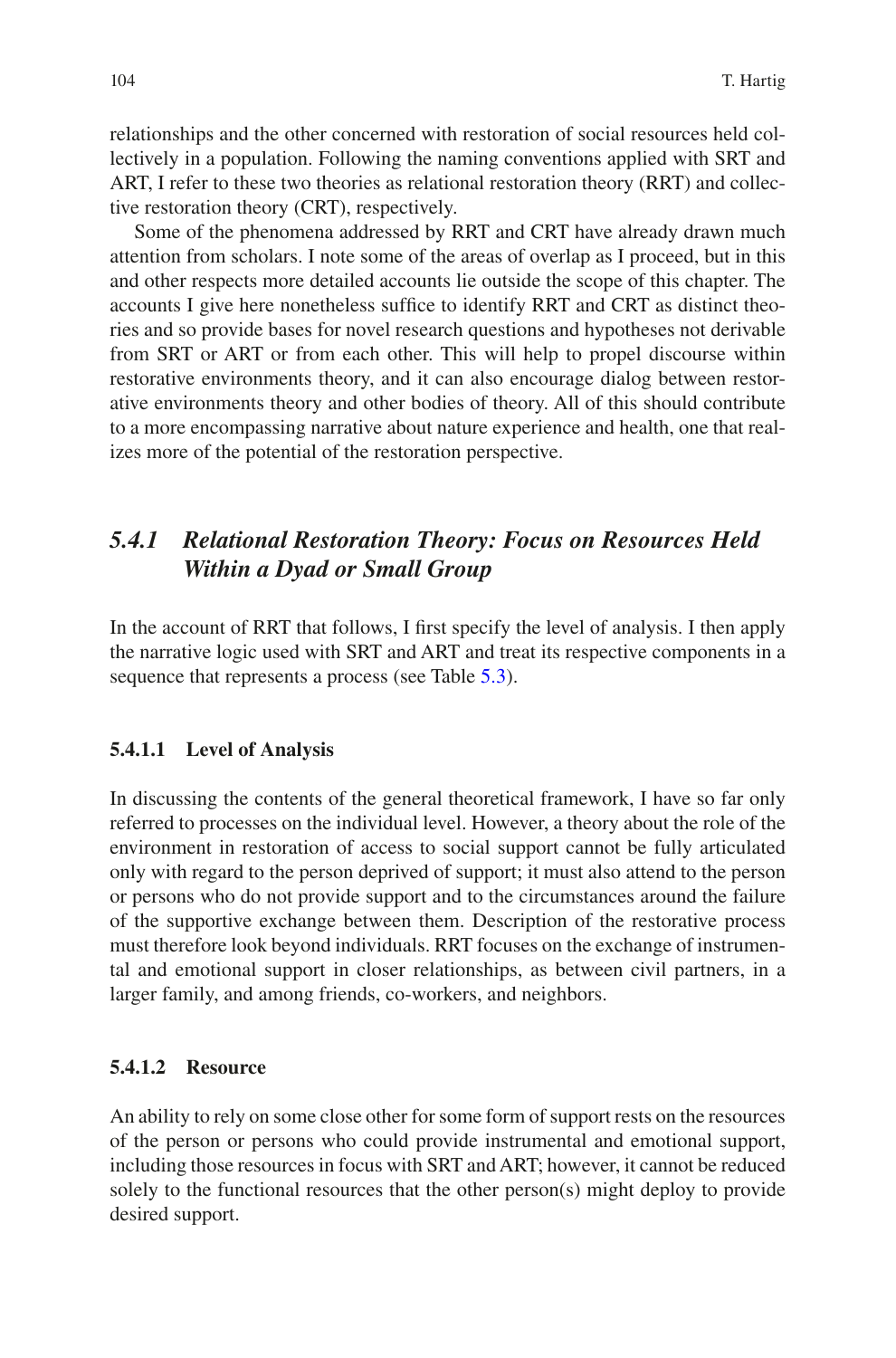|                                                                                                                                                                                                                                | Treatment of<br>time                                       | Focus on<br>duration                                                                                    | Focus on<br>duration                                                       | duration of time<br>and apart across<br>spent together<br>situations<br>Focus on                                                                                                                                    |
|--------------------------------------------------------------------------------------------------------------------------------------------------------------------------------------------------------------------------------|------------------------------------------------------------|---------------------------------------------------------------------------------------------------------|----------------------------------------------------------------------------|---------------------------------------------------------------------------------------------------------------------------------------------------------------------------------------------------------------------|
|                                                                                                                                                                                                                                | Outcomes that can<br>restoration<br>reflect on             | affects; lower blood<br>More positive<br>cortisol levels<br>self-reported<br>pressure and               | standardized tests of<br>cognitive abilities<br>performance on<br>Improved | satisfaction; greater<br>stability or                                                                                                                                                                               |
| l Erginian resolutes, over su ess recover a dientification resident dientification and the statement of the statement of the statement of the statement of the statement of the statement of the statement of the statement of | Features of P-E transactions<br>that promote restoration   | contents; moderate levels of<br>complexity, gross structure,<br>and other visual stimulus<br>attributes | Fascination, extent,<br>compatibility                                      | Arrangements for supportive Greater marital<br>amplification of engagement   work group<br>through sharing of experience   cohesion<br>that enable distancing engagement with the setting;<br>exchange that enhance |
|                                                                                                                                                                                                                                | permit restoration<br>transactions that<br>Features of P-E | Perceived absence of Perception of natural<br>threat                                                    | compatibility<br>Being away,                                               | supportive exchange<br>Arrangements for<br>from demands                                                                                                                                                             |
|                                                                                                                                                                                                                                | Antecedent condition                                       | Psychophysiological                                                                                     | Directed attention<br>fatigue                                              | Strained or weakened<br>rely on each crelationship (singular)<br>other for                                                                                                                                          |
|                                                                                                                                                                                                                                | Resource<br>category                                       | mobilize for stress<br>action                                                                           | attention<br>direct                                                        | Ability to<br>support                                                                                                                                                                                               |
|                                                                                                                                                                                                                                | Level of<br>Theory analysis                                | Individual Ability to                                                                                   | Individual Ability to                                                      | Dyad or<br>group<br>small                                                                                                                                                                                           |
|                                                                                                                                                                                                                                |                                                            | SRT                                                                                                     | ART                                                                        | RRT                                                                                                                                                                                                                 |

<span id="page-16-0"></span>Table 5.3 A general framework for theories about restorative environments, extended with a theory about the role of the environment in the restoration of **Table 5.3** A general framework for theories about restorative environments, extended with a theory about the role of the environment in the restoration of A ARTICLE AND THE SECOND TRANSPORTED TO A SUBSERVED TO A SUBSERVED TO A SUBSERVED THAT A RECORD TO A SUBSERVED TO A SUBSERVED TO A SUBSERVED TO A SUBSERVED TO A SUBSERVED TO A SUBSERVED TO A SUBSERVED TO A SUBSERVED TO A S relational resources. *SRT* stress recovery theory, *ART* attention restoration theory, *RRT* relational restoration theory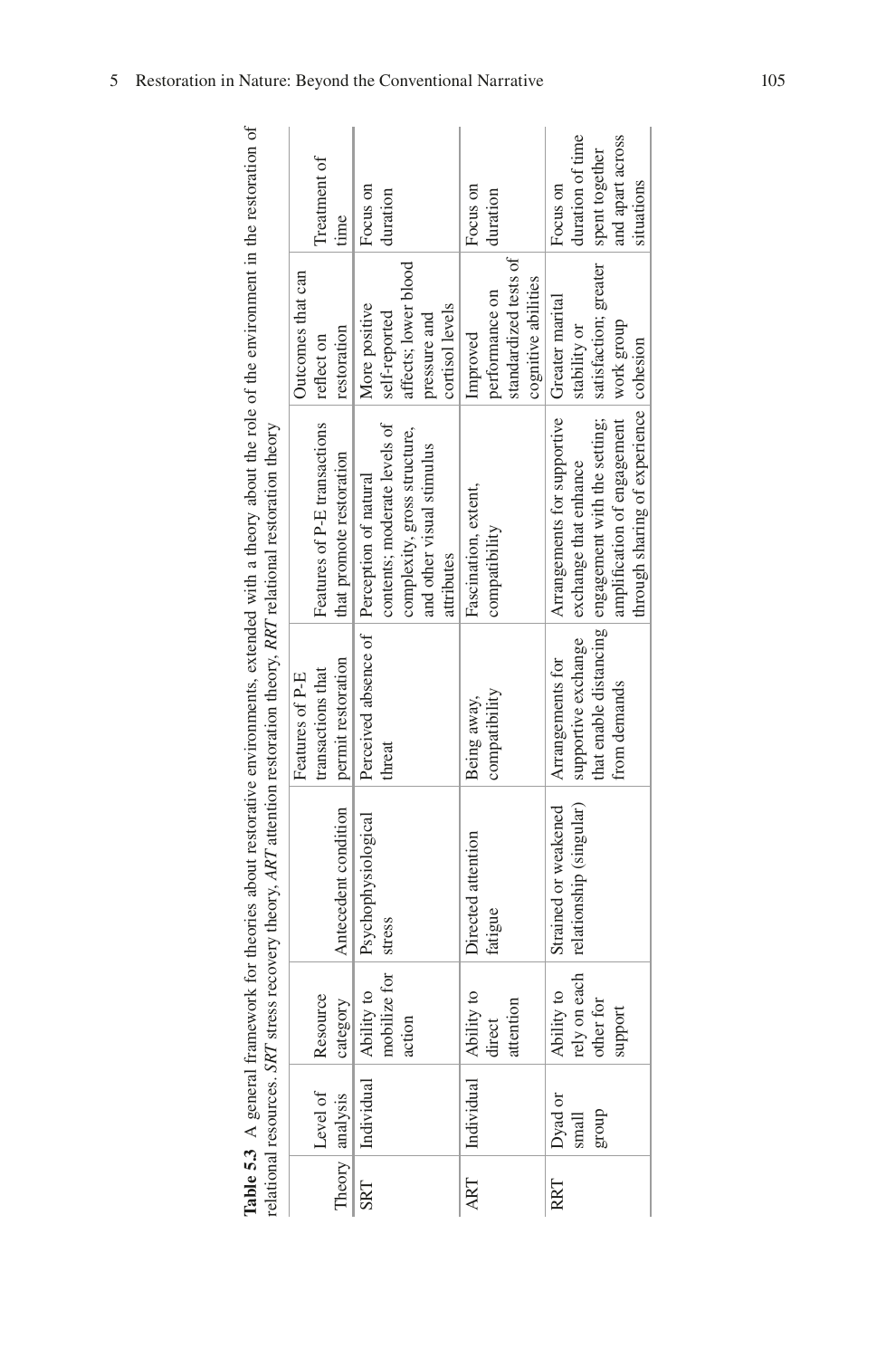An ability to rely on some close other for support also rests on the arrangements that enable them to exchange support. These often follow from deliberate and extensive measures, such as a choice of a residential location, made with the expectation that diverse forms of supportive exchange will continue over an indefnitely long period and across many situations requiring cooperation and coordination. I refer to these as standing arrangements.

Perhaps most fundamentally, though, an ability to rely on some close other for support rests on aspects of the relationship between them. RRT focuses on interpersonal aspects such as trust; love; respect; common interests; mutual understanding; tolerance of the other's peculiarities; shared goals, hopes, and mutually reinforced optimism about the future; a shared commitment to another signifcant person or to an ideal, group, or organization; and a positive valuation of a shared history and of rituals and traditions held within the relationship. Some of these interpersonal aspects, like love and shared goals, may characterize only a few close relationships, while others, like trust and common interest, will also figure to some degree in relationships in the public realm, as between people who frequently meet while walking their dogs in a local park (e.g., Foa, [1971](#page-52-8); Henning & Lieberg, [1996](#page-54-9); Lofand, [1998\)](#page-57-13).

I refer to these interpersonal aspects of relationships as relational resources; they do not exist in one person alone, independent of the other(s) (cf., Cordelli, [2015;](#page-51-11) Hartig, Catalano, Ong, & Syme, [2013\)](#page-53-9). As a constituent of any closer relationship, they provide a basis for action by those involved, enabling and motivating the exchange of individual resources, including material as well as personal functional resources. The relational resources also provide a basis for individual and joint action in the completion of their respective personal projects as well as their joint projects and in meeting the role obligations and other demands faced by one or more of them. People commonly establish relational resources progressively, with one, like love, following from the presence of others, such as attraction and trust (cf. Altman, Vinsel, & Brown, [1981](#page-48-3)). Sustained, reciprocal exchange of support can therefore progressively deepen a pool that comprises multiple relational resources. In a relationship or a set of relationships with a deep pool of relational resources, as in many families and long-established work teams, those involved can hold strong expectations about reliable and sustained provision of that support which the other(s) actually can provide within the available arrangements for exchange.<sup>10</sup>

#### **5.4.1.3 Antecedent Condition of Resource Depletion**

In a given situation, one person may fail to get support from another for reasons related to any of the constituents of the ability to rely on another for support. Stress or fatigue may have undermined the other's capacity to provide support. Their arrangements for supportive exchange may have weaknesses, perhaps related to problems in movement between the settings and social roles specifc to their family, work, and other life domains (cf. Chatterjee et al., [2020](#page-50-8); Novaco, Stokols, & Milanesi, [1990\)](#page-57-14). One person may be unwilling to help because some key relational resource has become depleted, as with a loss of trust; a loss of love; recurrent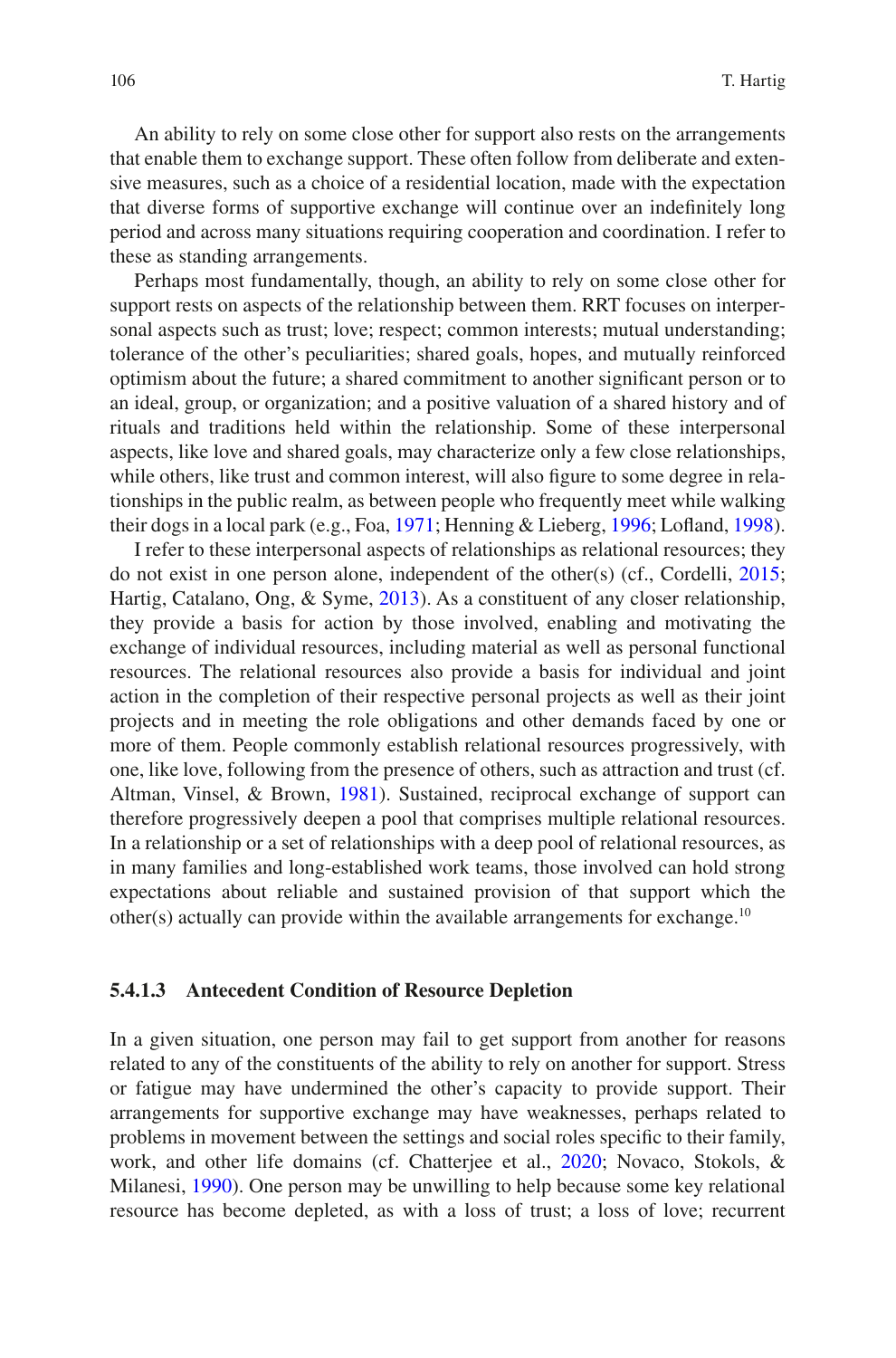unjustifed failures in reciprocity; a loss of mutual commitment; diminished tolerance of the other's peculiarities; and/or abandonment of shared goals (cf. Buunk & Schaufeli, [1999;](#page-49-5) Lewicki & Bunker, [1995](#page-56-7)).

Although the supportive exchange in a given situation might fail for reasons specifc to any one of the constituents of the ability to rely on another for support, some people must contend with stable circumstances in which problems with all three of the constituents cascade across situations that recur regularly in their multiple life domains. They struggle to ft restoration pieces into their "life puzzle" as they try to cope with unrelenting and conficting demands from their own and others' activities across the settings and social roles of their different life domains. Time pressure, stress, and fatigue become chronic; their emotional well-being suffers; and their relationships get neglected and possibly strained (cf. Schulte, [2014\)](#page-59-6).

When stable circumstances regularly generate situations that wear on the people involved, their relational resources can come to have superordinate signifcance in their ability to rely on others for support. Those who share a deep pool of relational resources commonly work together to resolve problems related to their standing arrangements for exchange. If possible, they change those arrangements, even when diffcult, for example, by moving their residence. If they cannot make better arrangements, they may accommodate the negative consequences as part of their ongoing coping process, even though doing so wears upon them (e.g., Repetti & Wood, [1997;](#page-58-8) cf. Whitchurch & Constantine, [1993\)](#page-61-13). They may do so with tolerance and sympathy if they know that the problems faced refect on stable circumstances beyond the control of the person or persons in question (e.g., systemic racism; socioeconomic disadvantage).

RRT thus recognizes that people develop, deploy, and deplete their individual and relational resources in a complex set of arrangements and stable circumstances that have interpersonal, spatio-physical, temporal, and social aspects. In this, RRT has particular concern for depleted relational resources, assuming they have superordinate signifcance for an ability to rely on some close other(s) for support across situations that arise within the arrangements made for supportive exchange. Looking to the possibility for restoration, RRT assumes that the pool of relational resources has become depleted but not emptied. Relations between those involved have become weakened or strained; they want to bolster them and ease the strain; and they can take action toward that end, including changing their arrangements for exchange.<sup>11</sup>

### **5.4.1.4 Features of Transactions with the Environment That Serve Restoration**

RRT recognizes that much as the stress and mental fatigue of the individuals involved can play a role in depleting relational resources, so can restorative person– environment transactions like those described in SRT and ART also play a role in relational restoration. Conversely, it recognizes that much as weakened or strained relations can exacerbate stress and mental fatigue, so can transactions between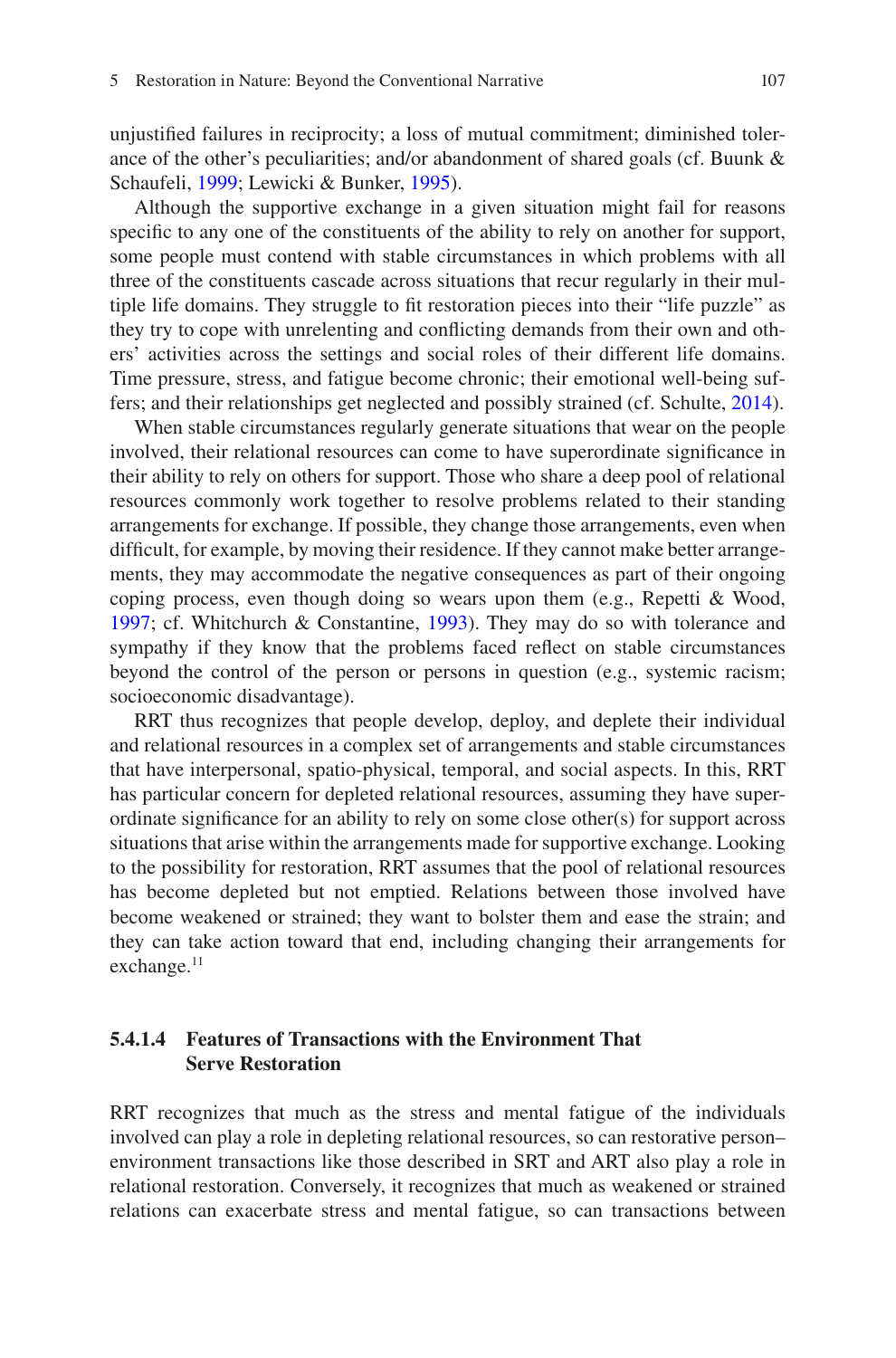people that ease strain in their relations also play a role in their respective personal restorative processes. Accordingly, RRT complements the individual-level theories about restorative environments by situating restorative person–environment transactions within the ongoing supportive exchange between the people involved.

To do this, RRT frst explains how arrangements for supportive exchange can work *across* situations to shape what happens *within* a specifc situation in which restoration might occur. In outlining that explanation here, I will focus on standing arrangements, although the account also bears on *ad hoc* supportive exchange. Ideally, standing arrangements help those involved to reduce or prevent needs for restoration; they sensitively accommodate the functional resource limitations of each person involved, their unavoidable personal needs for restoration, and their shared desire to care for their relationship(s) (cf. Clark, [2001](#page-50-9)). Insofar as their standing arrangements anticipate and provide for their various restoration needs, many of the situations in which restoration occurs will have a routine character; they will occur in particular settings at particular times, as with workday lunches and family dinners, and with particular movements between settings, as with travel home after work, before re-engaging with family responsibilities. When relations between those involved become weakened or strained, one can therefore look to the standing arrangements to see how the routines can be changed to more successfully reduce or prevent personal depletion, provide for personal restoration, and/or support care for relationship(s).

RRT attends to the integral aspects of standing arrangements that bear on how well personal restoration and care for relationships can succeed across situations. One of these integral aspects involves the regulation of social interaction by which an individual, dyad, or small group opens or closes to others (i.e., privacy regulation; Altman, [1975](#page-48-4)). This process runs continuously, within and across domains, with each person wanting solitude on some occasions and company on others. Within a given domain, the standing arrangements will to varying degrees allow those involved to permit and promote each other's movement into the different settings that are available, alone on some occasions and together on others. Both kinds of movement can bring personal restoration and care for relationships into congruence. Yet, each of those involved may also well know that the satisfaction of personal needs for restoration will in some situations call for togetherness, as when one would not feel safe going alone for a preferred activity in a preferred setting (cf. Staats & Hartig, [2004](#page-59-7)), and/or when all know that they would enjoy the activity and setting far more with the other(s) present (cf. Caprariello & Reis, [2013;](#page-50-10) Staats et al., [2016\)](#page-59-2). By enabling any one of them to spend time alone and by offering means to enhance that person's experience while away, or by enabling time together and enhancing each other's experience in that situation, those involved in the standing arrangements can bring satisfaction of their personal restoration needs and care for their relationships into congruence. Conversely, in the way each person gets time alone versus together across situations, satisfaction of personal and relational needs can come into confict. The manner in which standing arrangements serve privacy regulation thus bears on their success in satisfying needs for personal restoration and care for relationships within the given domain.<sup>12</sup>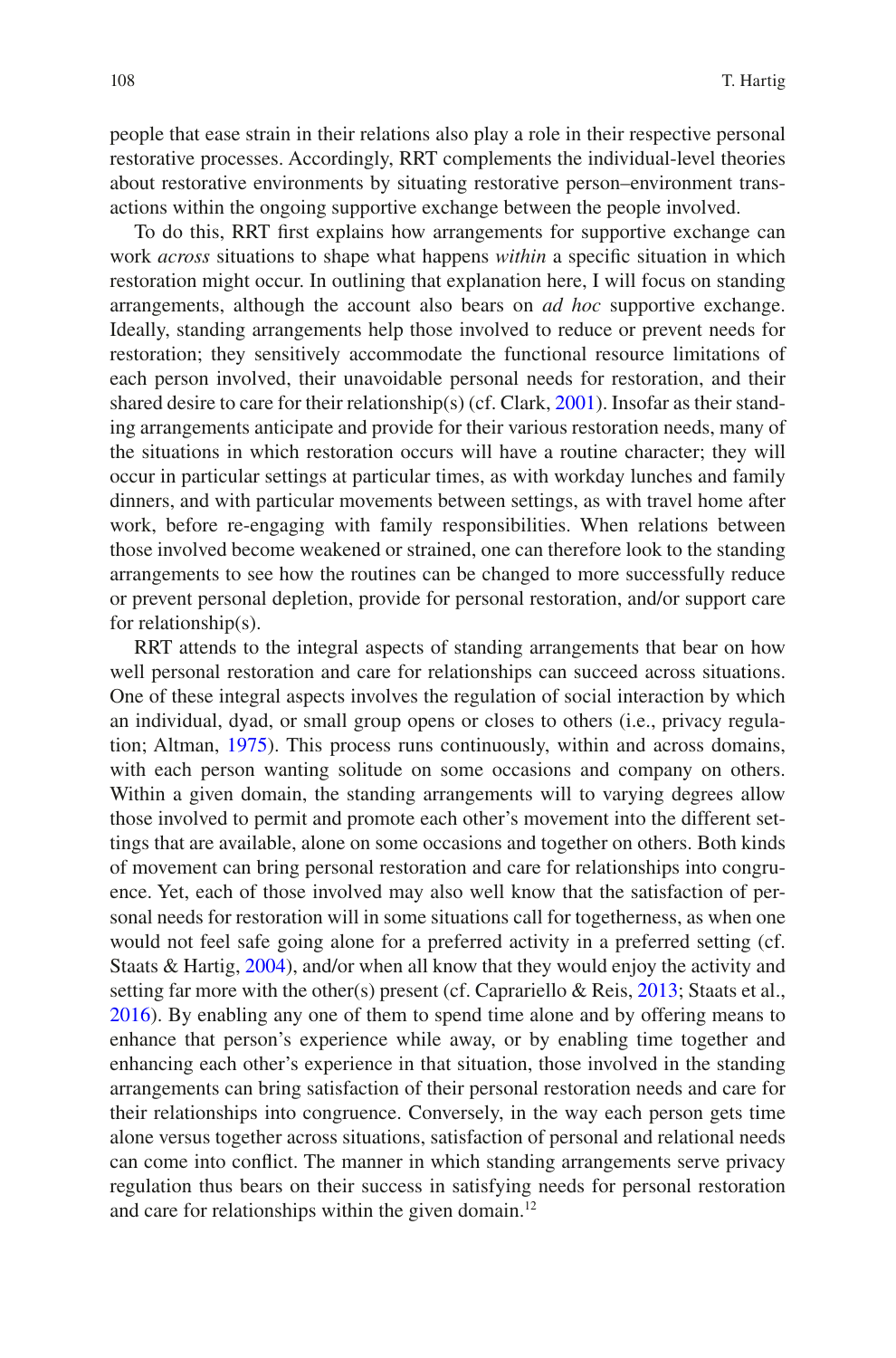Reciprocity is a second integral aspect of standing arrangements that bears on the success or failure of personal restoration and care for relationships across situations. Standing arrangements rest on reciprocity; those involved will assume some responsibility to provide support just as they form expectations about receiving support (Gouldner, [1960](#page-53-10)). As indicated earlier, standing arrangements also assume that those involved will develop some sensitivity and responsiveness to the restoration needs of the other(s), so that over time they come to know about each other's ability or inability to provide support in particular situations. Accordingly, those involved presumably evaluate reciprocity looking to how it holds across multiple situations across time, and not only with a view to immediately successive situations across which one might give and then hope to receive support. Any of those involved could tolerate a failure of reciprocity in a specifc situation when it stems from some justifable inability to provide support (cf. Buunk & Schaufeli, [1999](#page-49-5)). Insofar as those involved meet reasonable expectations of reciprocity to the extent possible across situations, they can maintain and deepen the pool of relational resources. In contrast, routine unjustifable failures to reciprocate support will erode the trust, mutual regard, and other relational resources on which those involved have predicated their supportive exchange, making their standing arrangements unstable (cf. Buunk & Schaufeli, [1999](#page-49-5); Gouldner, [1960](#page-53-10)). A persistent lack of reciprocity may prove particularly potent in straining their relationship(s) insofar as it also exacerbates the need for restoration of one or more of the others involved, increasing the burden on the other(s) while also denying them anticipated opportunities for restoration or degrading their restorative quality (cf. Buunk & Schaufeli, [1999](#page-49-5); Siegrist, [1996\)](#page-59-8). Conversely, reciprocation of support that involves occasionally forgoing one's own needed restoration to enable that of another in greater need may well deepen the pool of relational resources within the given domain.13

A third integral aspect of standing arrangements to mention here involves interdependencies between experiences in different situations. Those interdependencies include far more than a link between some acute need for restoration that arises in one situation and then satisfaction of that need in an immediately following situation, as commonly represented in experimental tests of the restorative effects of different environments (Hartig, [2011\)](#page-54-7). They also involve the dependence of the experience of the present situation on what happened in situations that lie farther back in the past as well as on what will happen in situations in the immediate and perhaps more distant future. Those interdependencies inhere to individual and shared memories of past situations, good or ill, and they inhere to individual and shared anticipation of situations to come, good or ill. They fgure in the assessment of reciprocity, with regard to support one has provided and received in the past and support that one expects to give or receive in the future; however, the memories and anticipation that constitute experiential interdependencies between situations need not only concern matters of reciprocity. Memories may, for example, concern what those involved have done previously to create relational resources in a situation that resembles the present one, as with recall of a shared milestone event in a particular setting. Memories may also concern experiences through which a setting has acquired particular value for its service in personal restoration and care for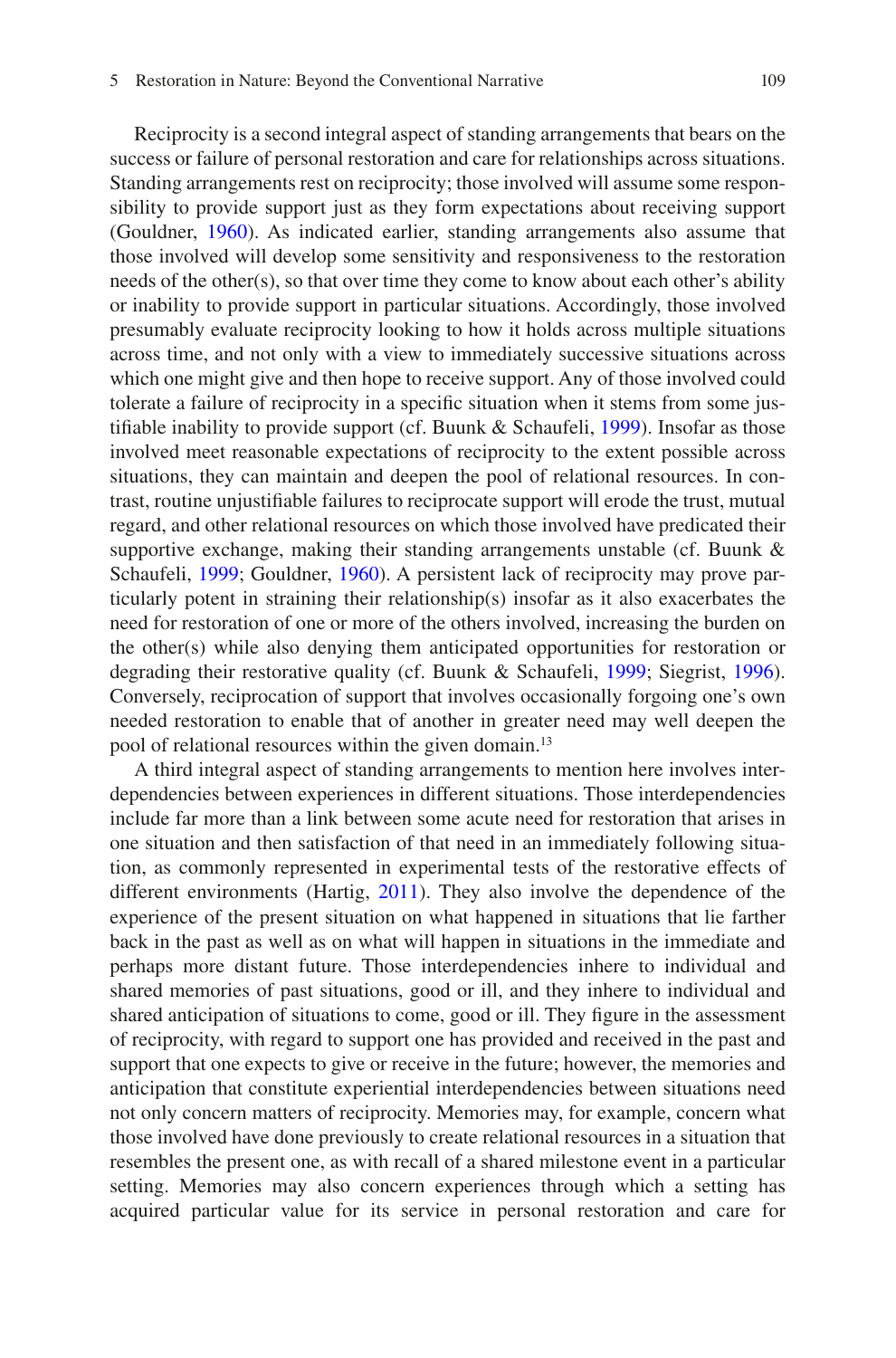relationships over repeated situations, as with the home, a favorite pub, or a local park (cf. Cooper Marcus, [1992;](#page-51-12) Knez, [2014](#page-56-8)). The expectations grounded in those memories may concern the availability of similar experiences in that setting in the future, as with the use of favorite places for emotion and self-regulation (cf. Korpela, [1989;](#page-56-9) Korpela et al., [2018;](#page-56-10) Korpela & Hartig, [1996\)](#page-56-11). These diverse interdependencies can color the experiences that a person, dyad, or small group has across situations encompassed by their standing arrangements in the given domain. Even when seemingly alone in some setting, a person may through their memories and anticipation remain engaged with other people, activities, and settings in ways that enhance or degrade the restorative quality of their experience.

Together, as integral aspects of standing arrangements that reach across situations, privacy regulation, reciprocation, and experiential interdependencies can powerfully shape the personal and relational outcomes that those involved will realize in a specifc situation in which restoration might occur. RRT calls attention to the way that many of the situations in which restoration occurs ft within standing arrangements; it recognizes that those situations occur with some regularity, within a pattern that combines particular times, settings, and people who can refer to past and coming situations in ways that infuence their present experience. And, of course, RRT recognizes that, across situations, those standing arrangements attend not only to the personal needs of those involved but also to care for relationship(s), including the renewal of relational resources when necessary. RRT thus complements the accounts of restorative individual–environment transactions given by theories like SRT and ART by setting the situations in which they occur into the stream of situations encompassed by standing arrangements.

RRT also complements the individual-level accounts of restorative person–environment transactions by looking at the transactions between people *within* a specifc situation entered for restoration. It acknowledges that people often do not go alone to natural and other settings for restoration. Accordingly, it considers how the transactions between them can shape the transactions they have with the environment, and, at the same time, how the transactions they have with the environment can shape the transactions between them.

In this respect, RRT builds on a line of studies initiated by Henk Staats. He noted that, like the search for restoration, being in the company of one's family and friends has long stood out as an important motive for recreational visits to natural areas (e.g., Driver, [1976;](#page-51-13) Knopf, [1987](#page-56-3)). To test the joint infuence of these two motives, we had participants in an experiment judge the likelihood of restoration with a walk outdoors in a forest of city center (shown in photographic slides), either when alone or with a close friend, and when either mentally fatigued or fresh and alert (as described with scenarios; Staats & Hartig, [2004](#page-59-7)). Note that although the experiment focused on a specifc recreation situation, it assumed the participants' judgments of the likelihood of restoration in the given environment/company condition would refect their prior experience with the selection of environments for meeting their needs for restoration. In general, the participants indicated they would appreciate having the company of a friend in either of the settings. Of particular interest here, though, are the results we obtained with the ratings of perceived safety also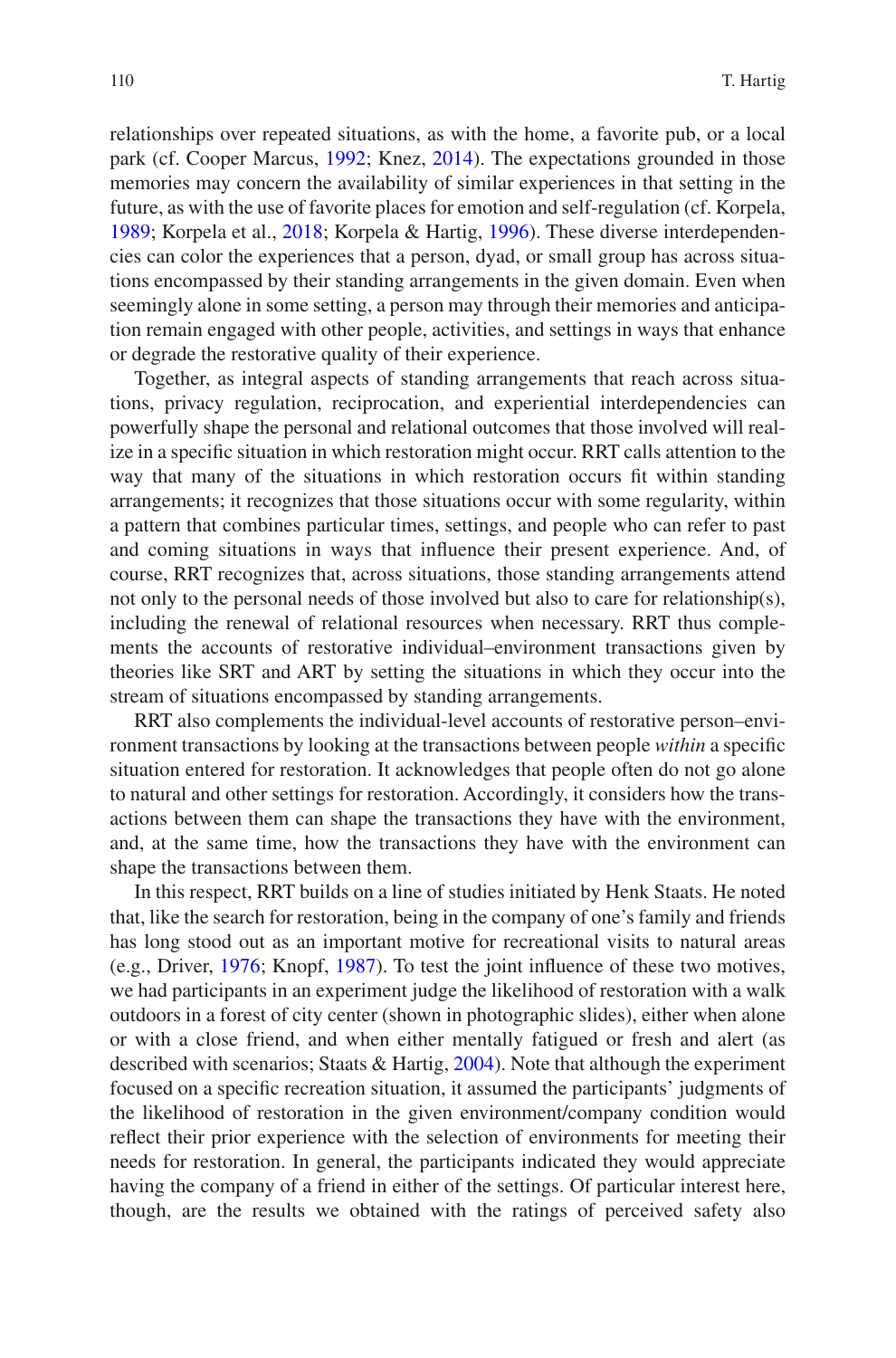collected for the four environment  $\times$  company conditions. We found that greater safety mediated a positive effect of company on the likelihood of restoration, but only for the forest walk. The results also suggested that if safety were guaranteed in the forest, the participants saw a greater likelihood of restoration if alone. These results supported discussion of in situ transactions between two people in terms of what permits and promotes restoration: company may enable restoration in a setting, as by ensuring safety, and it may also enhance or degrade restoration in various ways (see also Johansson, Hartig, & Staats, [2011](#page-55-13); Staats, [2012;](#page-59-9) Staats et al., [2016;](#page-59-2) Staats, van Gemerden, & Hartig, [2010\)](#page-59-10).

I will not try here to give a systematic account of the different ways in which having company can combine with features of the environment to enable and enhance restorative experience, or conversely deny or degrade it. It will suffice to point out that the concern for the infuence of company distinguishes RRT from the theories of the conventional narrative. SRT and ART focus on an individual's transactions with the environment. Those theories do not address transactions among people or their joint transactions with the environment as focal concerns. Yet, person–person transactions and their interplay with person–environment transactions in a given situation may be an important source of individual benefts as well as shared relational benefts. For example, studies of shared attention and shared experience suggest that when two people in a close relationship can enjoy a positively valenced stimulus together (say, eating chocolate or viewing pleasant images), it amplifes the intensity of the pleasure each receives, even in the absence of communication about it (e.g., Boothby, Clark, & Bargh, [2014](#page-49-6); Boothby, Smith, Clark, & Bargh, [2017](#page-49-7); see also Shteynberg, [2015](#page-59-11)).

How does this all bear on understanding restoration in nature within a specifc situation? Consider a couple walking in an unfamiliar forest on an early summer day. Their experience refects on interdependencies across many situations that have occurred within their standing arrangements for supportive exchange. For example, their walk there fts within a history of shared recreational activity, and they have memories of many earlier forest walks. They are visiting the specifc forest because they both have long wanted to see a particular species of orchid that they have heard blooms in abundance there at that time. They have also heard that the terrain is diffcult, but they trust in each other's abilities and know they will be able to manage when they go together. Focus now on the transactions between them and the forest that further permit the restoration they need. They have gotten away from heavy demands at work, and this opens for restoration of their personal resources, as described in SRT and ART. Each thus has more capacity to attend to the other than they would have otherwise. The distance from their paid work demands has additional signifcance in that those demands have weakened their relationship by preventing needed discussion of some important matters; they need to talk over the possibilities and make some plans. An absence of other people and social strictures in the forest makes it easier to open for their intimate sharing, self-disclosure, and emotional expression. With their energetic and cognitive resources freed up, social constraints relaxed and communication open, they are better able to listen to and understand each other's attempts to make sense of and otherwise refect on their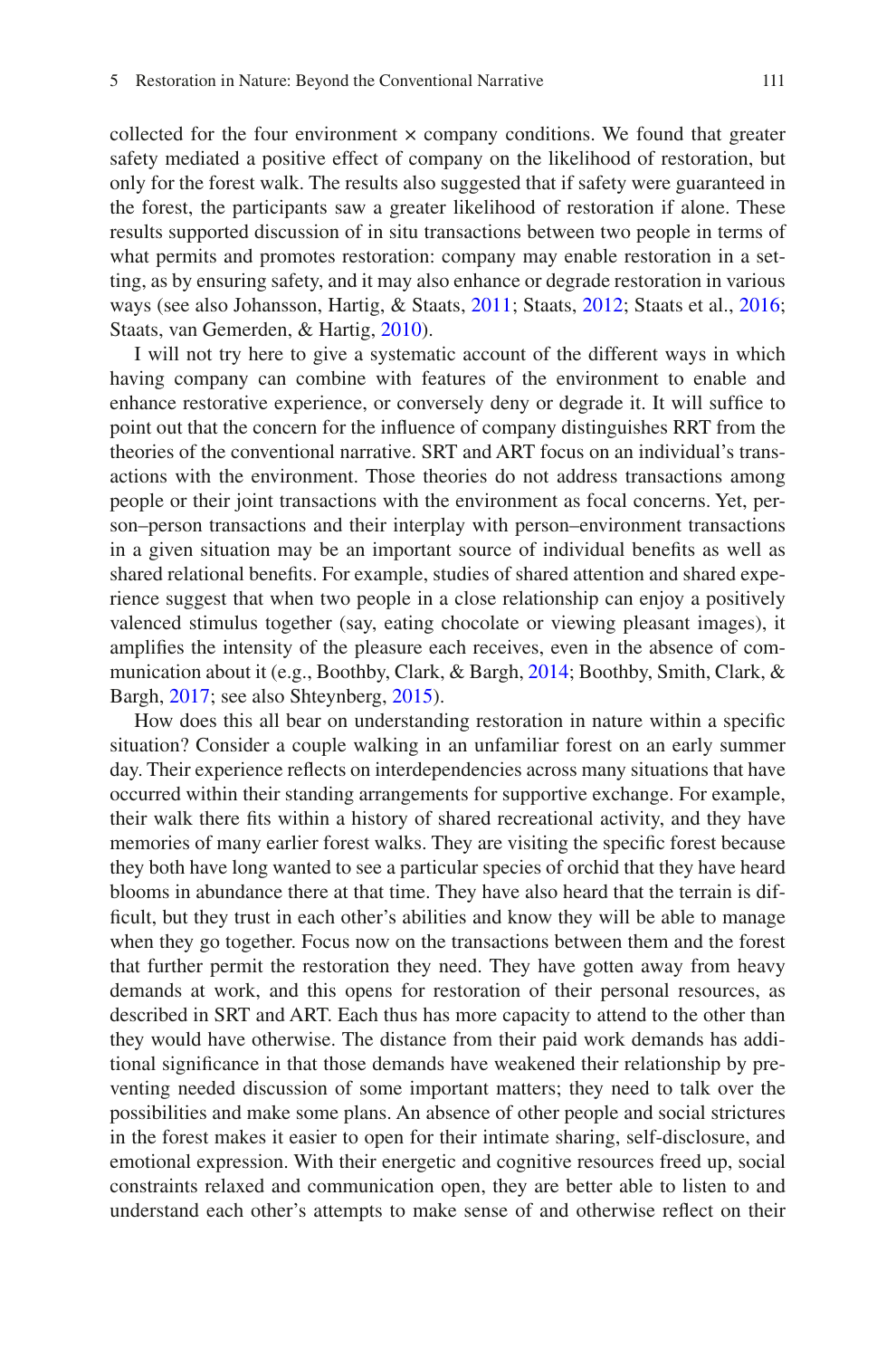shared circumstances. Given that relational restoration gets permitted in these various ways, consider how the transactions the two have with each other and with the forest might also work to promote their restoration. They enjoy the sight and sounds of the birds, the smell of moss and leaves on the forest foor, and fnally the discovery of the orchid they had so long wanted to see in the wild. Their ongoing engagement with the forest setting sustains restoration as described in SRT and ART, but their sharing of the experience intensifes their engagement; they enhance each other's experience through expressing their curiosity during the search for the orchid and their delight when they fnally can see it together. They renew and reinforce their relationship, resolving undiscussed matters, reaffrming trust in one another, creating some new positive memories, and perhaps seeing new ways to appreciate each other or seeing again sides of each other that they had appreciated before.

This scenario is of course just one out of many that could be used to illustrate how individual and relational restoration processes are intertwined, both through standing arrangements for supportive exchange that run across situations and through the transactions that take place between people while in a specifc situation and between those people and the given setting. Speculative and uniformly positive in tone, the scenario is nonetheless plausible; it accords not only with anecdote (Pascal, [2016\)](#page-58-5) but also with fndings from different kinds of empirical studies.

### **5.4.1.5 Outcomes That Refect on Restoration of Relational Resources**

Literature in diverse areas can inform understanding of relational restoration, how it may be intertwined with the restoration of personal functional resources, and how that can occur in natural and other settings. I have already indicated that research has long affrmed that restoration and being together with close others are persistent and important motives for outdoor recreation (e.g., Home et al., [2012;](#page-54-0) Knopf, [1987\)](#page-56-3), and that people often have company in their outdoor recreation (e.g., Knopf, [1983\)](#page-56-2). Korpela and Staats ([2020\)](#page-56-12) reviewed numerous studies speaking to values of solitude versus company while in natural areas, and they relate fndings to restorative experience and privacy regulation. Various studies have also shown that movement into a natural setting for recreation can serve family cohesiveness, as through the sharing of pleasant activities and enhanced communication (e.g., Ashbullby, Pahl, Webley, & White, [2013;](#page-48-5) West, [1986;](#page-61-14) West & Merriam, [1970](#page-61-15)). Similar observations have guided practical applications in nature-based therapies for couples (e.g., Burns, [2000\)](#page-49-8) and outdoor program activities that promote the development of relational resources held by parents and children (Davidson & Ewert, [2012](#page-51-14)). Literature on wilderness programs indicates how they can serve the development of communication and cooperation within groups (Ewert  $\&$  McAvoy, [2000\)](#page-52-9), and how the experiences they provide can be designed to enlist personal restorative processes in the development of desired social outcomes (Ewert, Overholt, Voight, & Wang, [2011\)](#page-52-10). Holland, Powell, Thomsen, and Monz ([2018\)](#page-54-10) reviewed 235 studies of the outcomes of wildland recreation activities such as canoeing, camping, hiking, and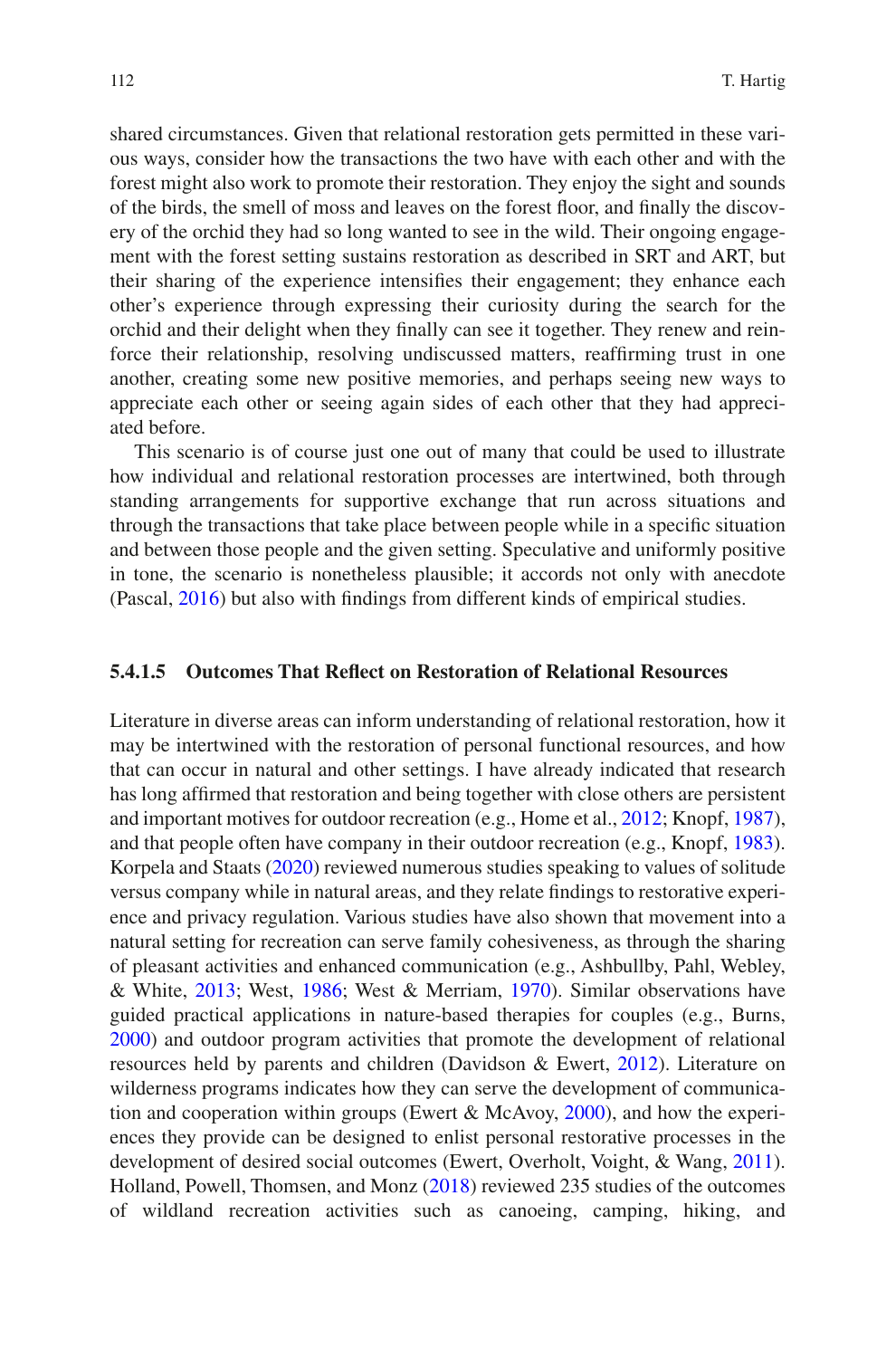backpacking. They found that large proportions of the studies reported on positive mental restoration outcomes and positive pro-social outcomes like increased family cohesion. Epidemiological studies suggest that a pathway from urban residential green space to mental health goes through the perceived restorative quality of the green space and then neighborhood social cohesion, in serial; treating them as independent mediators obscures the way in which they can work together to promote mental health (Dzhambov et al., [2018](#page-51-3); Dzhambov, Browning, Markevych, Hartig, & Lercher, [2020;](#page-51-15) cf. Kuo et al., [1998\)](#page-56-4).

Yet, research has yet to address the assumptions and claims of RRT as such. In general terms, studies inspired and guided by RRT as a theory about restorative environments can focus on the roles that specifc physical and social setting characteristics play in relational restoration, as refected in change in the pool of relational resources or in a particular relational resource. Much as with research informed by SRT and ART, studies can approach such effects as the proximal outcomes of experience in a specifc situation or as distal outcomes of experiences across repeated situations. However, with research informed by RRT, a focus on proximal outcomes calls for consideration not only of the transactions that each individual has with the environment but also of the transactions between them, as well as their joint transactions with the environment. Research focused on distal outcomes calls additionally for consideration of the characteristics of the standing arrangements in which the repeated situations occur, with regard to the ways in which privacy regulation, reciprocation, memories, and expectations work together (cf. Ratcliffe & Korpela, [2016\)](#page-58-9). The relevant outcomes and mediators—for example, qualities of the environment and qualities of the interpersonal transactions—may be observed on the individual level or on the level of the dyad or group. Use of measures on both levels can support examination of how personal and relational restoration intertwine.

The account of RRT given here indicates numerous more specifc directions for research. For example, experiments can examine how the person–environment transactions that support restoration in one or more of those involved also ease strain in their relations. Experimenters might, for example, artifcially induce tension between two friends recruited as participants while also inducing stress and mental fatigue in each of them (cf. Yang et al., [2020](#page-62-3)). The experimenters might also assess how sharing the experience of the setting subsequently available for restoration (say, a lush tropical greenhouse versus a windowless room lacking decoration) amplifes or attenuates the positive or negative changes that occur during the recovery period, as assessed with measures of affect, cognition, and physiology. They might further test the hypothesis that a mutually amplifed benefcial change in the natural setting in turn evokes assessments of relationship quality showing greater forgiveness in relation to the artifcially induced tension between them.

To take another example, intervention studies could compare the effects of changes made in standing arrangements to establish new routines that might better serve personal restoration and care for relationships. This kind of study could draw on behavioral observation methods like those used to study patterns of solo and shared restorative activities in the daily life of families (e.g., Saxbe, Graesch, & Alvik, [2011](#page-59-12); Saxbe, Repetti, & Graesch, [2011\)](#page-59-13) or daily diary or survey methods like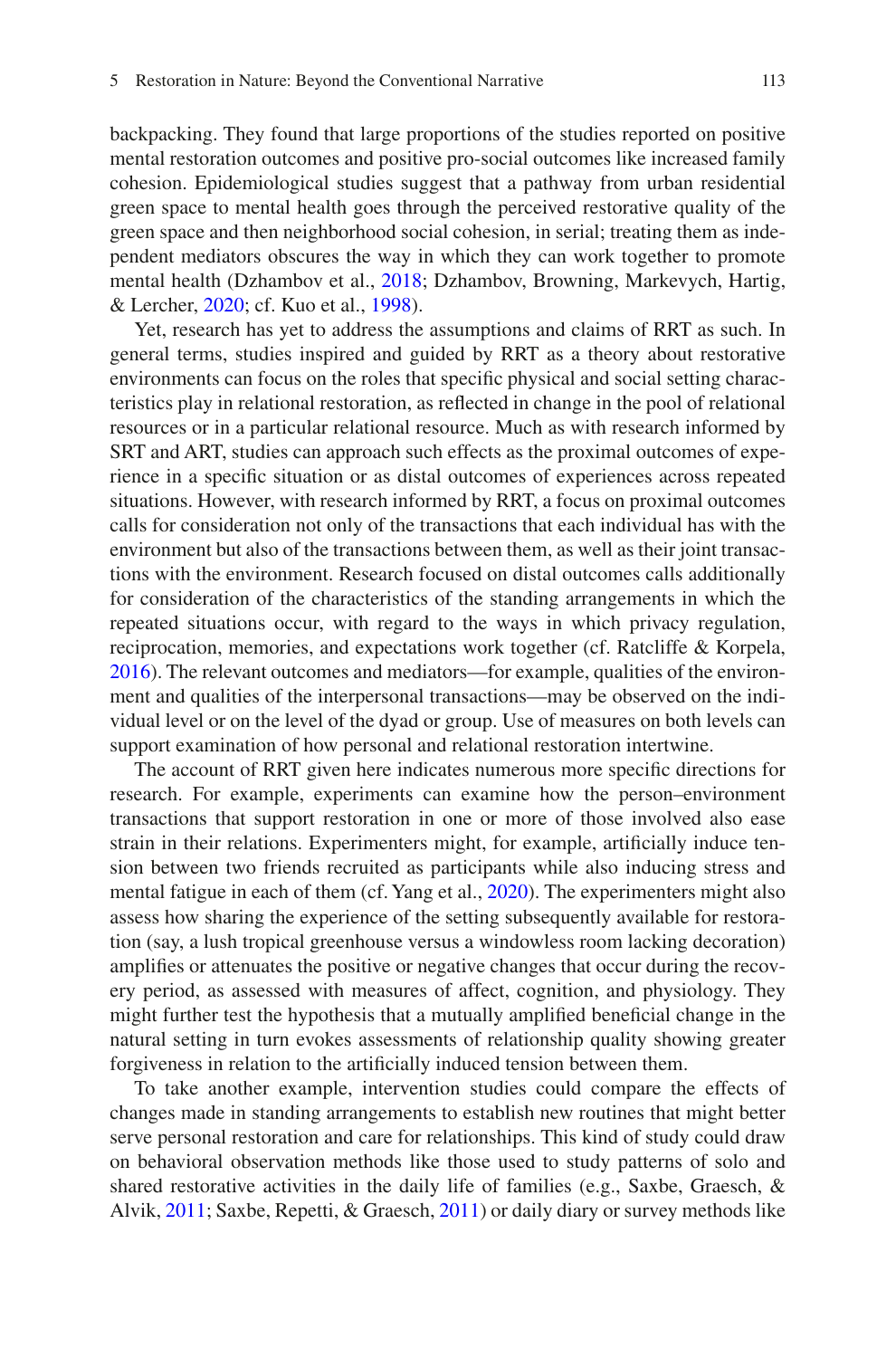those used in studies of recovery from work (e.g., Sonnentag, [2001;](#page-59-14) Sonnentag & Bayer, [2005\)](#page-59-15). As another example concerned with the standing arrangements, surveys could examine how the members of a family or other group reciprocate in permitting and promoting each other's periodic withdrawal into preferred activities and environments for restoration, and how this relates to their assessments of relational resources like trust, mutual appreciation, and mutual commitment, as well as to distal outcomes such as marital stability.

### **5.4.1.6 Matters of Time**

The shift from the individual to the dyad and small group level of analysis has important implications for the handling of matters of time in RRT. The duration of the encounter with the environment, the time required for effects to emerge, the period over which effects persist, and so forth, remain relevant for studies of what happens in specifc situations. However, in that RRT encourages consideration of the specifc situation as it occurs within arrangements for supportive exchange, it directs attention to some additional matters. One set of these has to do with the way in which past experience and the anticipated future shape the present experience of those in the specifc situation. Another set of matters bears on how much time two or more people can spend together in a given restorative activity in a given setting, or how much time they can spend apart in separate restorative activities in separate settings, before they must go on to other activities and settings, together or alone. When people meet for some restorative activity, their convergence ordinarily implies that they have identifed a suitable starting time and a suitable location where they can stay for some period (though not necessarily long enough to do what they want to do). As incorporated in their arrangements for exchange, this kind of convergence bears on the frequency, periodicity, distribution, and duration of restorative interludes within different social constellations and settings, and in turn on the distal personal and relational outcomes that research can assess. Here, then, the concerns of the adaptive paradigm, including the restoration perspective, can again be seen to align with the concerns of the opportunity structure paradigm for patterns of behavior that recur within and across settings with spatio-physical, social, and temporal characteristics.

In extending the scope of concern from restorative processes in individuals to the restoration of depleted relational resources held between people in closer relationships, RRT addresses additional layers of complexity, including the arrangements made for supportive exchange as they shape experience across situations and the transactions between people as they shape experience within situations. The present account of RRT does not address all of this complexity, but it suffices to distinguish RRT from SRT and ART and to provide bases for research questions and hypotheses not derivable from those theories. In doing so, it also identifes a signifcant limitation of those theories. The account makes apparent that restoration of personal functional resources does not occur in a social vacuum, even when a person is alone in a given setting. And insofar as people do go with others to natural settings for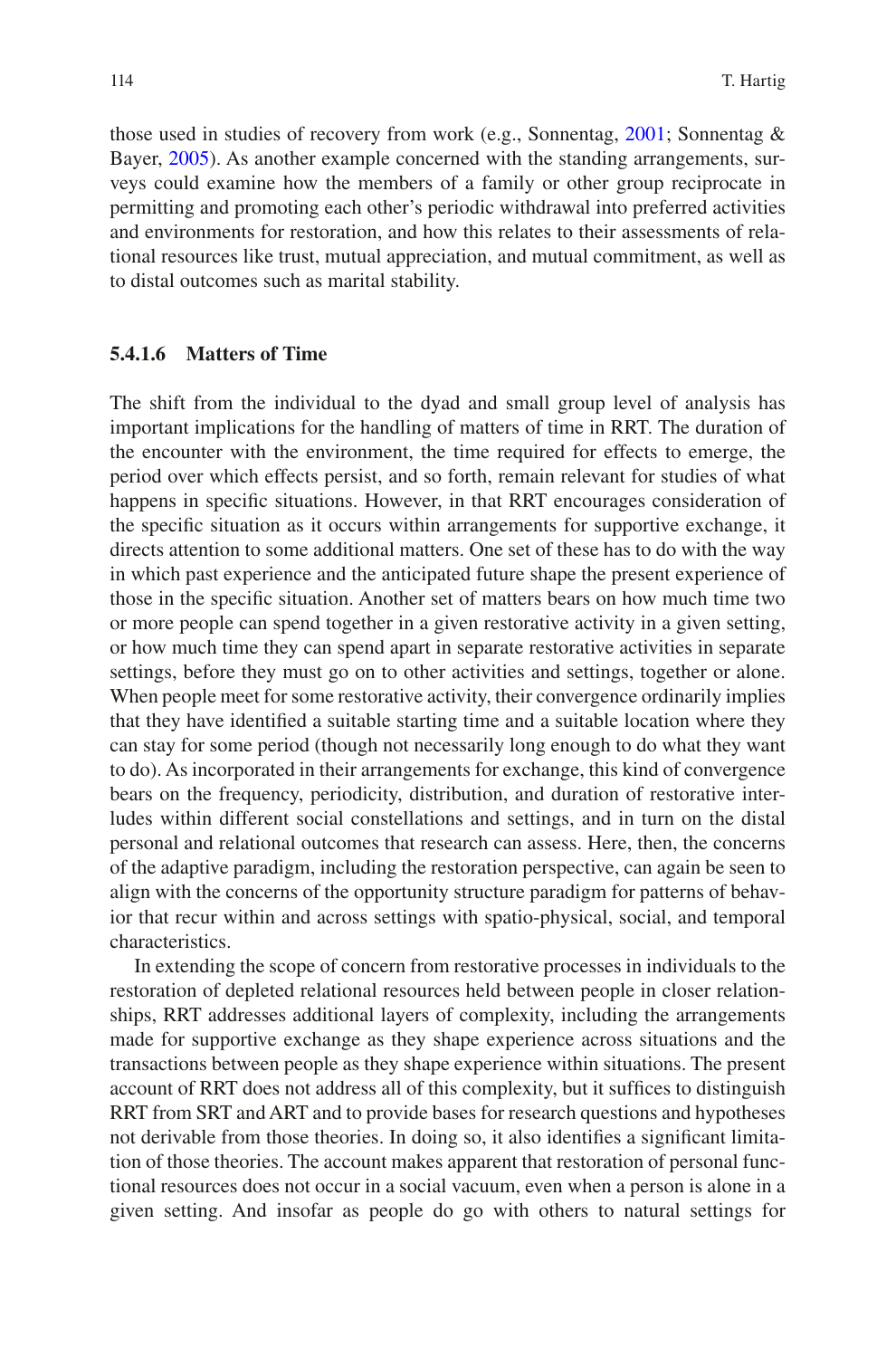restoration, theory should try to address the implications of having company for the restoration that they experience (cf. Korpela & Staats, [2020](#page-56-12)).

I began this account of RRT by adding the level of analysis to the general framework as a component of theories about restorative environments. That addition directed attention to the adaptive resources that people hold within closer relationships, and in turn the consequences of depletion of those resources and the environmental requirements of their restoration, including matters of time. This account of RRT has thus done more than move the theoretical discourse about restorative environments beyond the conventional narrative; it has also served to demonstrate the utility of the general theoretical framework in identifying possibilities for new theory. I will now demonstrate that utility again, moving up another level of analysis.

# *5.4.2 Collective Restoration Theory: Focus on Social Resources Held Collectively in Communities*

Some aspects of relational restoration theory were frst presented in a paper that also presented collective restoration theory in embryonic form (Hartig et al., [2013](#page-53-9)). That account of CRT referred to relational restoration in much the same way that the account of RRT here has referred to stress recovery and attention restoration; it assumed reciprocal infuence between resource depletion and restoration processes across the different levels of analysis. I will not attempt a thorough account of CRT here, but I will give enough detail to identify CRT as a distinct theory, concerned with a resource, an antecedent condition of depletion, a restorative process, outcomes and matters of time that cannot be reduced to those described in SRT, ART, and RRT. The theory as sketched thus opens for another set of novel research questions and hypotheses. I again start with the level of analysis and then treat the other components in a sequence that represents a process (see Table [5.4](#page-27-0)).

#### **5.4.2.1 Level of Analysis**

Like individuals, dyads and small groups do not ordinarily exist in isolation. Just as stress or mental fatigue experienced by one person can cause problems for others, as through a diminished capacity to provide expected help, so can weakening of a relationship between two people impose demands on others around them. Conversely, just as benefts from one person's restoration can spread to others, as through a renewed capacity to provide support, so can benefts of relational restoration spread to others around those in the dyad or small group. Given that consequences of individual and relational depletion and restoration can spread to others, an understanding of the implications of that spread calls for research on a broader population level. As units of analysis, populations comprise sets of individuals and groups as well as the many relationships among them. Although their boundaries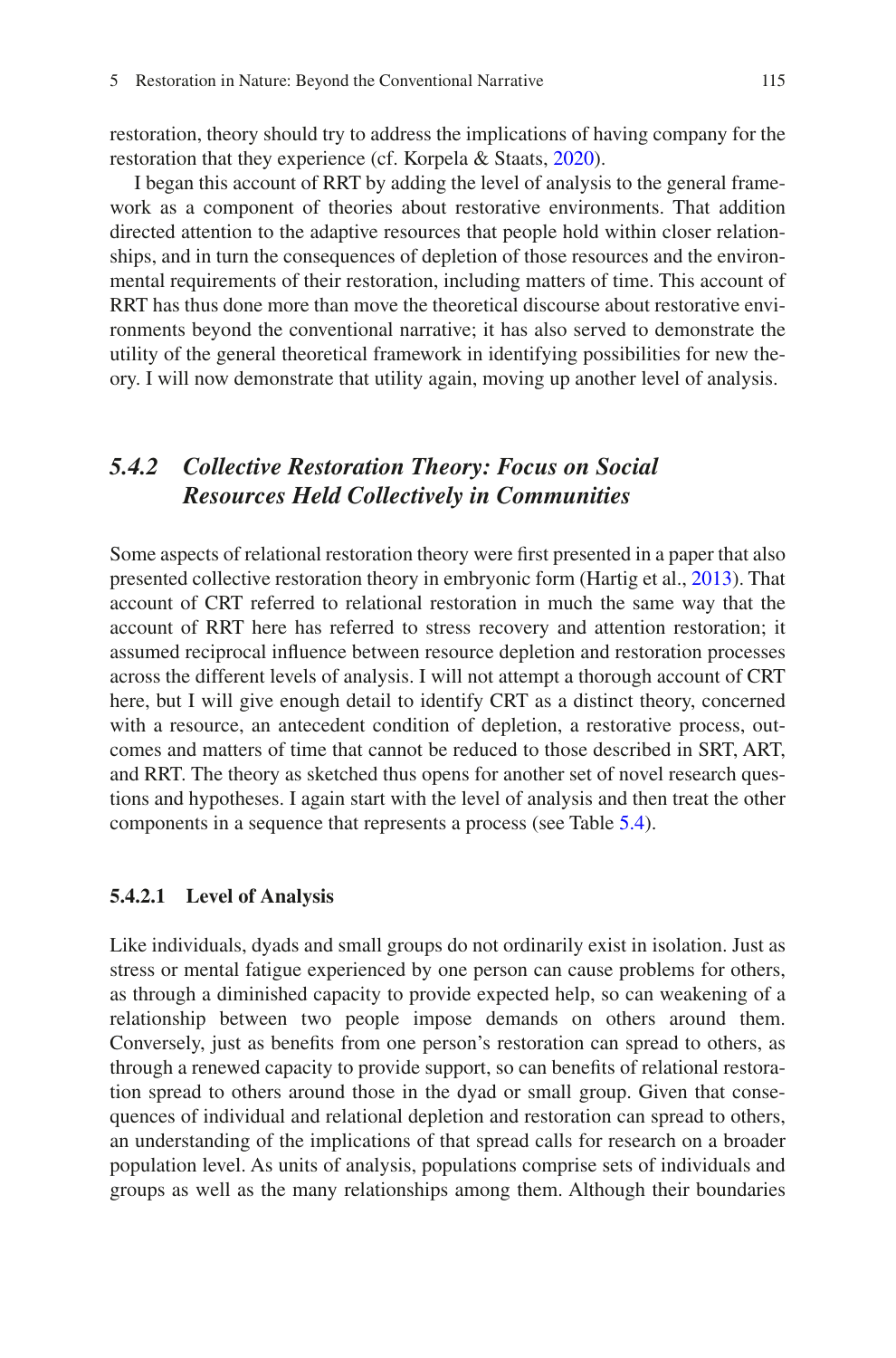<span id="page-27-0"></span>

both the necessary relatedness of the stress, coping, and restoration perspectives within the adaptive paradigm (across the columns) as well as the nesting of the adaptive paradigm (across the columns) as well as the nest Table 5.4 A general framework for theories about restorative environments, further extended with a theory of collective restoration. The framework represents **Table 5.4** A general framework for theories about restorative environments, further extended with a theory of collective restoration. The framework represents both the necessary relatedness of the stress, coping, and restoration perspectives within the adaptive paradigm (across the columns) as well as the nesting of the adaptive paradigm within the opportunity structure and sociocultural paradigms (down the rows). *SRT* stress recovery theory, *ART* attention restoration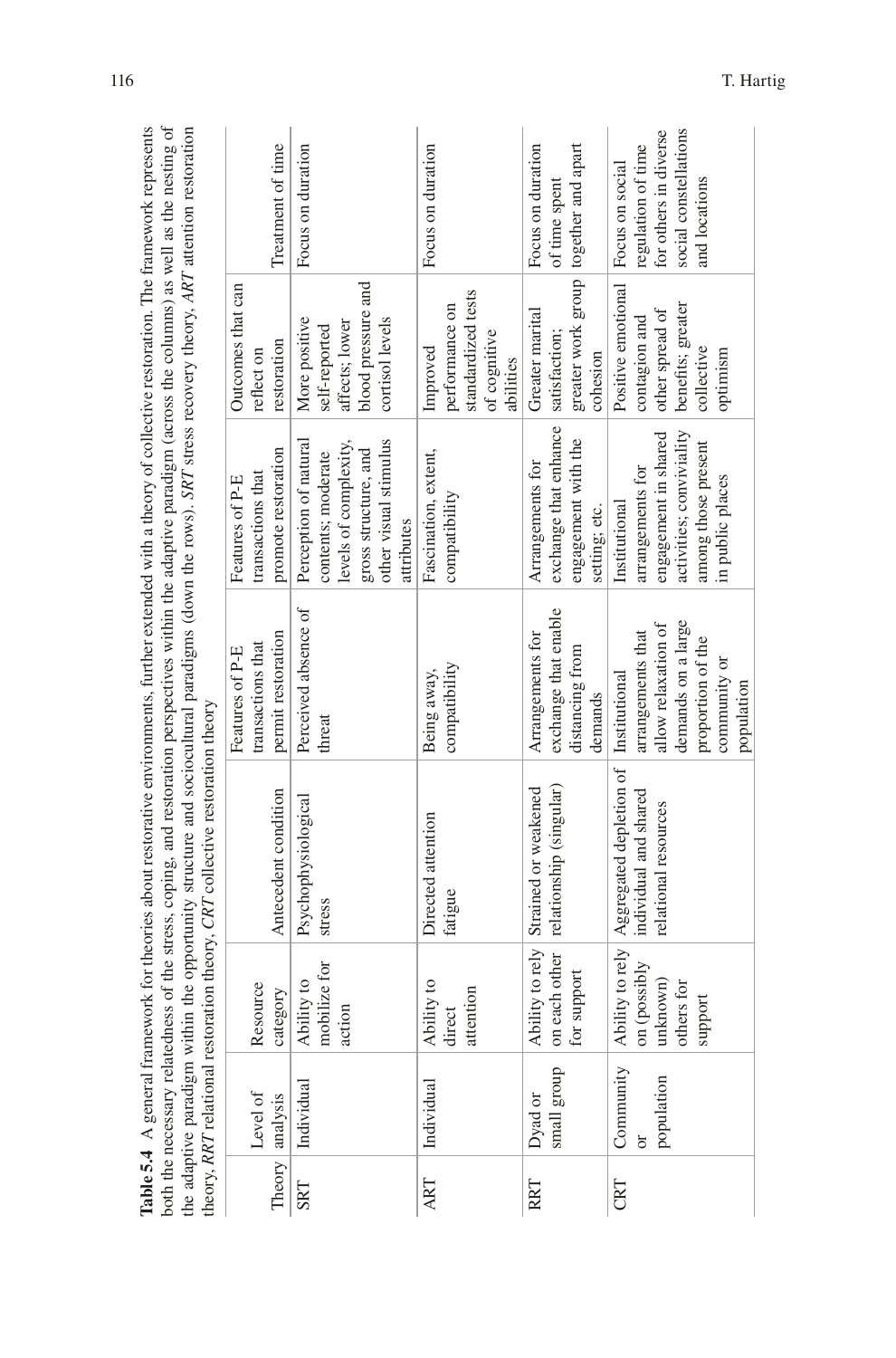may be diffcult to defne, they do have internal coherence. Notably here, the standing arrangements that people in closer relationships can make for their supportive exchange are constrained and facilitated in various ways by the stable circumstances established through customs and laws that regulate the activities of individuals, groups, and organizations within the population. The standing arrangements made by the different groups in that population will therefore show similarities that refect on the common constraints and possibilities that constitute the stable circumstances under which they live.

### **5.4.2.2 Resource**

Like RRT, CRT refers to the support that people can provide to one another as a resource, and it assumes that the availability of support is predicated in part on relational resources that can become weakened or depleted, such as trust, respect, and optimism about the future. Unlike RRT, CRT extends consideration beyond relational resources held among people in closer relationships. It does not ignore them, but it also looks to resources that can inhere to relationships among people who do not know one another yet still have some common bonds, even if weak, for example, from living in the same community and following similar customs there, reacting to the events that take place there, and performing the duties expected of citizens, such as paying taxes for public services that beneft unknown others in addition to themselves. They may also participate more deliberately with unknown others in activities with some common civic purpose. The social resources to which I refer have been discussed widely, represented with terms like social capital (cf. Coleman, [1988;](#page-50-11) Putnam, [2000\)](#page-58-10). Their development, deployment, depletion, and maintenance are infuenced by social institutions, including mass media (Silverblatt, [2004](#page-59-16)). In brief, these resources underlie the implicit and explicit cooperation of people known and unknown to one another toward ends thought to serve the population or some substantial segment of it.

#### **5.4.2.3 Antecedent Condition of Resource Depletion**

Social resources held broadly or diffusely within a population can get weakened or depleted for various reasons. For example, Putnam [\(2000](#page-58-10)) has attributed a weakening of social capital to declining engagement in civic organizations. By his thesis, put simply, civic engagement fosters norms of reciprocity and helps to build trust within a society, so a decline in civic engagement translates into a decline in social trust and a weakening of norms of reciprocity. The reasons he sees for decline in civic engagement resonate in some respects with a concern acknowledged in RRT: stable circumstances on the population level can make it diffcult or impossible for some people to establish satisfactory standing arrangements for supportive exchange, thus entailing chronic diffculties in resolving conficts between demands in different life domains and in getting sufficient time to meet needs for personal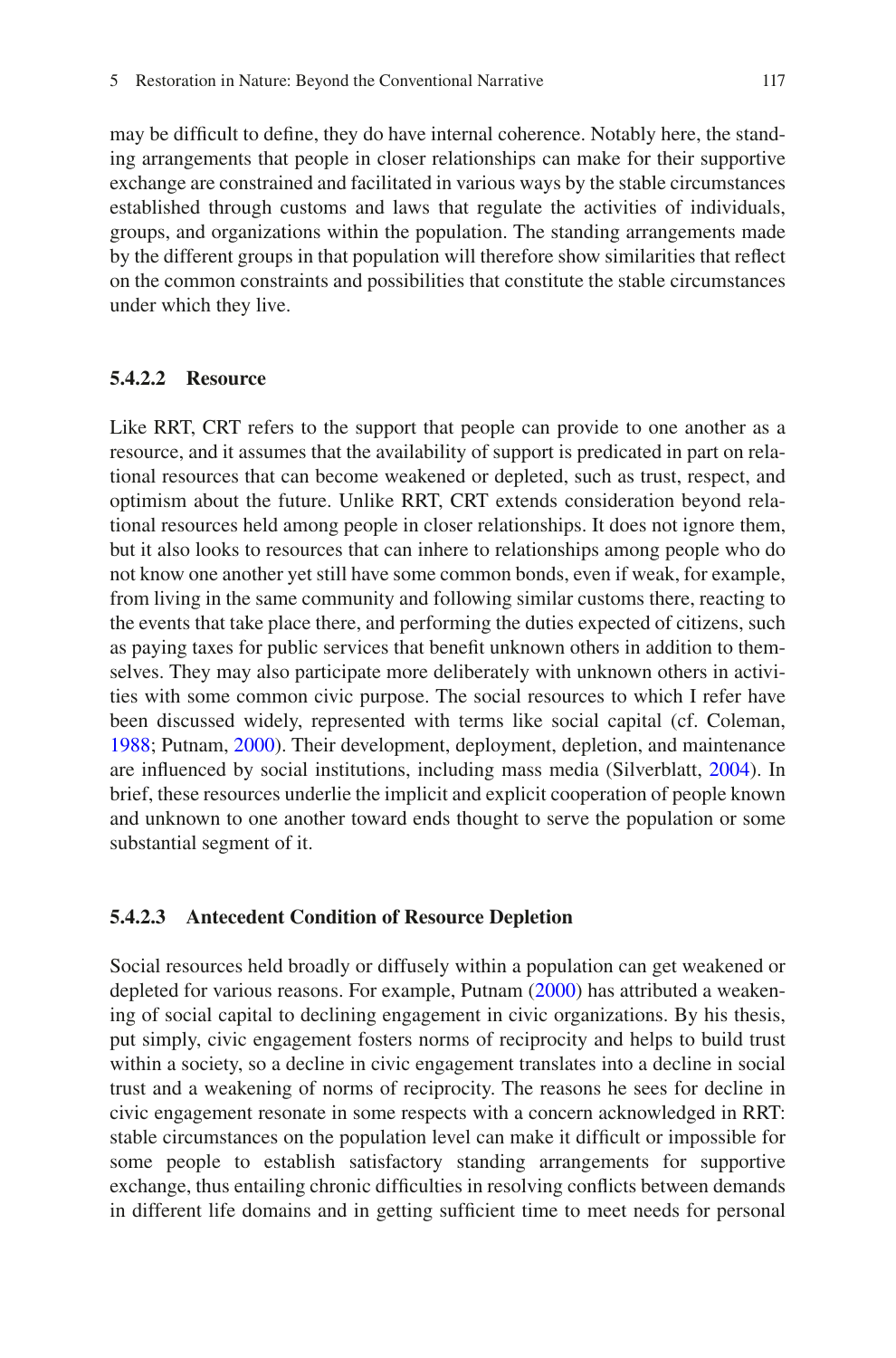and relational restoration, potentially including time for involvement with activities in the community domain. Another possible reason for weakening or depletion of social resources involves destruction of a shared environment, or features of it, perhaps in connection with displacement, insofar as it undermines important bases for shared place- and community-attachments and identity (cf. Fried, [1963;](#page-52-11) Hull, Lam, & Vigo, [1994](#page-54-11); Knez et al., [2018](#page-56-13)). One fnal cause of resource depletion to mention here involves the circumstances and events that shake the public's trust in institutions that they count on to fairly represent public interests and ensure their safety. Murders of political fgures, terrorist attacks, and a case of massive loss of life due to a preventable accident have been approached as instances of communal bereavement and found to be associated with adverse population health outcomes, speaking to the way that distress can spread in the population beyond people directly impacted by the events (e.g., Catalano et al., [2016;](#page-50-4) Catalano & Hartig, [2001;](#page-50-12) Tsai & Venkataramani, [2015\)](#page-60-9). While writing this chapter, I have witnessed a flood of commentary in the media on how governmental response to the COVID-19 pandemic has boosted or undermined the public's trust in institutions and the political leadership. This kind of commentary makes evident the vital importance of trust in institutions and leaders and the risks to society when that trust weakens.

### **5.4.2.4 Features of Transactions with the Environment That Serve Restoration**

Given depletion of such widely held social resources, CRT takes interest in the process of their restoration. Here, I will focus on the process as it involves the stable circumstances on the population level. Again, these infuence the standing arrangements for exchange and so the possibilities that members of the population have for entering settings that support restoration, of their personal and relational resources and of social resources held widely within the population.<sup>14</sup>

CRT takes particular interest in the ways in which the maintenance of these different kinds of resources is permitted and promoted through the provisions made by institutional actors for population access to suitable restorative settings. Those provisions bear on time away from some kinds of work and striving; social norms regarding taking that time; the availability of the settings where people can gather or to which they can disperse during the time available; and the restorative quality of those settings.

Provisions for time away from work have ancient provenance, as with religious holidays like the Judeo-Christian Sabbath. Such holidays may involve proscriptions on particular depleting activities together with prescriptions for activities expected to serve personal, relational, and collective restoration functions, such as sleep, special festive meals, and observance of rituals known to all who practice the religion (e.g., Shulevitz, [2011](#page-59-17)). When the time away from work gets embedded in a religious practice, social norms of participation may be particularly strong. Weaker norms of taking time off may follow when there is no overarching authority that permits such behavior broadly in a population. For example, Altonji and Oldham ([2003\)](#page-48-6) found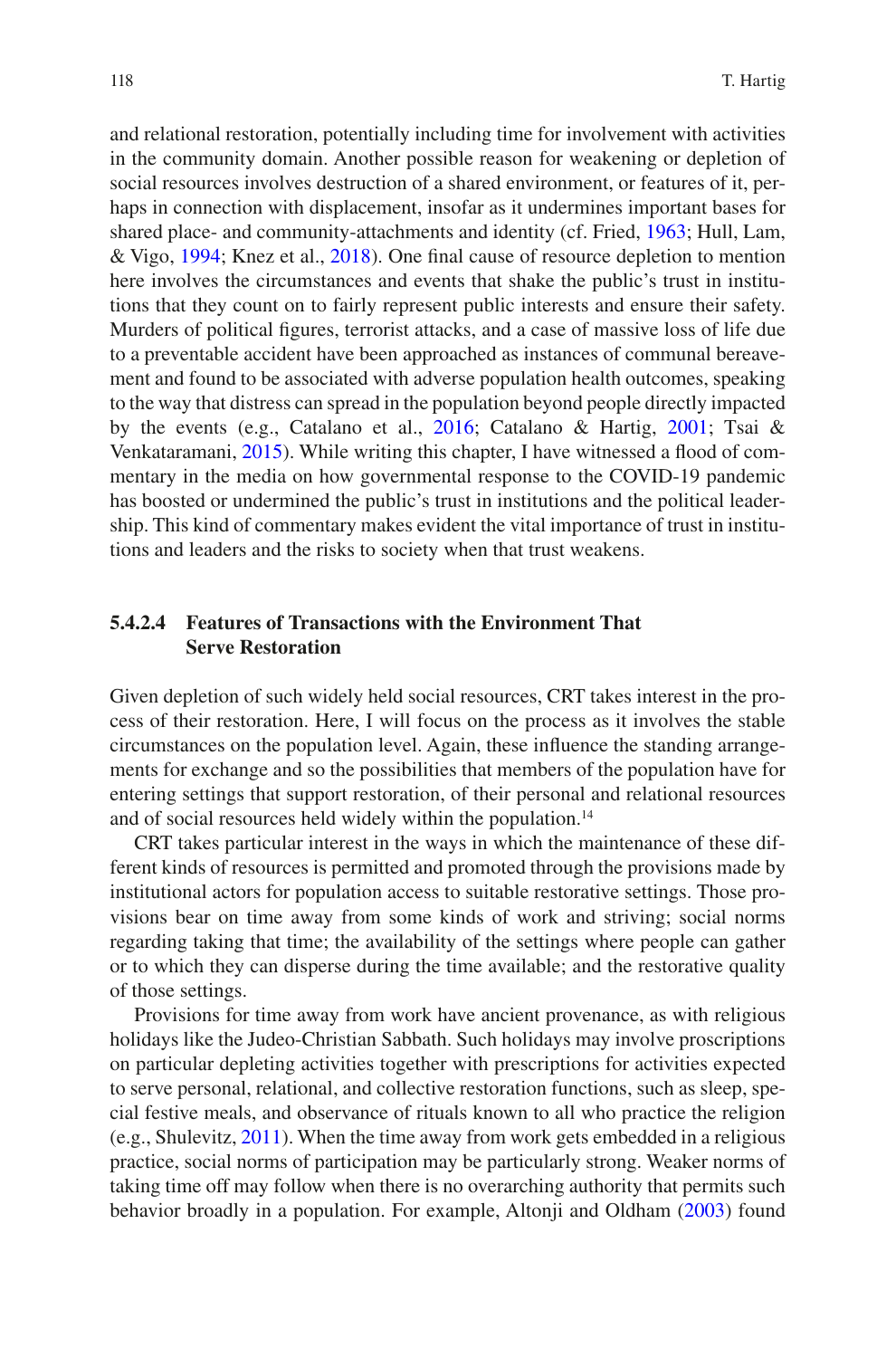that having national vacation legislation did translate into a substantially lower average number of annual hours worked in several European countries when compared to the USA, where national vacation legislation does not exist. Moreover, the quality of the time away may be improved with a social norm that affrms the practice. When away from work, one need not worry that those who remain will express resentment. Lack of such a norm may be one among other possible causes of the nonuse of vacation days (cf. Fakih, [2018](#page-52-12); Kuykendall, Craig, Stiksma, & Guarino, [2020\)](#page-56-14).

Religious practices and legislation that bear on working hours, work days per week, public holidays, and vacation practices are of interest in CRT in that they permit large numbers of people within the population to simultaneously take time away from the demands of paid work and other obligations. The duration of the periods opened up by institutional actors for periods of leisure have particular signifcance. Unless other constraints apply, when greater numbers of people can spend longer periods away from their ordinary individual and shared demands, the number and variety of social constellations in which they might participate will increase, as will the range of depleted resources that might be restored (Hartig et al., [2013\)](#page-53-9).

The provisions for time can better serve a broad range of restoration needs when provisions also have been made for access to a variety of different and yet suitable settings within reach during the time available. Governments and organizations on different levels have long made a variety of settings available for such public use, as through provisions for public parks (e.g., Grundsten, [2009;](#page-53-11) Muir, [1901/](#page-57-15)1981; Olmsted, [1870\)](#page-58-1) and road systems that enable people to easily travel to distant parks from their homes in or near cities (Hartig, [2007b](#page-53-12)). Those provisions have also attended to issues related to the restorative and other qualities of the park experience, as with regard to the control of noise, conficts between different kinds of recreational activities, the ease of orientation and movement (as with well-marked trails), and safety from dangerous animals (e.g., Johansson et al., [2019](#page-55-14); Roggenbuck, Williams, & Watson, [1993\)](#page-58-11). Some of the provisions for restorative quality address problems that arise when provisions for time enable many people to visit a particular setting simultaneously; they restrict access and prevent degradation of the visitor experience by crowding. This recreational carrying capacity issue has long been of particular concern with natural settings, for which people typically show strong preferences for relative solitude (Catton Jr., [1983\)](#page-50-13).

Yet, in some circumstances, the restorative quality of the setting depends heavily on its being populated with people who, freed from some everyday demands, can relax and enjoy being with others to celebrate some event; conviviality and contagion of mood become more likely, spreading among those known and unknown to one another. I can mention many examples: New Year's Eve celebrations in Times Square, New York; the cheering crowds at Memorial Stadium in Lincoln, Nebraska while the Cornhuskers play well against a rival; the Papal blessing offered on Easter to the masses gathered in St. Peter's Square in Vatican City; and, once upon a time, Grateful Dead concerts in large indoor and outdoor venues in many American cities. In addition to opening for contagion of valued emotions, such events may work to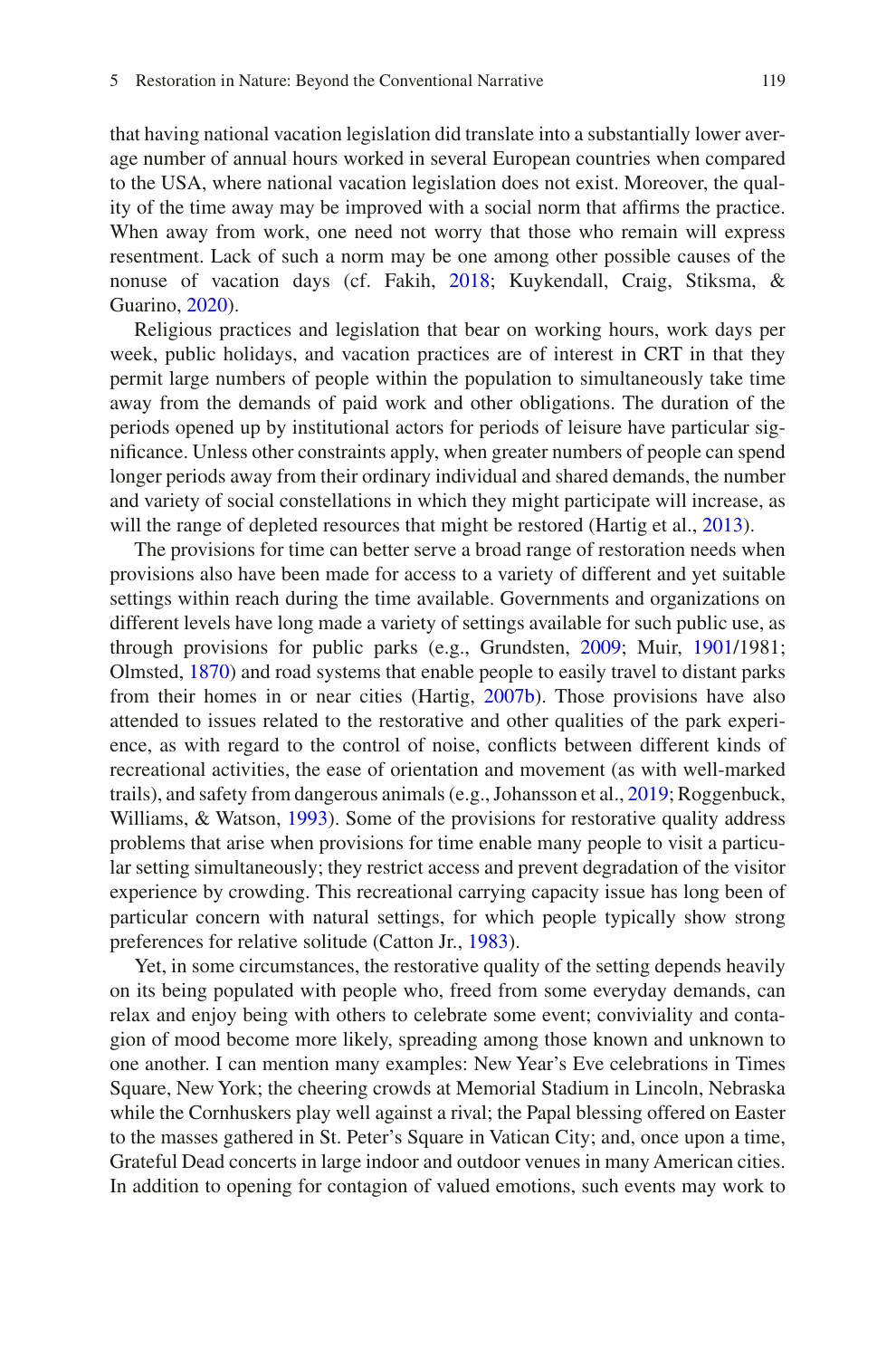renew and reinforce a communal identity held by those attending (cf. Ehrenreich, [2007;](#page-51-16) Etzioni, [2000](#page-52-13)).

Even then, though, carrying capacity issues can be anticipated, and space limits will require that constraints are imposed on attendance to ensure public safety and the comfort of participants. And, of course, institutional provisions have their limits. Getting the time needed to travel as a family to some distant national park does not guarantee an excellent outcome; poor summer weather, for example, may dampen the enjoyment of all, potentially with negative consequences discernible in population health indicators (cf. Hartig & Catalano, [2013;](#page-53-13) Hartig, Catalano, & Ong, [2007\)](#page-53-14).

#### **5.4.2.5 Outcomes That Refect on Restoration of Collective Resources**

Amplifcation of benefts with shared experience constitutes a mechanism of collective restoration that might be studied as described earlier in the account of RRT. Population averages for some of the outcomes indicated by SRT, ART, and RRT may also help to address phenomena of collective restoration. Yet, other outcomes of interest cannot be discerned with such data and need assessment on the population level. For example, one recent study addressed collective optimism as a social resource, viewing it as a form of informal insurance on which members of a population could draw to sustain effort in their ongoing enterprises (Catalano et al., [2020\)](#page-50-14). We assumed that parties to the myriad relationships among members of a population share expectations with their family, friends, and others, both known and unknown, regarding the circumstances they can realize together in the future, and that the optimism of any one of them could affect expectations of the others (p. 45). Reports from individuals and small groups cannot capture the aggregate effect of this spread of benefts. To observe collective optimism on the population level, we looked at variation over time in two seemingly disparate population-level variables that nonetheless refect on willingness to invest in the future. One, the monthly number of suicides among women of reproductive age, refected on conscious decisions to no longer invest in one's own life; in other words, a lack of optimism about a future worth living. The other variable was the monthly incidence of male twin births, which refects on the spontaneous abortion of particularly vulnerable fetuses, which itself refects on non-conscious biological decision processes regarding the continued investment of reproductive capability in the particular gestation (see also Catalano et al., [2014](#page-50-15), [2018](#page-50-2)). With data aggregated for the Swedish population, the study found these seemingly disparate measures to nonetheless covary reliably during the period January 1973 through December 2016, in a manner consistent with expectations. What the study did not address is what caused collective optimism to go down in particular periods and to recover afterward.

One study that did look at causes of collective restoration considered the mental health consequences of national vacation legislation (Hartig et al., [2013](#page-53-9)). It used aggregate data on vacation-taking in Sweden, where legislation in place since 1977 makes generous provisions for paid vacation time and also ensures that workers can take up to four consecutive weeks of that time during the summer months (Ericson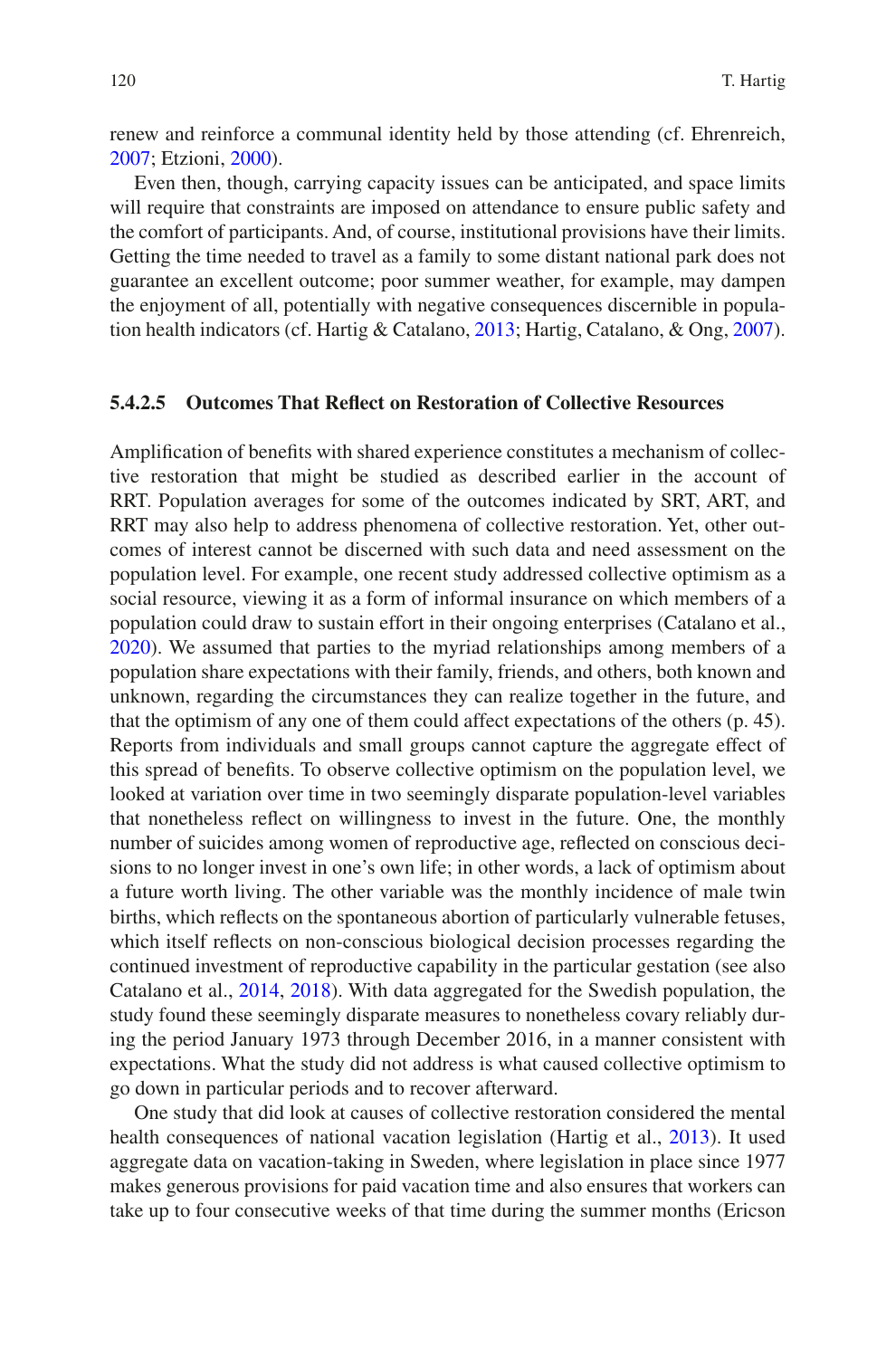& Gustaffson, [1977](#page-52-14)). As shown in Fig. [5.1](#page-32-0), the legislation has enabled a distinct and regularly recurring pattern of collective behavior: during the 12+ years covered by the study, millions of workers concentrated their annual vacation time in June, July, and August. The total population of Sweden during the period ranged from ca. 8.7 to ca. 9.0 million people (Statistics Sweden, [2020](#page-60-10)), so the legislation has evidently served well to relax demands on a very large proportion of the working population at the same time.

Of interest to us in our test was whether mental health would improve during periods of relatively intensive vacationing, as refected in the dispensation of antidepressants to the population through the pharmacy system allied with the national health care system. Using nationally aggregated monthly data, time-series modeling uncovered negative associations between vacationing and aggregate dispensation of anti-depressants to adult women and men. As an indication that benefts spread among people, we found that the association held for dispensation to men and women of retirement age as well as to men and women of working age. Thus, it appeared that vacation-taking by people still in the work force had implications for the mental health of older people outside of the work force. Further analyses indicated the results could not simply be attributed to prescribing physicians also being away on vacation, but given the data available for the analysis, we could not address other alternative explanations, such as mental health benefts of travel by retired persons that did not involve meeting with relatives and friends who were on paid vacation.

<span id="page-32-0"></span>

**Fig. 5.1** Variation in the number of vacationing Swedish workers (in 10,000s) over the 147 months from January, 1993 to March, 2005. From Hartig et al. [\(2013](#page-53-9))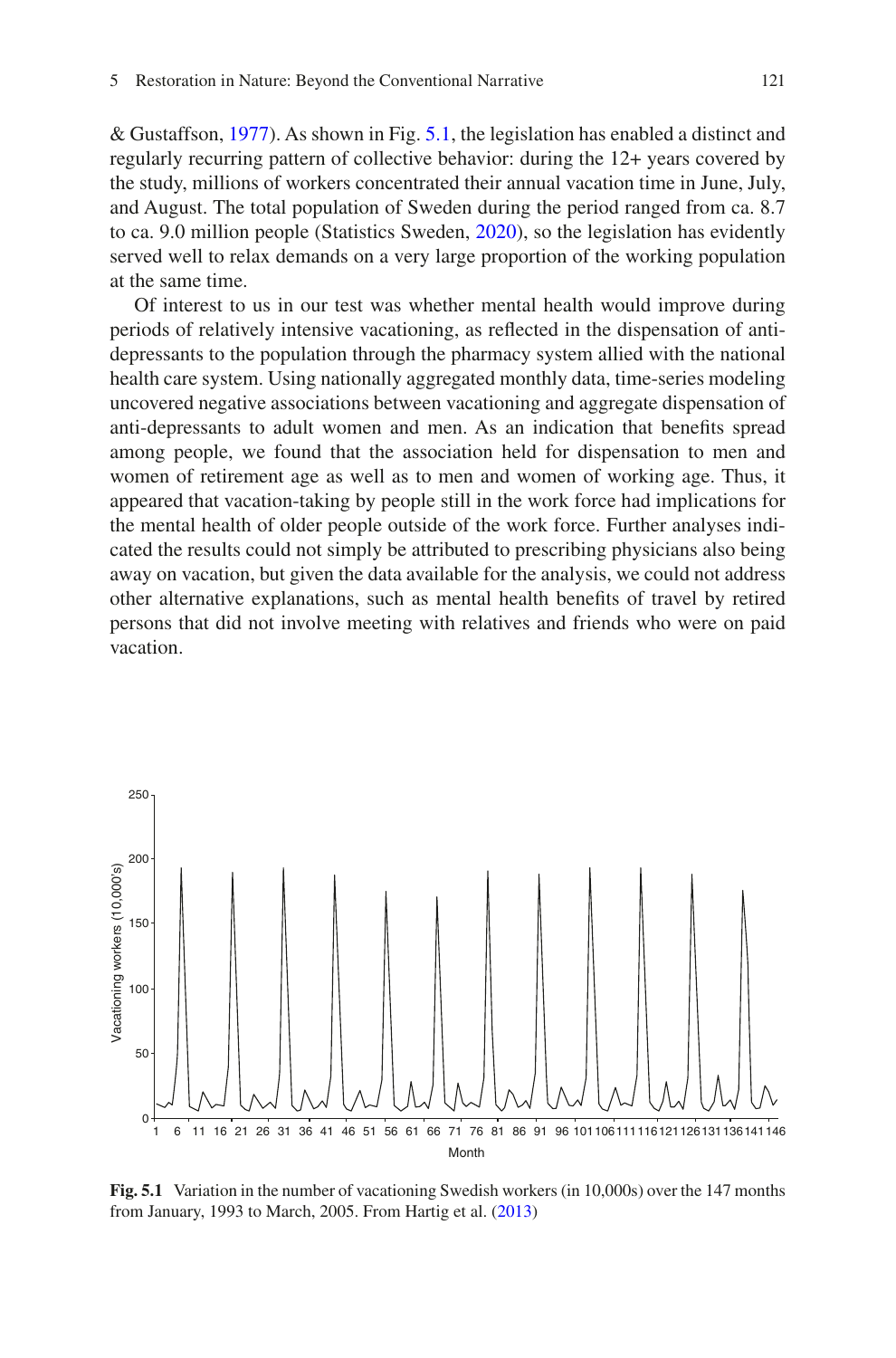### **5.4.2.6 Matters of Time**

Unlike the other theories of the general framework, CRT takes particular interest in the social regulation of time. It recognizes that by regulating time for different activities, laws, and customs affect the ability of people to converge in particular settings and social constellations for activities that support restoration of individual, relational, and more diffuse social resources.

Further, and of particular importance here, CRT recognizes that the social regulation of time attends to well-known and highly predictable variations in the natural environment that have implications for visiting and enjoying outdoor settings. This is well exemplifed by the circumstances addressed in the study of vacationing in Sweden. That initial test of CRT treated socially structured variation in time as a potential determinant of mental health; it did not directly address the matter of where people spend their vacations. It nonetheless bears on the support provided by the natural environment for collective restoration. Characteristic of higher latitudes, Sweden has dark and diffcult winters, and those who live there place a high value on the summer as a season for outdoor leisure activities. This appreciation of summer conditions helped to shape the evolution of the vacation legislation, such that it eventually became possible to concentrate a large amount of vacation time in the summer months. That disposition of time was justifed in statements about the superiority of summer conditions for recreation and restoration, made over a span of decades in legislative proposals [e.g., Kunglig Majestäts propositionen no. 286 (1938), cited in Andra Lagutskottet, [1953](#page-48-7)], inquiries commissioned by the government (Statens Offentliga Utredningar, [1944](#page-59-18), [1967,](#page-60-11) [1975](#page-60-12)), and reports from legislative committees (Andra Lagutskottet, [1951](#page-48-8)). Those who developed the vacation legislation thus sought to ensure conditions for restoration not only in terms of time, but also in terms of the possibilities for performing particular activities outdoors in relatively warm and sunny conditions. In keeping with the preferences acknowledged in the legislation, and in keeping with the pattern of vacation-taking shown in Fig. [5.1](#page-32-0), population surveys have found that people in Sweden generally do engage in more outdoor activity during the summer months than during cooler months (Statens Offentliga Utredningar, [1964](#page-59-19); Statistiska Centralbyrån, [2004\)](#page-60-13). In sum, by focusing on vacation as one manifestation of the social regulation of time, the initial test of CRT indirectly represented variation in restorative characteristics of the physical environment and movement into more restorative settings; the theory assumes that settings which support restoration are located not only in space but also in time, and that the social regulation of time addresses, among other concerns, the alignment between people's various needs for restoration and their possibilities for entering settings that well serve those needs at the given time, for the necessary duration.

This sketch of CRT has provided enough detail to distinguish it from SRT, ART, and RRT. It has also shown how CRT complements those theories in important ways. Its concern for the ways in which people are located in a socially regulated structure of time complements the approach characteristic of research guided by SRT and ART, which ordinarily focuses on what happens during the time a person spends in an environment but leaves implicit matters such as when they happen to be in the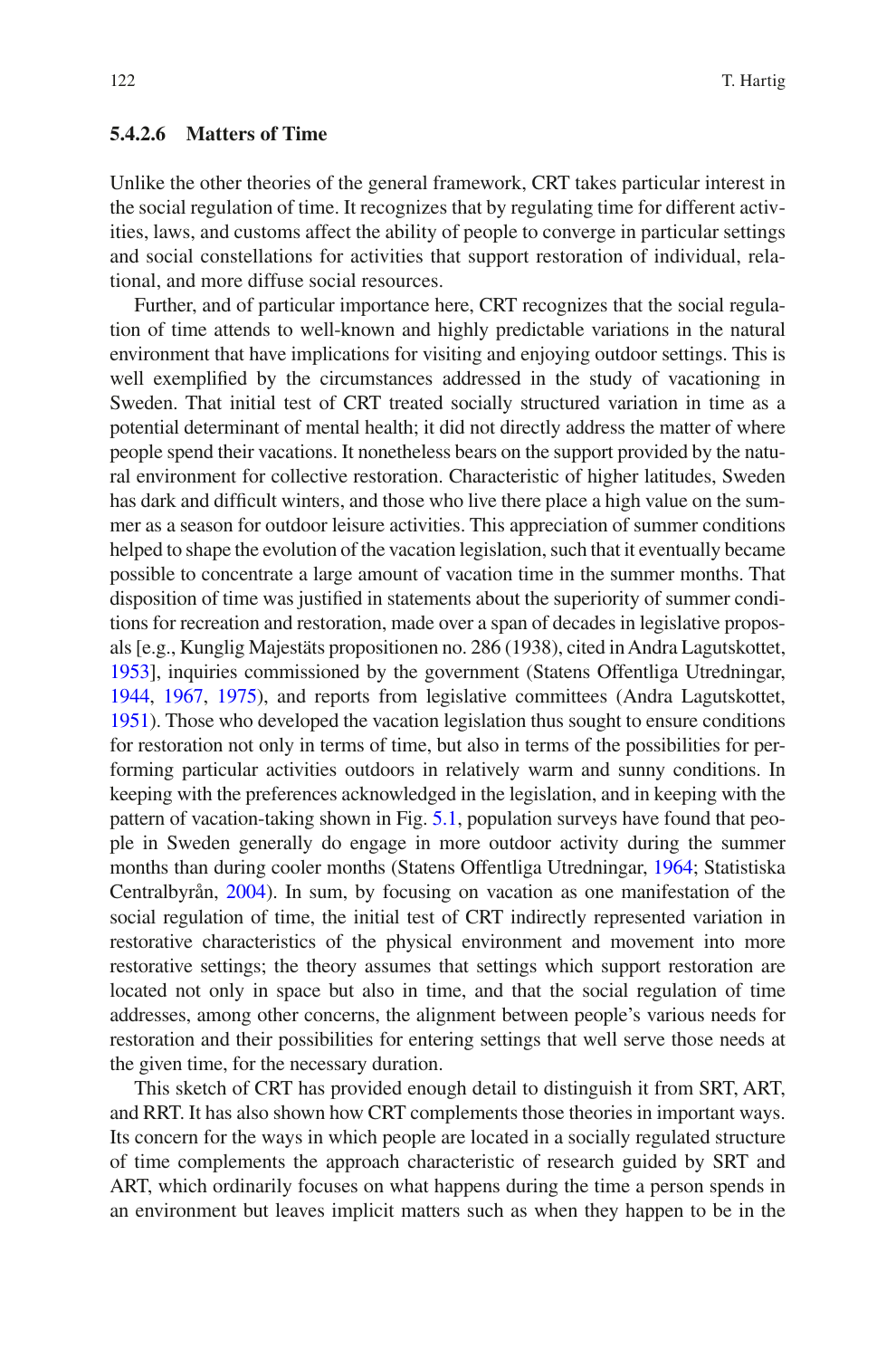given setting, how long it took them to get there, when and why they must leave, and how long it will take them to reach their next destination. CRT also helps to relate the theories of the conventional narrative to RRT by addressing processes that establish some of the stable circumstances to which people in closer relationships must adapt and to which they must orient their arrangements for supportive exchange. The theory as sketched thus does more than provide bases for novel research questions and hypotheses about restoration phenomena in populations; it also suggests new questions and hypotheses for research otherwise informed by SRT, ART, and RRT.

### **5.5 Toward a More Encompassing Narrative**

I began this chapter by setting a context: urbanization reduces possibilities for experiencing nature, which provokes alarm and motivates research on the value of nature experience for health. I then argued that, as a necessary complement to the stress and coping perspectives on human adaptation, the restoration perspective has particular relevance for understanding how nature experience promotes health. This relevance has become more pronounced as the conceptual distinction between built/urban and natural environments has increasingly gotten linked with experiences of depletion versus restoration, concomitant to the concentration of populations, and productive activities in urban areas. Yet, despite this "built in" relevance, the restoration perspective has been underutilized as a basis for understanding nature-and-health relations. At present, the representation of the restoration perspective in nature-and-health studies follows a conventional narrative about stress recovery and attention restoration in individuals, to the neglect of restorative processes that involve multiple people. To remedy this neglect, I set out a general framework for restorative environments theory, into which I organized some of the main components of stress recovery theory and attention restoration theory. To extend the narrative, I then added the level of analysis as another component to the general framework, and I sketched some of the main components of two additional theories, one concerned with restoration of relational resources held by dyads and small groups and one concerned with restoration of social resources held collectively by members of a population. Now, in closing here, I will comment on further work with the extended framework as a whole and the need for attention to matters of the narrative as such. In doing so, I will raise some important considerations for nature preservation efforts, urban planning, health promotion strategies, and ways of thinking about human–nature relations.

### *5.5.1 Further Work with the Extended Framework*

First, a caveat: In calling for a more expansive theoretical narrative, I have not meant to discount the seminal contributions of Stephen and Rachel Kaplan and Roger Ulrich nor the efforts of so many others to elaborate, test, and apply SRT and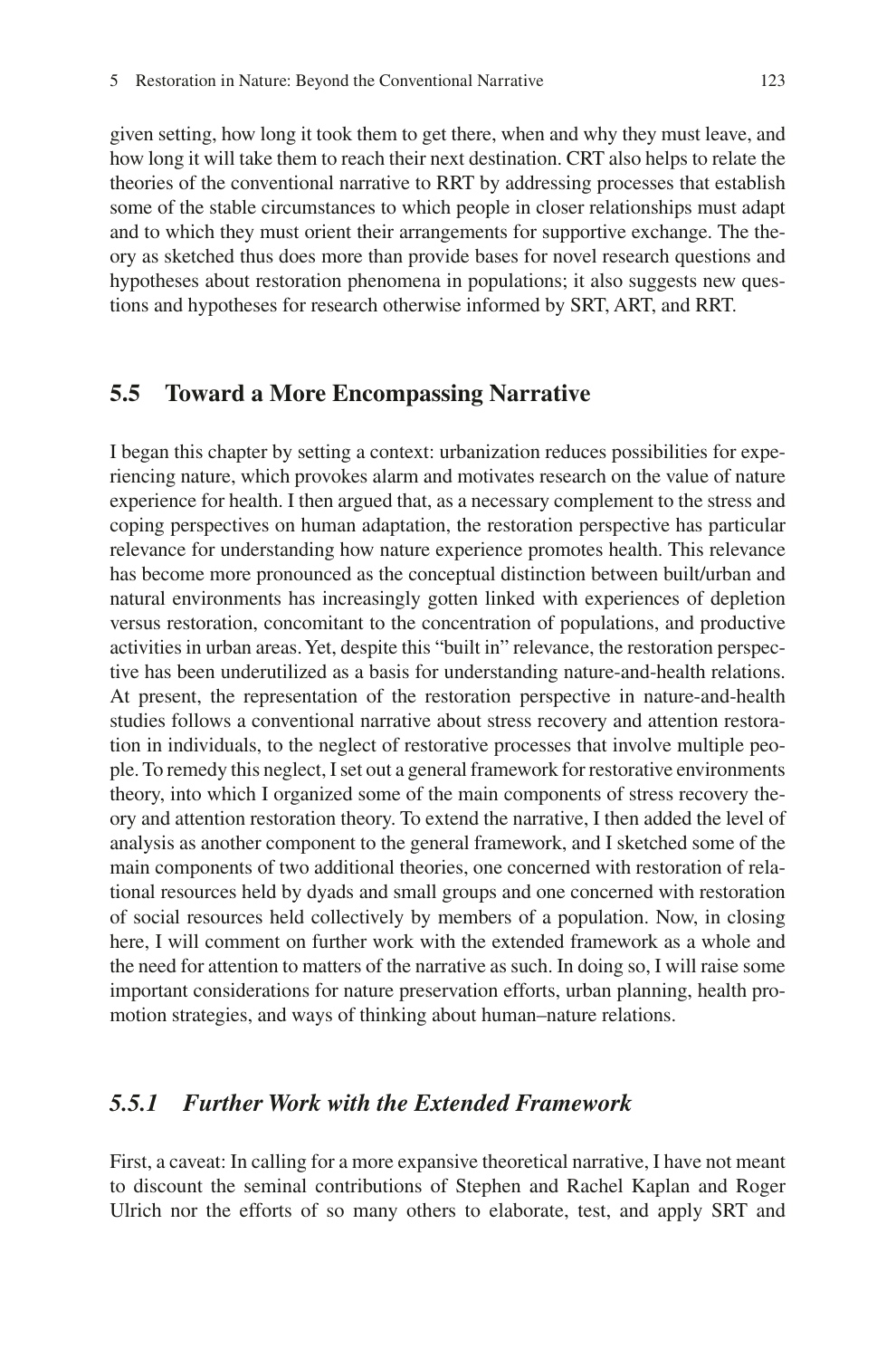ART. That work has played a crucial role in research and practice concerned with nature experience and health. Moreover, SRT and ART still have ample heuristic value, and I expect that they will inspire research and practice for years to come.

Some of that further effort will be directed toward needed critical assessments, of the empirical evidence that bears on one or both of the theories (cf. Ohly et al., [2016;](#page-57-10) Stevenson et al., [2018\)](#page-60-1) and of the ways in which the assumptions and claims of the two theories have gotten represented in empirical research and the conventional narrative. I anticipate that other work will center on alternative accounts of restoration in nature that challenge SRT and ART, such as the perceptual fuency account put forward by Yannick Joye [\(2007](#page-55-15)) and colleagues (Joye, Steg, Unal, & Pals, [2016;](#page-55-16) Joye & van den Berg, [2011;](#page-55-17) see also Hagerhall et al., [2008\)](#page-53-15). Such efforts should help to advance the theoretical discourse about restorative environments and dialog with other bodies of theory and practice.15

Further work with RRT and CRT will also serve those ends, and I have already indicated how each of the theories can guide research. What needs further discussion here is how, with the addition of RRT and CRT, the general framework, taken as a whole, can inform further work, whether it focuses primarily on individual behavior, the behavior of dyads and small groups, or collective behavior. I have already given some broad suggestions in that regard. I will now focus on how work with the extended framework can address two particular needs: for treatment of restoration in nature as a social ecological phenomenon and for further consideration of evolutionary assumptions invoked in discussions of restoration in nature.16

### **5.5.1.1 The Need to Treat Restoration in Nature as a Social Ecological Phenomenon**

Recall that the columns of the general framework as represented in Tables [5.2](#page-11-0), [5.3](#page-16-0), and [5.4](#page-27-0) refect on the necessary relatedness of the stress, coping, and restoration perspectives within the adaptive paradigm. In a similar way, the successive rows of the extended framework refect on the necessary relatedness of the three paradigms for research described by Saegert and Winkel [\(1990](#page-59-1)). The extension of the framework made here with RRT nests the concerns of the adaptive paradigm for individual survival within the concerns of the opportunity structure paradigm, for example, with regard to the spatial and temporal constraints on action that people must overcome in the pursuit of their personal and shared goals and projects. The further extension made with CRT in turn nests those concerns within the concerns of the sociocultural paradigm, which approaches the challenge of survival "not as an individual concern, but as a problem for the social structure within which the individual is embedded, whether it be family, neighborhood, nation or even world society" (Saegert & Winkel, [1990](#page-59-1), p. 457).

The basic organization of the extended framework thus aligns with the assumptions of a social ecological model of stress, coping, and restoration: people normally cycle through processes of depletion and restoration as they confront and cope with demands from the environment; their stress–restoration cycles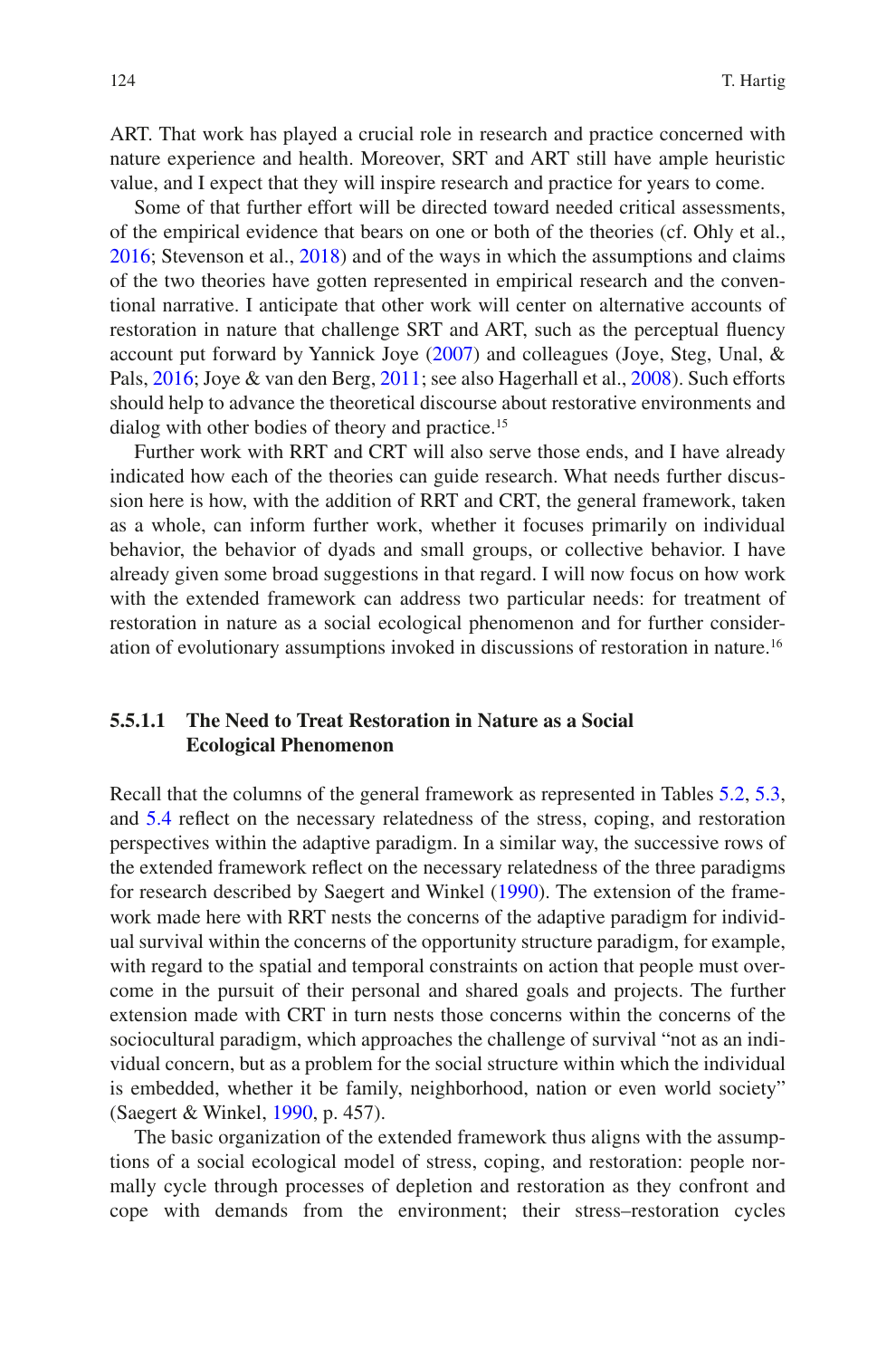correspond to a substantial degree with cycles of activity organized within arrangements for supportive exchange; and those arrangements show sensitivity to the stable circumstances in which members of a population live, as shaped by economic, political, social, technological, and other higher level processes (cf. Hartig, Johansson, & Kylin, [2003](#page-54-3)). Further, as I have shown in the accounts of RRT and CRT, infuence can also fow in the other direction: excessive demands on individuals can engender problems with their standing arrangements (like a shortage of shared leisure time) which in turn can feed into collective efforts to identify and implement collective solutions, as with the institution of a national park system (Olmsted, [1865](#page-58-12)/1952) and the production of national vacation legislation (Hartig et al., [2013](#page-53-9)). With this representation of bidirectional infuence and feedback between processes on multiple levels within an open system, the extended framework addresses a desideratum of further research that I mentioned earlier: the ways in which natural settings fgure in health need consideration in light of the social ecology in which their various attributes contrast with those of the other settings within and across which individuals and groups distribute their time (cf. Hartig, Johansson, & Kylin, [2003\)](#page-54-3).

Research that neglects this social ecology runs some signifcant risks. One involves treating psychological restoration as a pathway from nature to health that works independently of pathways that involve social resources, even though the pathways often work together (see Dzhambov et al., [2018](#page-51-3), [2019](#page-51-10)). Another involves blindness to the tradeoffs that people may make in choosing between activities that serve only some individual restoration need (say, a solitary walk in the park) and activities that serve both individual restoration and care for relationships (say, watching television with family).<sup>17</sup> Still other risks involve failure to recognize the ways in which standing arrangements for supportive exchange and stable societal circumstances can prevent people from engaging with nature. Lack of attention to such matters can entail misunderstandings and misestimates that in turn risk shortcomings in practical application, with misguided interventions and missed opportunities. For example, more and better urban parks and green spaces may be greatly appreciated by the people who can look out on or visit them, but they may only provoke frustration among those who already stagger under an excess of demands and a shortage of time, and indeed they may have the undesirable consequence of driving up property prices so that people already in diffcult circumstances may have to move away from the one favorite park or green space they can manage to visit on occasion. Those who want to preserve nature and ensure opportunities for all urban residents to engage with nature might therefore complement physical design and planning strategies by strengthening alliances with actors indicated by the analysis here, such as those trying to ensure access to affordable housing in city centers (e.g., Wolch, Byrne, & Newell, [2014](#page-62-4)) and those who would help people to "take back their time," as with passage of vacation legislation where it does not exist (e.g., de Graaf, [2003](#page-51-17)).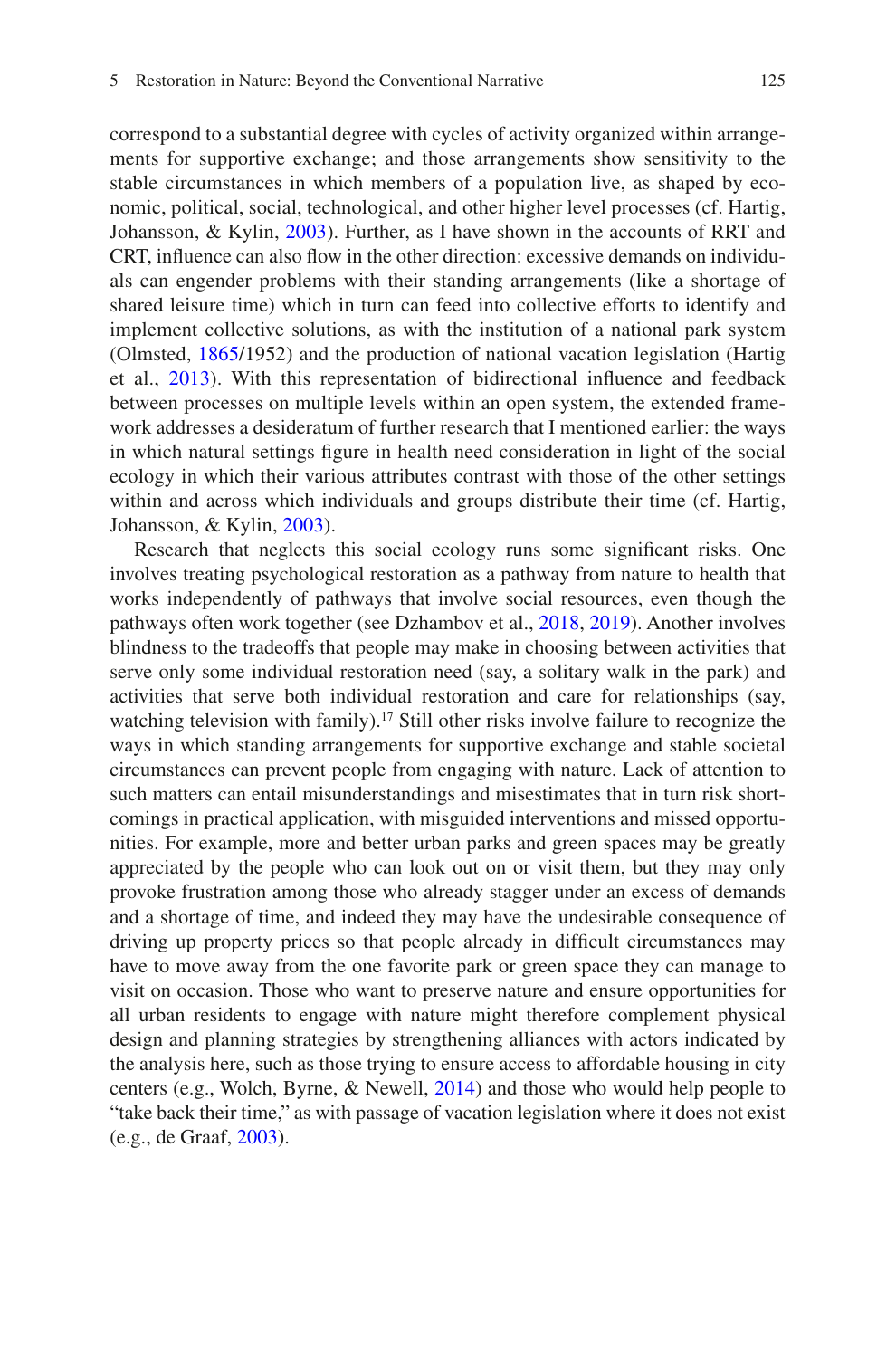### **5.5.1.2 The Need for Further Consideration of Evolutionary Assumptions Regarding Restoration in Nature**

When I first introduced the general framework (referring to Table [5.2](#page-11-0)), I mentioned that other components could be added to further aid comparisons among theories, taking their set of assumptions about human evolution as an example of such a component. As with the addition of the level of analysis to the general framework, addition of the set of evolutionary assumptions reinforces its representation of the social ecology of stress, coping, and restoration. Consideration of the evolutionary assumptions also indicates ways to revise the narrative about restoration in nature.

Put simply, SRT and ART assume that natural selection has made *Homo sapiens* well adapted to some features of the (natural) environment that had particular importance for survival in early hominin evolution but maladapted to some prevalent features of contemporary (urban) environments and related lifestyles. Those assumptions fgure more or less prominently and with more or less detail in many variants of the conventional narrative. Portrayals of urban environments tend toward the malign: they lack perceptual features of habitability to which an evolved system of affective responding is attuned, thus engendering an ongoing low-level stress response (Parsons, [1991](#page-58-13)); and evolved cognitive capabilities cannot sustain the effortful processing of the large amounts of complex and uninteresting information to which one must attend while trying to act effectively in them, thus engendering mental fatigue (Kaplan, [1995\)](#page-55-6). In contrast, natural environments are usually portrayed as benign: they have more of the survival-relevant icons that evoke biologically prepared positive affective responding (Ulrich, [1983\)](#page-60-2); and processing of the intrinsically interesting (visual) stimuli that they present requires less cognitive effort (Kaplan & Kaplan, [1989\)](#page-55-1). If one accepts the further assumption that natural selection works too slowly to have enabled biological adaptation to urban conditions that emerged over only a few millenia, then it might seem reasonable to expect that problems of stress and mental fatigue will become still more prevalent as populations continue to concentrate in urban areas. It follows that evolutionary assumptions like those in SRT and ART do more than simply align with the "built in" relevance of the restoration perspective for understanding why natural environments better support restoration than urban ones; they appear to reinforce that built-in relevance insofar as they are taken to mean that all those new urban residents would do well to turn for their recreation back to the natural settings they remain adapted to in some evolutionary sense.

Yet, theories that build on such evolutionary assumptions have long drawn criticism for their claims about prehistoric environmental features to which humans supposedly remain biologically adapted (e.g., Foley, [1995;](#page-52-15) Gould, [1978](#page-52-16); Gould & Lewontin, [1979](#page-52-17); Zuk, [2013\)](#page-62-0). What such criticism means for restorative environments theory can become clearer by comparing the evolutionary assumptions of the different theories within the extended framework. One major difference quickly becomes apparent: the assumptions of RRT and CRT put more emphasis on selection for cooperation, acknowledging that individuals formed groups and helped each other survive in prehistoric environments, which they manipulated to serve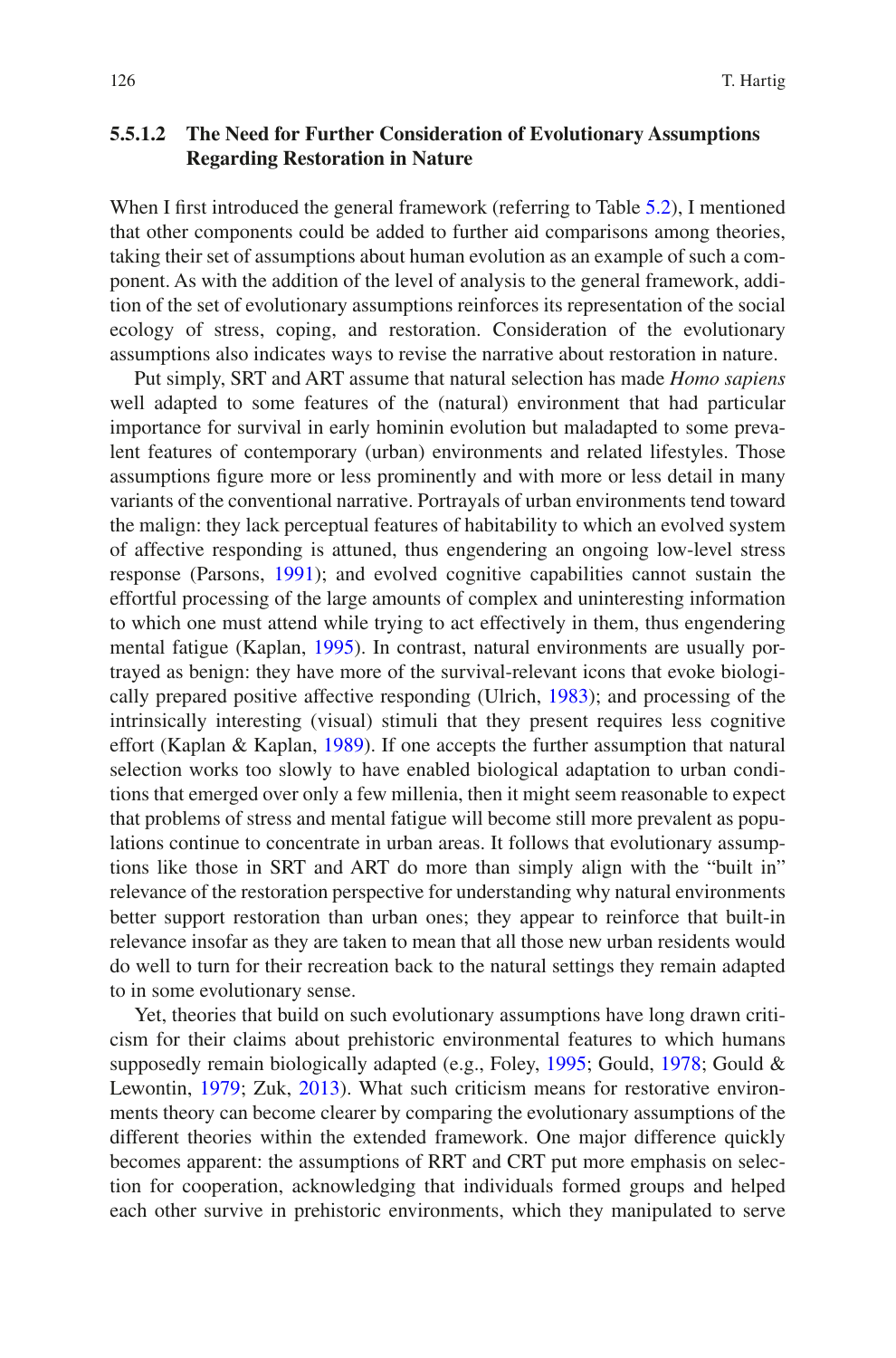their individual and common needs using tools they created and refned, guided by knowledge they acquired and passed on with increasingly powerful language and learning capabilities. Those assumptions build on knowledge of the roots of language, sociality, social learning, and culture more generally; they recognize that humans have adapted biologically and culturally to a very broad range of environmental conditions; and they recognize that evolution has continued, with social and cultural selection still working together with natural selection to shape the genotype and phenotype, sometimes quickly, within relatively few generations (e.g., Runciman, [2009](#page-58-14); Zuk, [2013](#page-62-0)). I will not elaborate this point here, though I can note that much other research in psychology and allied disciplines refers to similar assumptions when addressing topics like the need to belong as a pervasive behavioral motive (Baumeister & Leary, [1995\)](#page-49-9); reciprocity as a basis for social exchange (Buunk & Schaufeli, [1999](#page-49-5)); tending and befriending as a biobehavioral response to stressors (Taylor et al., [2000](#page-60-14)); cooperation in the absence of egoistic incentives (Caporael, Dawes, Orbell, & van de Kragt, [1989](#page-49-10)); and the adaptiveness of emotional contagion (Hatfeld, Cacioppo, & Rapson, [1994](#page-54-12)).

Because the evolutionary assumptions of RRT and CRT refer to characteristics of living conditions relevant to the survival of people in groups, they encourage a view of the urban environment within the social ecology of stress, coping, and restoration that differs from the view seemingly encouraged by the assumptions of SRT and ART. This alternative view does not focus narrowly on those urban conditions that do actually threaten the biological and psychological survival of the individual, and to which humans cannot readily adapt. Also, and importantly, it does not treat such conditions, for example, heavy air pollution, as necessary features of the urban environment, but rather as the consequences of particular approaches to serving particular wants and needs, like the use of private cars instead of bicycles and trams or the use of coal to generate electricity instead of solar- and wind-based technologies. This alternative view of the urban environment puts more emphasis on those of its features that might be considered necessary: many people living together, some unknown to others, cooperating in various ways, including in reproduction (sociocultural as well as biological) and the promotion of social learning.

Thus, while evolutionary assumptions of RRT and CRT may currently align with the "built in" relevance of the restoration perspective for understanding why natural environments better support restoration than urban ones, they challenge the necessity of that relevance rather than reinforce it; the urban environment need not be the source of stress and cause of depletion in relation to which the natural environment has special restorative value. By recognizing the adaptedness of humans to necessary features of urban environments, especially people living and cooperating with one another, and by recognizing the possibilities for adapting to urban living conditions, including elimination of harmful conditions, the promotion of more salutary conditions, and the integration of natural and artifcial features and processes within urban areas, the evolutionary assumptions of RRT and CRT allow for the possibility that future generations will weaken the conceptual distinction between the urban and the natural as it is grounded in experiences of stress and restoration (cf. Hartig & Kahn, [2016\)](#page-54-13).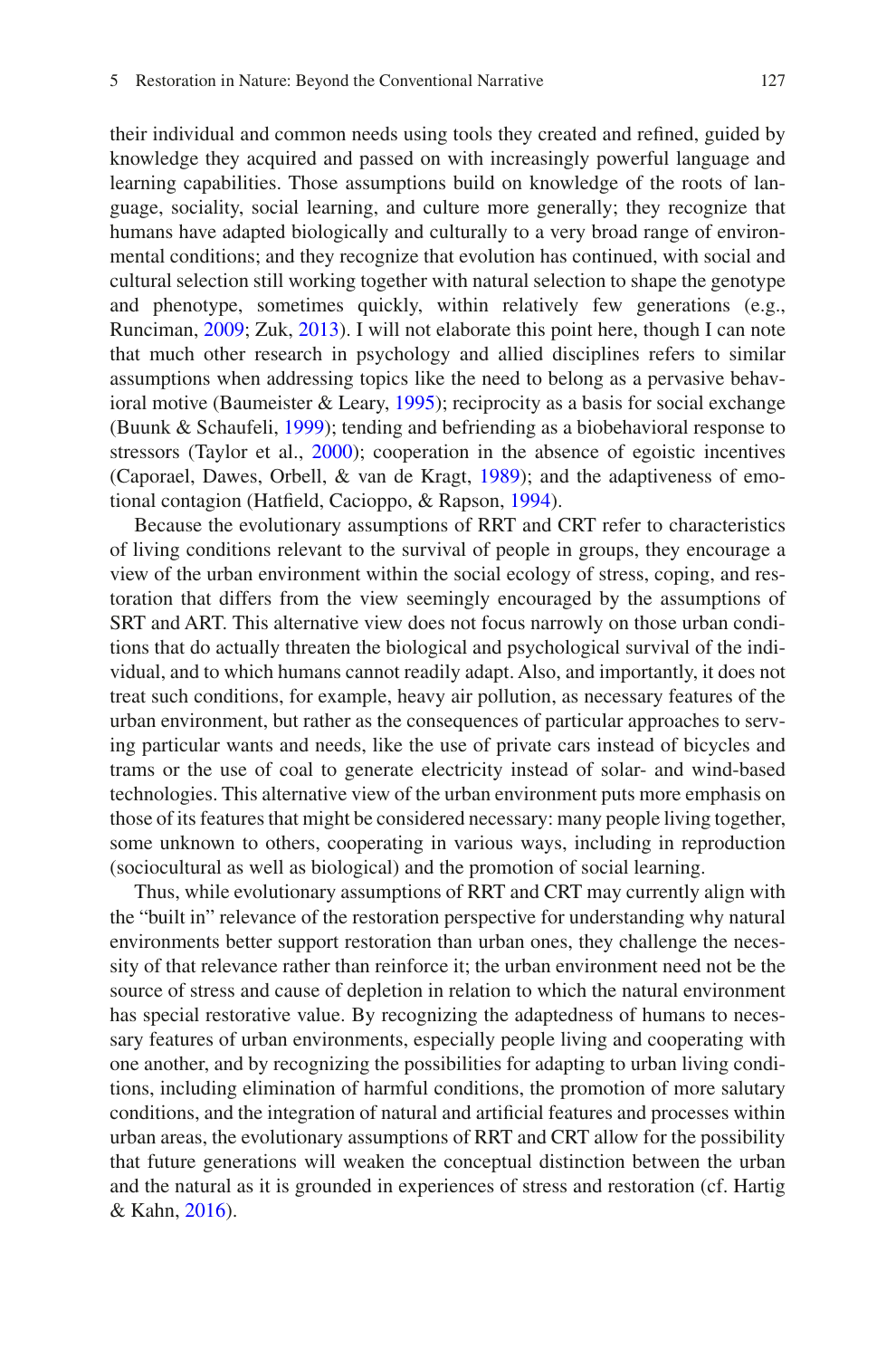Use of the framework to support comparisons of the evolutionary assumptions of different theories will thus help to clarify not only the differences between them, but also matters of some consequence for thinking about human–nature relations and the encompassing narrative about nature, restoration, and health. Neglect of urban conditions to which humans are persistently and necessarily adapted is just one side of the issue. One can also ask about neglected features of the natural environment to which humans obviously are adapted. One set of these in particular—the passage of days and seasons with the movement of the Earth in relation to the sun—further challenges the distinction between the urban and natural; it calls attention to the ubiquity of features of the natural environment with fundamental relevance for stress, coping, and restoration (cf. Hartig & Beute, [2017\)](#page-53-16). I will however leave that topic for another occasion, and instead turn to further work with the narrative as such.

### *5.5.2 Attention to Matters of the Narrative as Such*

Evolutionary theorists have long debated the relative signifcance for natural selection of cooperation versus competition between conspecifc individuals. The choice of emphasis on one over the other has in some cases refected on the theorist's own sociocultural position and the political-economic narrative in which they situated their evolutionary thought (see Todes, [1987](#page-60-15)). Speaking to this difference in emphasis on cooperation versus competition and the way it fgures in narratives about nature and society, Gould ([1988\)](#page-52-18) explained his own approach to such matters:

… I like to apply a somewhat cynical rule of thumb in judging arguments about nature that also have overt social implications: When such claims imbue nature with just those properties that make us feel good or fuel our prejudices, be doubly suspicious. I am especially wary of arguments that fnd kindness, mutuality, synergism, harmony – the very elements that we strive mightily, and so often unsuccessfully, to put into our own lives – intrinsically in nature (p. 21).

Whether cynical or suitably skeptical, I think Gould's rule of thumb warrants application in the further development of the narrative about nature, restoration, and health. The assumptions made about our evolutionary past have a bearing on our evolutionary present and future.

Recall that just before introducing the narrative concept in this chapter, I gave a defnition of theory as discourse. As such, theory remains open to the infuence of observations of change in the phenomena of interest, which can refect on change in the surrounding sociocultural circumstances. I then observed that the defnition of theory admits the emergence of a particular way of telling about the contents of theory—a narrative—that may also include an account of a problem. As part of the narrative, the statement of the problem provides a context for the phenomena of interest and helps to establish the value of theorizing about those phenomena.

What I left implicit then is that development of a narrative around some body of theory can be part of the change in sociocultural circumstances that shape the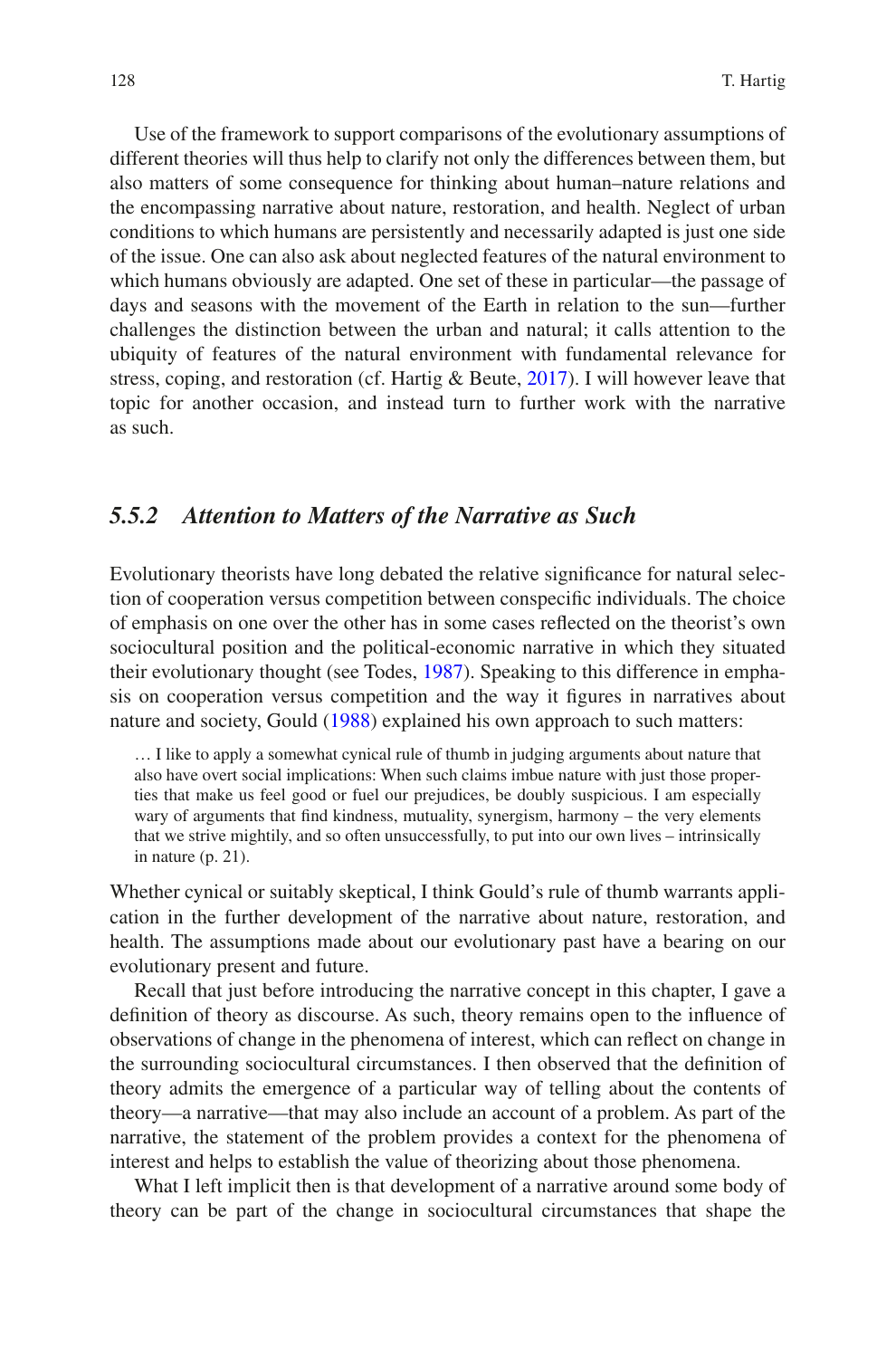phenomena of interest to it. Yet, I had already given an example of how that can happen. Recall, once again, that at the start of this chapter I asked you to consider "a broad context for this work." Note: not "the" broad context, but one possible context among others. In those opening paragraphs, I did what many other authors in the nature-and-health feld have done and implicated urbanization as a driver of the loss of opportunities to experience nature, with attendant threats to human health. I then explained how research guided by restorative environments theory countered this trend by making it more diffcult to disregard arguments for protecting natural settings as public health resources. I indicated that research guided and informed by the two theories of the conventional narrative has supported practical measures for the preservation of nature and the promotion of health through nature experience. I might have gone on to explain that knowledge of the science of restorative benefts of nature experience has become widespread, and that it has shaped how people encounter, engage with, understand and value "nature," as refected for example in newly popular cultural practices like "forest bathing" (after the Japanese term, *shinrin-yoku*; Park, Tsunetsugu, Kasetani, Kagawa, & Miyazaki, [2010\)](#page-58-15).

Well and good of itself it would seem, but a context-setting problem formulation that establishes the value of theorizing about restorative experiences in nature can have unintended and undesirable consequences if it rests on evolutionary assumptions that reinforce a conceptual opposition between the natural and urban environment and the "built-in" relevance of the restoration perspective. With the addition of RRT and CRT to the general framework, and the re-consideration of evolutionary assumptions that their addition encourages, I have laid foundations here for an alternative narrative that addresses problems with that conceptual opposition.

This set of problems is old, both in kind and content. With regard to its kind, I can frst note that evolutionary explanations for many behavioral phenomena apparently appeal to many people. Perhaps it is because they seem to speak to how we *really* are as humans. Perhaps it is because the logic of natural selection seems so intuitively plausible and unassailable, lending credence to accounts of how natural selection shaped the capabilities refected in patterns of present behavior. But, as Gould [\(1978](#page-52-16)) argued, some such accounts are "just-so stories," problematic because "all bits of morphology and behaviour" do not "arise as direct results of natural selection," and there may be more than one selective explanation for each bit (p. 530). Without discounting the potential value of story-telling as a step in the scientifc process (Gardner, Marsack, Trueman, Calcott, & Heinsohn, [2007](#page-52-19)), further work with the narrative as such will gain from applying Gould's ([1988\)](#page-52-18) rule of thumb, scrutinizing what may be just-so stories and considering how their evolutionary assumptions might be challenged and falsifed. Ulrich's [\(1993](#page-61-8)) discussion of biophilia versus biophobia offers one example with its reference to carefully designed experiments on biologically prepared responses to fear-relevant natural stimuli (see endnote 8). Joye and colleagues also helpfully demonstrate a critical stance toward evolutionary assumptions in their commentaries on SRT, ART, and the biophilia hypothesis (Joye & De Block, [2011;](#page-55-18) Joye & Dewitte, [2018;](#page-55-19) Joye & van den Berg, [2011\)](#page-55-17). The evolutionary assumptions of the perceptual fuency account, RRT, CRT, and other theories that can fit in an extended framework and a more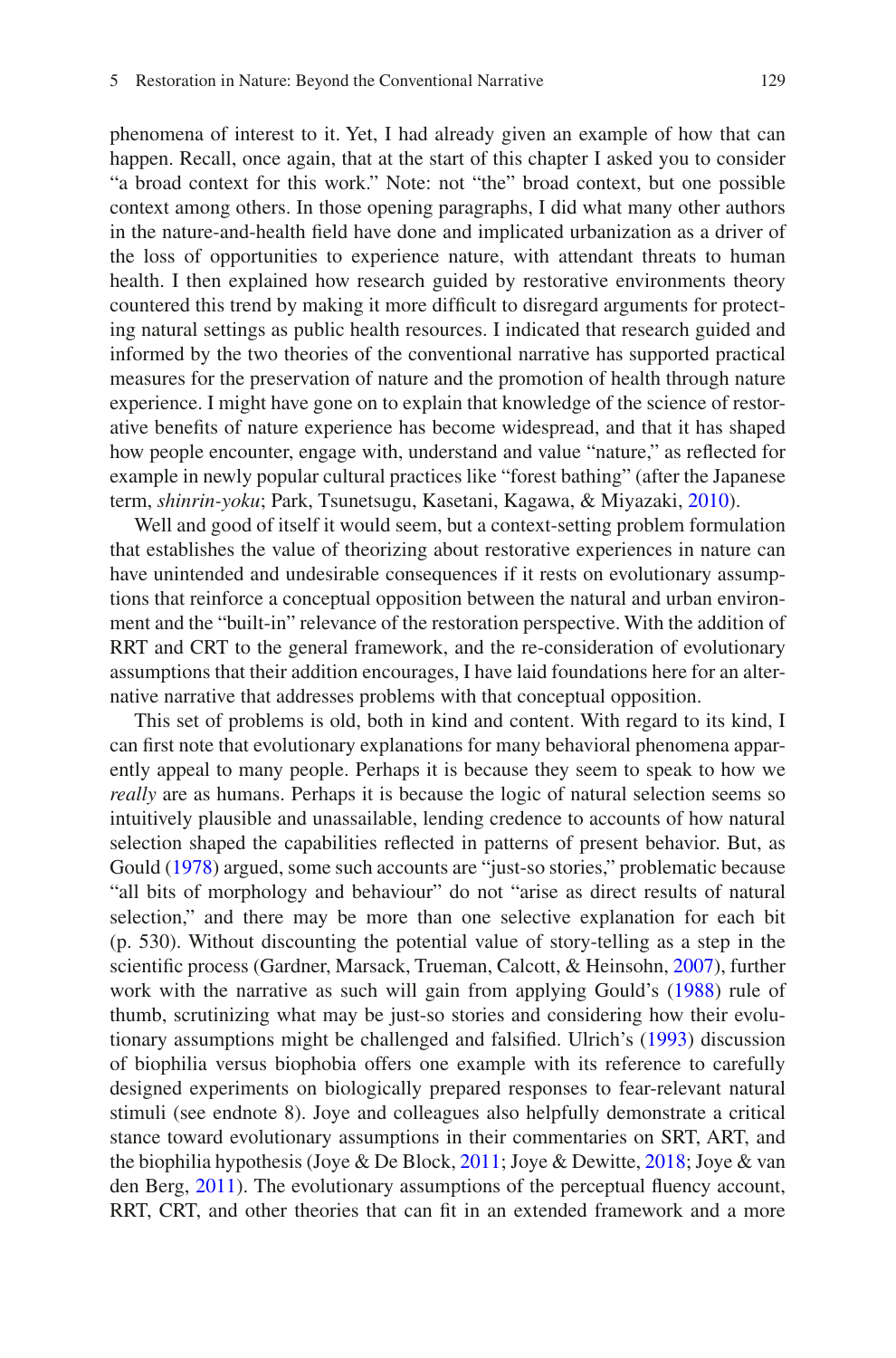encompassing narrative will also require ongoing critical assessment. That work will do well to also consider how human evolution has continued since those earliest millennia of our prehistory.

With regard to how work with an alternative narrative can address the problem of content**—**the conceptual opposition between natural and built/urban environments and the "built-in" relevance of the restoration perspective for a narrative about nature, restoration, and health**—**I can turn to another suitably skeptical scholar for some help. In a history of exhaustion, Schaffner [\(2016a\)](#page-59-20) writes:

There is much we can learn from past theories of exhaustion that can help us make sense of our own experience of exhaustion today. Almost by default, historical analyses render apparent the relativity of our own attitudes and values, which we often tend to experience as absolute truths (p. 12).

#### And:

Rather than perpetuating the myth that our own is the most exhausting age and lamenting the vampirically depleting horrors of modernity, perhaps we should acknowledge that exhaustion is simply an essential part of human experience. … What changes throughout history is not the experience of exhaustion as such, but rather the labels we invent to describe it, the causes we mobilize to explain it and, of course, the specifc cultural discontents that we tend so readily to map onto the condition. (Schaffner, [2016b,](#page-59-21) p. 339):

With regard to the recruitment of evolutionary assumptions in explanations for exhaustion, and by implication processes of restoration, she provides an example that also illustrates a point I want to make here. Discussing a past theory of exhaustion and its cultural context, she cites Richard von Krafft-Ebing's ([1898\)](#page-61-16) argument for why the emancipation of women underlied common forms of psychopathology then diagnosed among them:

Only over the course of many generations can the capacity of the brain that is necessary for succeeding in formerly exclusively male scientifc or artistic professions be acquired by a woman (pp. 57–58; cited in Schaffner, [2016a,](#page-59-20) p. 141, with her translation from the original German).

Therapeutic recommendations that followed with this kind of thinking would have women abstaining from those forms of artistic and intellectual activity then reserved as the province of men. "Rest" meant returning to a focus on childcare and other domestic activities.

In the present case, I call attention to the "relativity of our own attitudes and values" with regard to cities and urban life versus the natural environment and nature experience. The ways in which these attitudes and values have been expressed in research on nature, restoration, and health have emphasized negative aspects of unnecessary features of cities and urban life and discounted positive qualities of their presumably necessary features. It concerns me that the way in which evolutionary arguments get recruited in narratives around nature, restoration, and health reinforces this negative bias, despite abundant and obvious evidence that humans are well-adapted to the necessary features of urban environments and urban living. This neglect of evidence that runs counter to the conventional evolutionary arguments aligns with the defense of particular cultural biases like those that have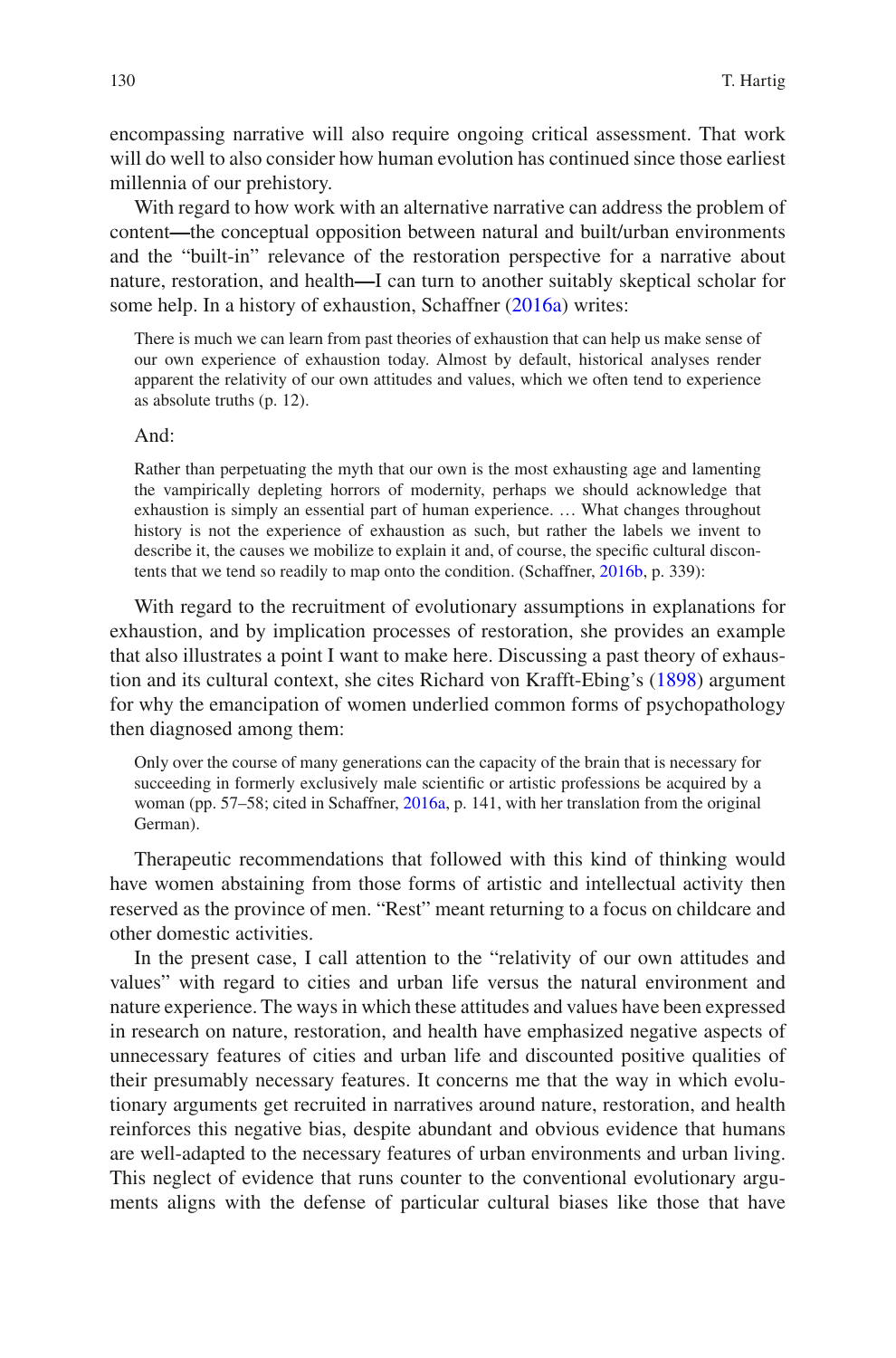aroused Gould's cynicism, and which in their practical effects of maintaining a harmful status quo resemble those which von Krafft-Ebing packaged in arguments about the roots of psychopathology in women.

A more skeptical stance toward assumptions about our evolutionary past might open for a more optimistic view of our evolutionary present and future. This stance would align with scholarly challenges to anti-urban bias (e.g., Lofand, [1998\)](#page-57-13) and recurrent practical efforts to bring natural and artifcial features of human environments together in more benefcial ways, as with the garden city movement (Howard, [1902\)](#page-54-14), green infrastructure (Coutts, [2016](#page-51-1)), and various architectural programs, such as biophilic design (Kellert, Heerwagen, & Mador, [2008\)](#page-55-20). As it stands, though, research has done little to reconcile the narrative about nature as an antidote to urban pathologies with understandings of how urban living does in fact promote public health (cf. Hartig et al., [2020](#page-53-17); Hartig & Kahn Jr., [2016\)](#page-54-13). A more encompassing and in my view more accurate narrative would have a context-setting problemdescription that does not force urbanization and nature preservation into some necessary opposition but rather emphasizes how further development of urban environments can proceed as a component of human evolution in which we coordinate our needs with those of other forms of life.

### **5.6 Concluding Comments**

A conventional narrative refects measures of agreement and trust among members of a community, and it can provide important benefts. It can aid communication about a body of theory and the activities guided by that theory. It can support the dissemination and assimilation of new knowledge relevant to those activities. It can thus promote community-building efforts; it can provide a locus around which a growing number of people with similar scholarly interests and practical concerns can gather to more effectively and effciently coordinate research, teaching and practical efforts.

Yet, a conventional narrative also entails risks. The advantages it confers may get offset by, for example, a lack of critical self-refection, and perhaps blind loyalty to one particular theory and a biased or lack of due regard for others. A conventional narrative may perpetuate misunderstandings and fawed reasoning and biased representations of the state-of-knowledge. It can undermine community-building efforts and practical efforts around which people might gather as a community; it can alienate some who would offer critical perspectives, turn away others who might otherwise want to do so, and have undesirable practical consequences.

As in other felds of activity in which people can become invested in particular approaches and positions, path dependencies in a feld of science can maintain the stability of a narrative despite recognition of a need for change in its fundaments (cf. Thelen, [1999](#page-60-16)). The community gathered around a narrative can gain by acknowledging this possibility; its members perform a service when they offer reasoned criticism, new claims, and new observations bearing on the body of theory and the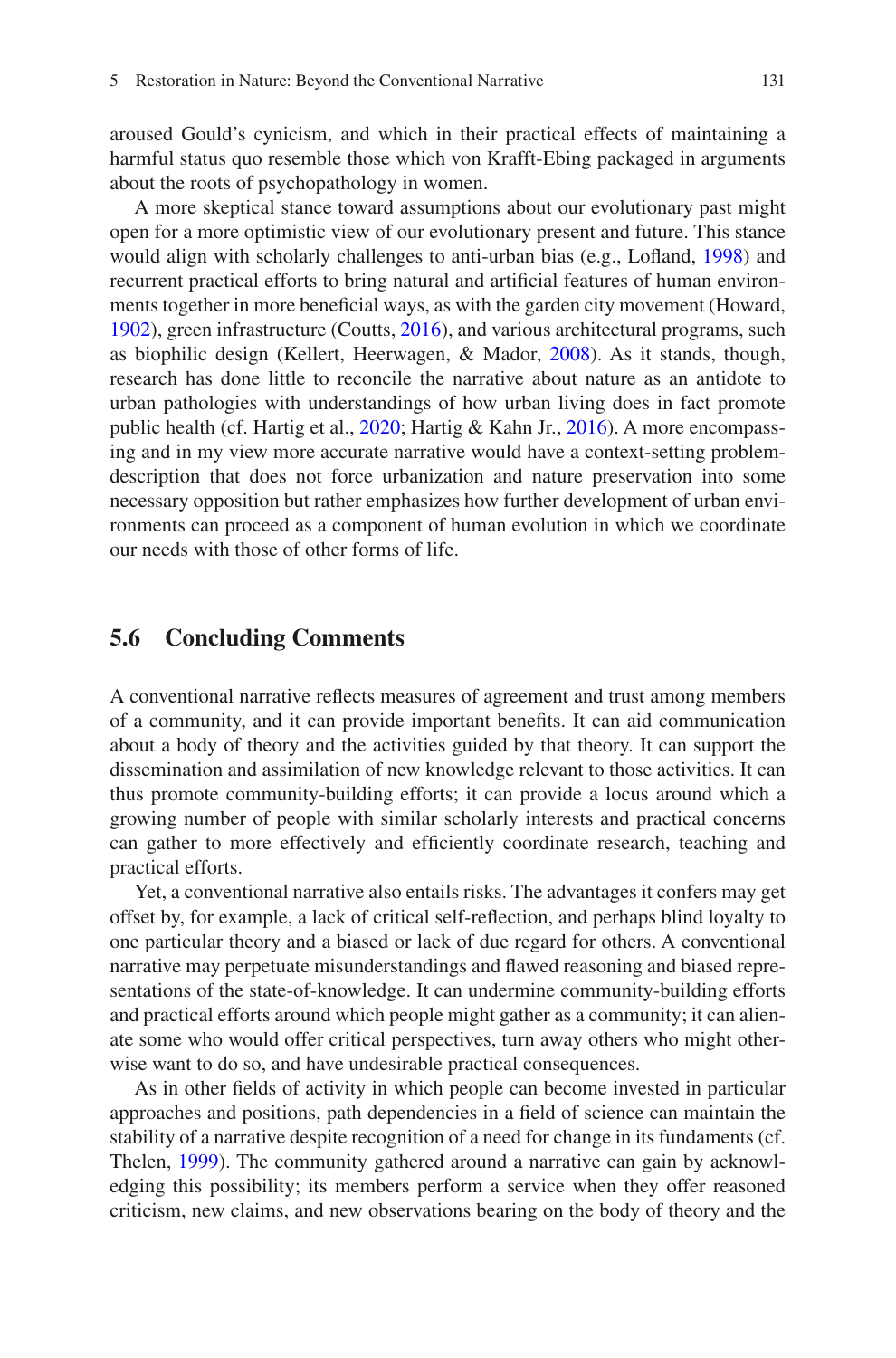narrative built around it. Fortunately, the community gathered in the study of restorative environments and restorative benefts of nature experience has a wealth of members who want to provide this service. The discourse within the community can refne or reject existing assumptions and theoretical claims, select for or against new claims, and in other ways drive the further evolution of restorative environments theory and a narrative built around its constituent accounts. It can thus better serve understanding and practical applications.

The conventional narrative about restorative effects of nature experience became conventional for good reasons, and it has served research and practice well in many ways. This said, I see good reasons to move toward a more encompassing narrative, one that respects the historical and lasting values of SRT and ART and honors the efforts of their authors while also acknowledging the limitations of those theories and calling attention to a broader range of phenomena, problems, and possible solutions. This will make more of the potential of the restoration perspective.

**Acknowledgments** I thank Anne Schutte, Julia Torquati, and Jeffrey Stevens at the University of Nebraska for their invitation to present this work at the 67th Annual Nebraska Symposium on Motivation, for their warm hospitality during my stay in Lincoln, and for their patient encouragement and other editorial inputs in the preparation of this chapter. I have also presented parts of this work at the 25th Conference of the International Association for People-Environment Studies (Rome, July 2018); the Institute for Global Health (Barcelona, March 2019); the World Conference on Forests for Public Health (Athens, May 2019); the 31st Conference of the European Network for Housing Research (Athens, August, 2019); the International Conference on Environmental Psychology (Plymouth, September, 2019); and the Population Wellbeing and Environment Research Laboratory at the University of Wollongong (November 2019). This work has beneftted from helpful comments and encouragement offered by many colleagues at these gatherings, and I wish to thank the following people in particular for supporting the presentation of this work: Giuseppe Carrus and Stefano Mastandrea; Margarita Triguero-Mas; Christos Gallis; Emma Baker and Rebecca Bentley; Sabine Pahl and Mathew White; and Xiaoqi Feng and Thomas Astell-Burt. I also wish to offer special thanks to Mathew White for his helpful comments on an earlier draft of this chapter, and, belatedly, to Irwin Altman, who commented on a much earlier forerunner to this chapter (and whom I failed to thank when that paper got published in 1993). This work also beneftted from a Brotherton Fellowship from the School of Psychological Sciences at the University of Melbourne; I thank Katherine Johnson, Kathryn Williams, and Kate Lee for hosting me there, and for our enjoyable and rewarding discussions of some of the ideas presented here. Henk Staats also provided thoughtful comments on an earlier draft; I am grateful for those inputs and for many valuable discussions of restorative environments theory in our long-running, productive, and enjoyable collaboration. I completed much of the frst draft of this chapter during a sabbatical visit to the University of California, Berkeley; I am grateful to Ralph Catalano for hosting me there, for his helpful comments on an earlier draft of this chapter, and for his generous and enthusiastic participation over decades in theoretical developments presented here and elsewhere.

### **Notes**

1. The "nature" considered here primarily comprises environmental features, settings, and processes not apparently created or infuenced by humans and which humans ordinarily can perceive without special instruments or sensory aids. Its representations include trees and other vegetation; the forests, grasslands, and other areas where vegetation dominates; wild-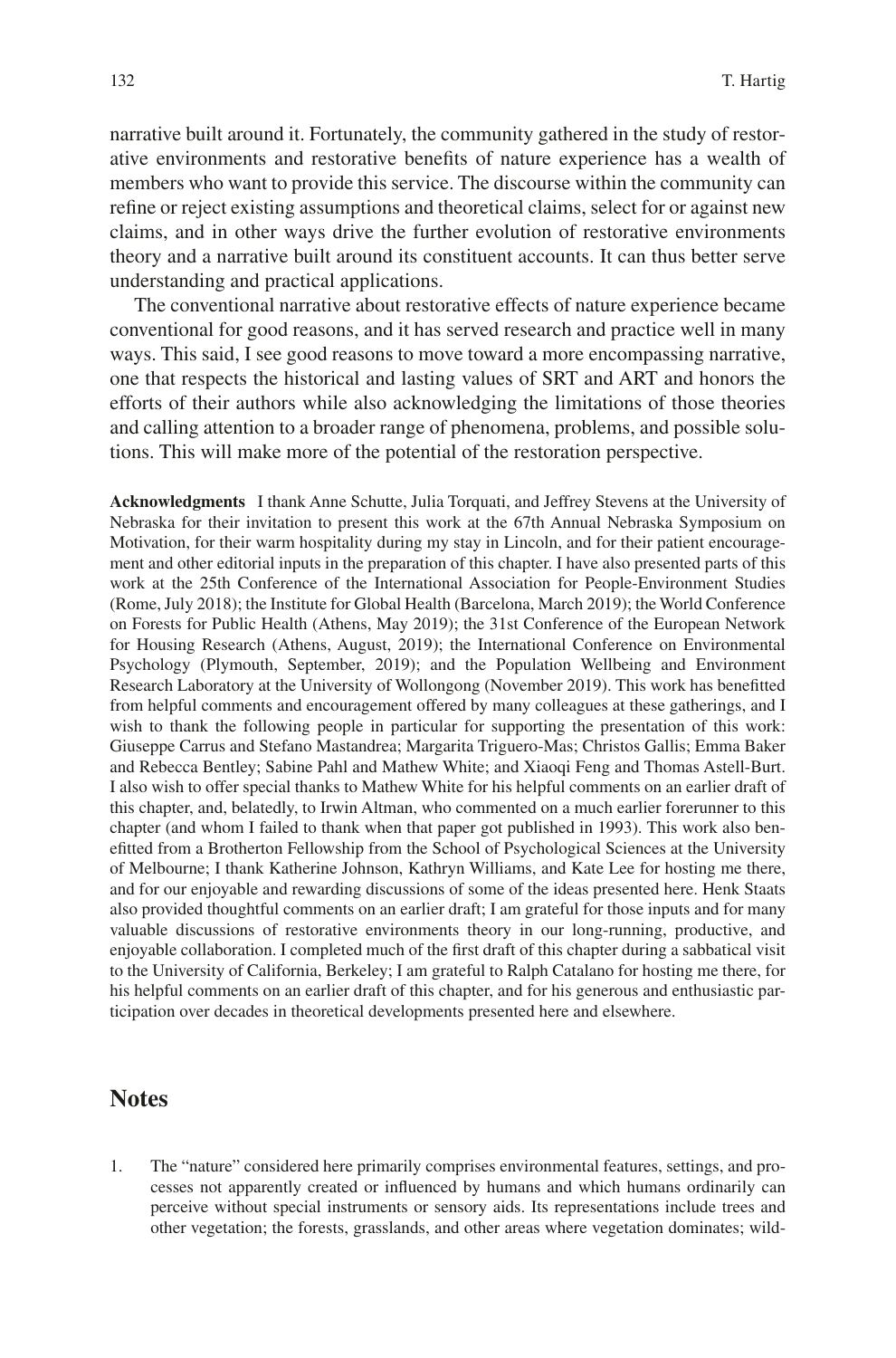#### 5 Restoration in Nature: Beyond the Conventional Narrative

life; clouds and other meteorological phenomena; bodies of water and movements of water; seasonal variations in all the foregoing; and much more. This meaning of "nature" overlaps substantially with the meaning of "natural environment" as a large outdoor area with little or no apparent evidence of human presence or intervention (Pitt & Zube, [1987](#page-58-16)), the visible aspect of which is commonly referred to as the "natural landscape" (Daniel, [2001\)](#page-51-18). Consequently, "nature," "natural environment," "natural landscape," or simply "landscape" and terms like "green space" and "blue space" get used somewhat interchangeably in this research area. This said, settings such as botanical gardens, golf courses, and urban parks may be artifcial in many respects and yet be seen as natural because they mainly consist of vegetation and other natural-appearing features. Further, a person might enjoy some representation of nature while situated in what objectively could be described as an artifcial environment, as when viewing natural scenery displayed in photos, flms, or virtual reality setups. In light of these often-considered defnitional issues, psychological research in the area assumes the relevance of biophysical or ecological or other attributes of environments as they might be objectively measured; however, it also assumes the importance of subjective and intersubjective aspects of the experience of the environment, as refected in the widespread use of terms like "nature experience" and "contact with nature" (e.g., Bratman et al., [2019;](#page-49-11) Hartig et al., [2011;](#page-54-7) Hartig & Evans, [1993;](#page-53-7) Mausner, [1996;](#page-57-16) Wohlwill, [1983\)](#page-62-5).

- 2. As this paragraph illustrates, those working with nature-and-health questions ordinarily assume an expansive defnition of "health" like that offered by the World Health Organization ([1948\)](#page-61-17): "a state of complete physical, mental and social well-being and not merely the absence of disease or infrmity." By calling attention to a person's physical, mental, and social condition, it affrms a view of health as multidimensional and invites consideration of how health arises from the interplay of multiple factors. By referring to well-being, it invites consideration of how health rests on subjective experience. By downplaying the absence of disease and infrmity as the main criteria for health, it emphasizes the importance of diverse health promotion and disease prevention efforts, including those to be discussed in this chapter. For further details, see Hartig et al. [\(2011](#page-54-7)).
- 3. For additional discussion of changing conceptions of nature and human–nature relations, see for example Glacken ([1967\)](#page-52-20), Huth ([1957\)](#page-54-15), Macfarlane [\(2007](#page-57-17)), Marx ([1964\)](#page-57-18), Nash ([1982\)](#page-57-19), Schama ([1995\)](#page-59-22), Thomas [\(1983](#page-60-17)), and Tuan [\(1974](#page-60-18)). For the sake of simplicity here, I refer to this kind of change as part of a "sociocultural" evolutionary process; however, I note Runciman's [\(2009](#page-58-14)) objection to this usage:

No less important than the recognition that natural selection cannot by itself account for the diversity of collective human behavior-patterns is the recognition that cultural and social selection, which have too often been assimilated … under the rubric of 'sociocultural evolution', are… not at all the same thing. There are not two but three levels at which evolution drives human populations down the open-ended, path dependent trajectories which continue to generate new patterns of collective behavior out of old (p. 3).

4. Like other efforts involving cross-paradigm synthesis, this one refects recognition of the limits of the different paradigms and their allied disciplines. Commenting on contributions from environmental psychology to the different paradigms, Saegert and Winkel note that "the psychological heritage of most researchers leads to a focus on the characteristics and dynamics of persons; and although the feld has always offered a contextual critique of psychology (Little, [1987\)](#page-57-20), the call for interdisciplinary, systems-oriented, and problem-centered research has not been easy to answer (Proshansky, [1987](#page-58-17))" (p. 442). They accordingly express concern for "the extent to which advances in environmental psychology confront the fact that many of our experiences in and uses of environments must be understood in the context of broader physical, economic, historical, and political forces" (p. 442). Engaging with the multidisciplinary character of the broad feld in which environmental psychology is situated, they nonetheless point to the particular contributions it can offer as a discipline: "While environmental psychologists often give too short shrift to context, scholars from other disciplines who work on an articula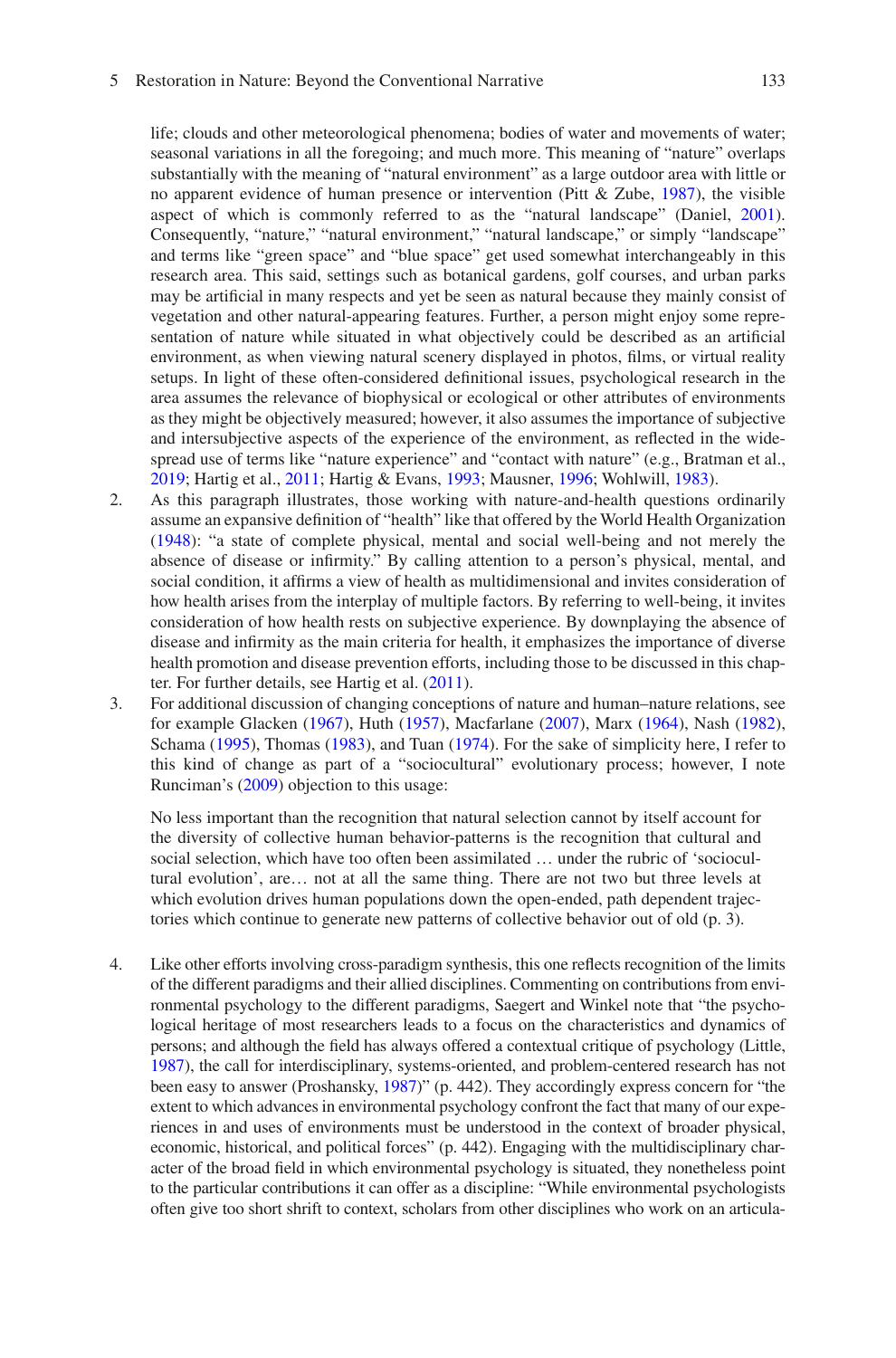tion between the individual and broader economic, social, and political structures often skip lightly over the acting, experiencing person" (p. 443). In attending to the different paradigms and with them to the reality of processes that work across different levels of analysis, Saegert and Winkel state a position also assumed here:

Historically developed conditions (including ecological conditions) and the social structural forces of any particular period form the preconditions for individual and group action. Because they precede individual activity and are organized beyond the reach of most individual actions, they have greater weight in maintaining conditions and directing change (p. 445).

The present cross-paradigm synthesis builds on an earlier one that also acknowledged the interdependence of processes working across levels of analysis. In that earlier account, I described general (population) and specifc (individual) transactions with the environment that occur within and shape nature experience, and how those transactions relate across the different levels of analysis within sociocultural evolution (Hartig, [1993\)](#page-53-8).

- 5. This defnition does not refer explicitly to a predictive function of theory, but neither does it exclude the use of theory for prediction. Similarly, it does not refer explicitly to qualities of theories often held up as desirable, such as parsimony and falsifability. Yet, the discourse to which it refers would address such theoretical desiderata insofar as they are relevant to the subject of the theory. For example, a theorist offering an account for how some politicaleconomic structure became established in a society may have little interest in prediction. Note that social theory comprises diverse specifc formulations, or theories; one can similarly speak of restorative environments theory as a body of theory with multiple formulations, including but not limited to SRT and ART.
- 6. *Nota bene*: I cannot offer a specifc number for the incidence of such conjoint representation of SRT and ART, only an impression based on my reading over the years.
- 7. One can fnd this kind of development described in their texts. For example, in the chapter on "The Restorative Environment" in their 1989 book, the Kaplans wrote as follows:

The wilderness research (discussed in chapter 4) played a particularly important role in the development of the ideas about what constitutes a restorative environment. In the context of that research we also began to examine the puzzles of mental fatigue more closely. As a framework emerged, it became apparent that the results of many of the other studies (particularly the gardening satisfaction research discussed in chapter 5) were equally applicable (p. 177).

- 8. Subsequent to his 1984 essay, Wilson's thinking drew on Ulrich's research on positive affective responses to natural environments. Ulrich approached such responses as positive or restorative analogs to very rapid, biologically prepared phobic responses, such as uncovered by Arne Öhman, Ulf Dimberg and others at Uppsala University in experiments with snakes and spiders as fear-relevant stimuli. Ulrich described that research in his chapter for the book that Wilson co-edited with Stephen Kellert, *The Biophilia Hypothesis* (Kellert & Wilson, [1993\)](#page-55-21), and Wilson acknowledges that work in his own chapter. On August 26, 1992, during a meeting at Woods Hole, Massachusetts held in conjunction with the development of that book, Wilson gave Ulrich a copy of his book, *The Diversity of Life* (Wilson, [1992\)](#page-62-6), on the title page of which he inscribed a gracious acknowledgement of Ulrich's infuence (personal communications from Roger Ulrich, May 18 and 20, 2020, the latter with a scanned copy of Wilson's inscription).
- 9. The 1991 article in *Environment and Behavior* presented results from two studies, one the basis for Marlis Mang's doctoral dissertation (*The restorative effects of wilderness backpacking*; Program in Social Ecology, University of California, Irvine; 1984) and the other the basis for my master's thesis (*Testing the theory of restorative environments*; Program in Social Ecology,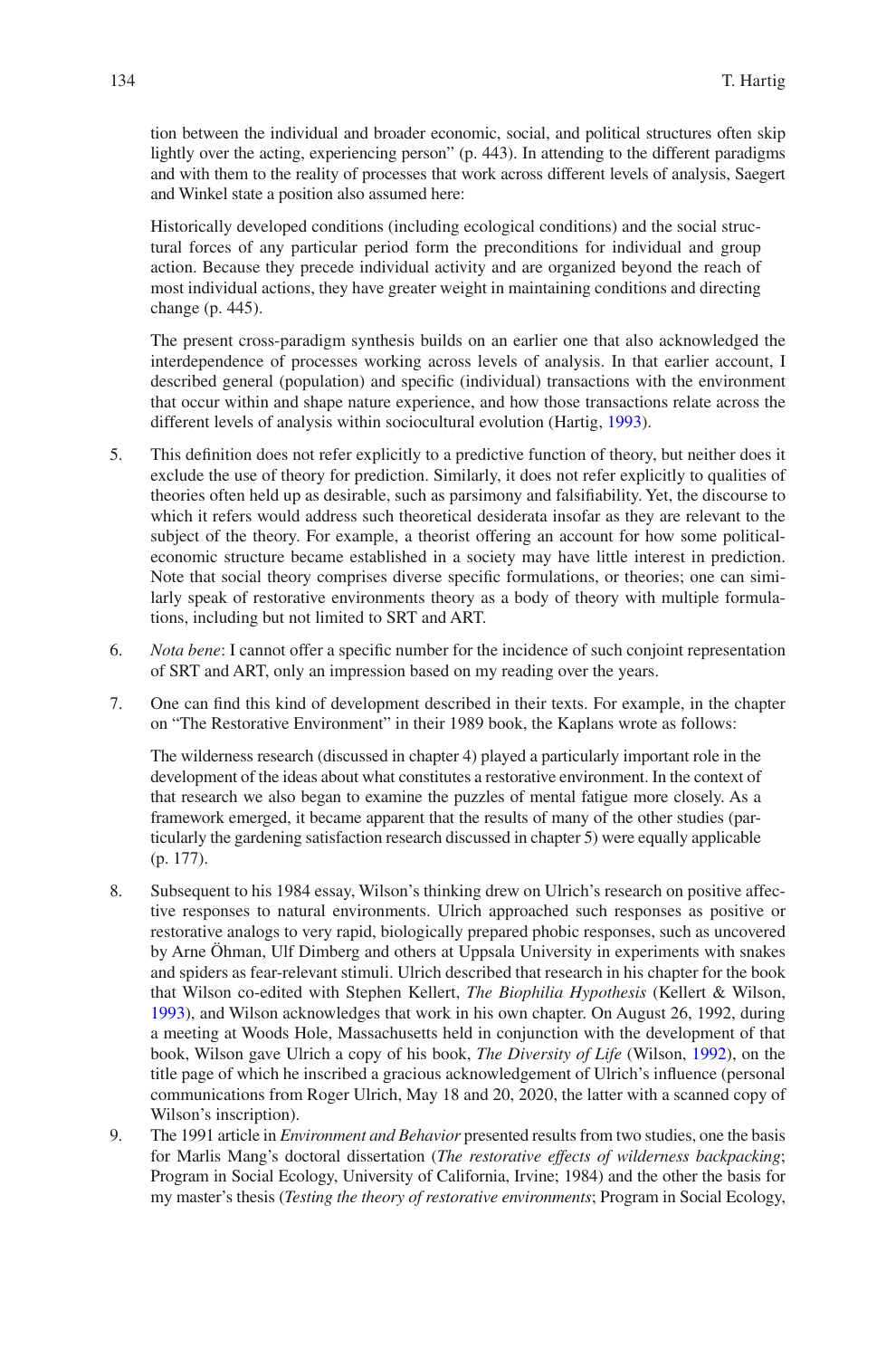#### 5 Restoration in Nature: Beyond the Conventional Narrative

University of California, Irvine; 1990). Both of these studies were completed with primary supervision from Gary Evans and oriented primarily to Kaplan and Talbot's [\(1983\)](#page-55-10) formulation of what became attention restoration theory. Both were also informed by Ulrich's work, as refected in the measures they used, but they engaged with his theorizing to different degrees. For example, Mang did not cite the 1983 chapter in which Ulrich frst elaborated his theory, even though it was published in the same volume as the Kaplan and Talbot chapter. The master's thesis study was designed as a companion to Mang's dissertation study, and it drew on Ulrich's work to a greater degree theoretically and methodologically. I completed data collection for that study during the Spring of 1987, and later that year, at the 4th World Wilderness Congress, I presented a paper with results from both of the studies. That conference paper served as the basis for the 1991 article, in which we clearly juxtaposed the programs of research by the Kaplans and Ulrich to enable a discussion of results in terms of "different theoretical models of restorative experience" (p. 23). I subsequently gave further thought to the complementarity of the two theories, in a chapter written with Gary Evans (Hartig & Evans, [1993\)](#page-53-7) and in my doctoral dissertation, the title of which acknowledges not one theory but rather a body of theory (*Testing restorative environments theory*; School of Social Ecology, University of California, Irvine; 1993). The main results from the dissertation study got published as a journal article only much later (Hartig, Evans, et al., [2003\)](#page-54-6), for reasons that could also be considered within discourse extending into the conventional narrative.

- 10. Note the reference to "the pool of relational resources." In the following, I will continue to use this encompassing concept rather than go into the details of specifc relational resources. To help keep an already complicated discussion relatively simple, I will set aside matters of how, across relationships or within relationships across time, the pool in question comprises trust, mutual respect, mutual understanding, and other possible relational resources to varying degrees. I also set aside their relative importance as a basis for supportive exchange, as well as matters of their substitutability, susceptibility to depletion, dependence on some individual resource, amenability to restoration, necessary conditions for restoration, *et cetera*.
- 11. Although I have to this point indicated diverse interpersonal, spatio-physical, temporal and social aspects of the arrangements and stable circumstances in which people develop, deploy, deplete, and potentially restore relational resources, I have also glossed over numerous complexities. Although the discussion can apply for diverse people, it assumes a relatively high functional capability of those involved. I do not engage with the additional complications that could follow when one or more of them struggle with, for example, addiction, chronic mental illness, or irreversible cognitive or physical limitations. Neither do I engage with complications around relationships that persist although negative interactions predominate over positive ones (e.g., House, Umberson, & Landis, [1988;](#page-54-16) Rook, [1984](#page-58-18)); the discussion here assumes that particularly the adults involved have a measure of control and the ability to choose whether or not to continue a relationship. Further, I do not engage fully with various aspects of the development, deployment and depletion of relational resources. These include, for example, how a person's ability to deploy functional resources in providing support will normally vary across the life course, and how expectations about and arrangements for supportive exchange will vary accordingly; how relational resources commonly develop in the performance of social roles, and how the deployment and depletion of those resources often occur while fulflling role obligations; and how anticipation of reciprocity can span widely different time frames, from the momentary to the life course, as when a helpless baby grows to become an adult child that a parent looks to for help. Despite their relevance, I must set aside a deeper treatment of such matters for the sake of simplicity.
- 12. RRT also accommodates cases in which a person feels isolated and lonely, as may happen when a retired person lives alone (cf. Perissonotto & Covinsky, [2014\)](#page-58-19). Such a person may have family and friends that they value deeply, but they may only seldom meet them because of age, infrmity, and/or the geographical distance between them. In that privacy regulation involves opening and closing to others to achieve a desired level of social interaction, the relevant arrangements for supportive exchange would be those that extend across domains, as when a retired widow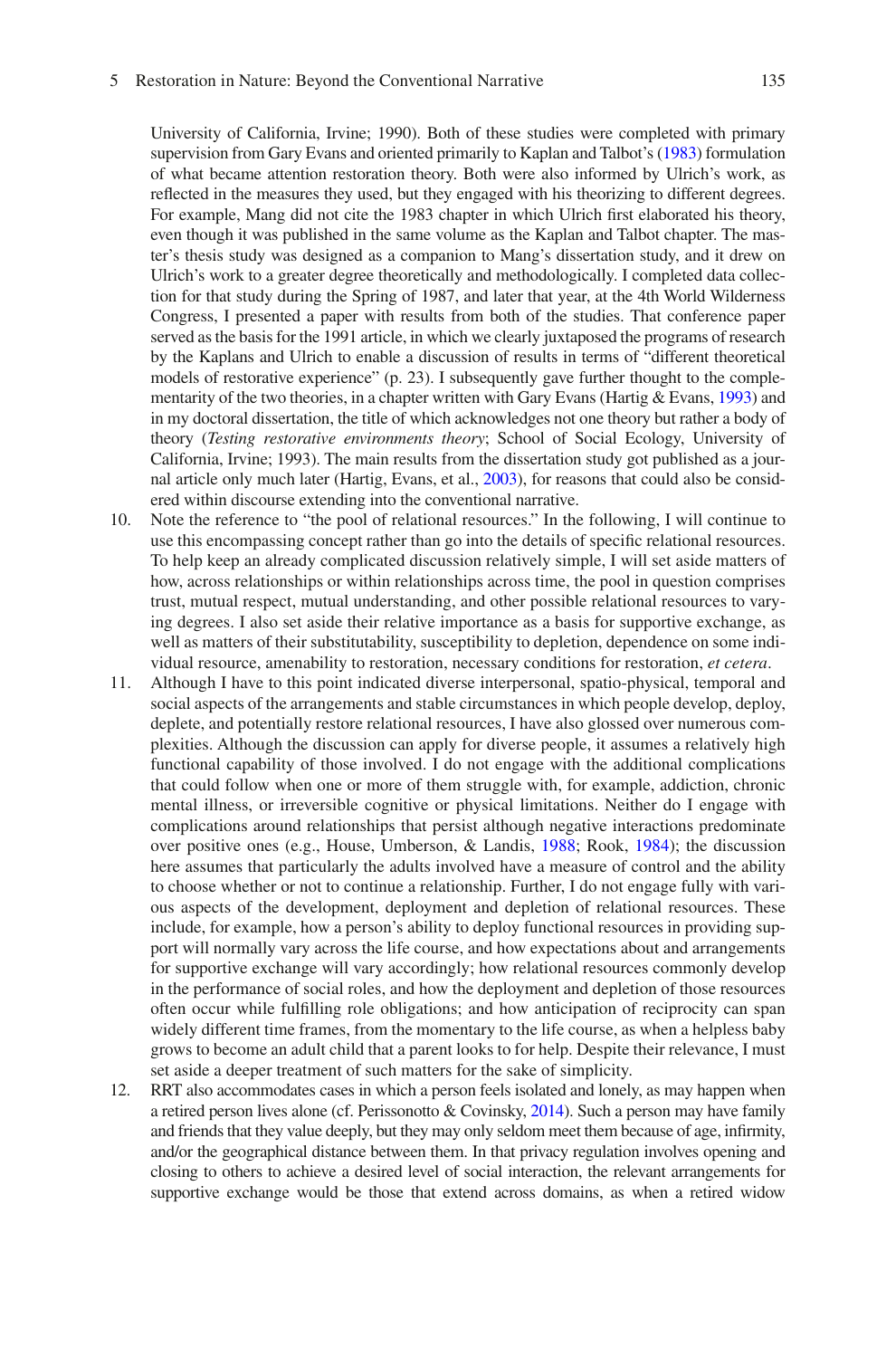regularly goes for a walk in a nearby park with her unthreatening dog, where she can enjoy interactions with others that start from comments of the type, "Oh, what a cute little dog!" Such interactions may continue over years of meeting again in that setting, and even if those involved never interact outside that setting, they may nonetheless value their routine pleasant exchanges (cf. Lofand, [1998](#page-57-13)). Similar kinds of friendly relations can develop with people in other public places where people can easily go to be around others (i.e., the "third places" discussed by Oldenburg & Brissett, [1982](#page-57-21)). Thus, the person, whether of their own initiative or with assistance, enters arrangements to ensure more or less routine social contacts across domains, thereby preventing some feelings of isolation and loneliness or reducing them when they do occur. Parks and other natural settings with relatively high levels of visitation may serve in reducing and preventing loneliness insofar as the people there have gotten away from daily demands elsewhere, can slow down and relax, and so may present a happier and possibly more open social partner (Astell-Burt et al., [in press\)](#page-48-9); however, they address intimate, relational and collective dimensions of loneliness to widely varying degrees (cf. Cacioppo, Grippo, London, Goosens, & Cacioppo, [2015](#page-49-12); Perissonotto, Holt-Lundstad, Periyakoil, & Covinsky, [2019](#page-58-20)).

- 13. Here, too, I set aside numerous complexities, acknowledging that a person's or group's expectations regarding reciprocity and fair treatment may depend on diverse personal and contextual characteristics, such as personality characteristics, social roles, gender, ethnicity, and so forth.
- 14. Here I perhaps unfairly set aside a relevant topic. Insofar as the lost social resources had inhered to features of the physical environment that got damaged or destroyed, restoration of those resources may follow from the efforts of those affected to recreate the environment, which in some cases would have involved settings within their standing arrangements. Such a restorative process is illustrated by efforts to restore urban forests in cities that had sustained heavy damage during wars, which involved private as well as institutional actors of different kinds (see Cheng & McBride, [2006](#page-50-16), writing of Tokyo and Hiroshima; Lacan & McBride, [2009,](#page-56-15) writing of Sarajevo; and Stilgenbauer & McBride, [2010,](#page-60-19) writing of Hamburg and Dresden).
- 15. The further discourse within restorative environments theory can now build on a voluminous body of empirical fndings, critical commentary, and other forms of experience concerning validity and utility issues related to the two theories. These include, for example, the validity of their evolutionary assumptions (e.g., Haga, Halin, Holmgren, & Sörqvist, [2016](#page-53-18); Joye & Dewitte, [2018](#page-55-19); Joye & van den Berg, [2011\)](#page-55-17); the representation of their core constructs, with related issues of research design, measurement, and analysis (e.g., Basu, Duvall, & Kaplan, [2019;](#page-49-13) Berto, Massaccesi, & Pasini, [2008](#page-49-14); Beute, Kaiser, Haans, & de Kort, [2017;](#page-49-15) Chang, Hammitt, Chen, Machnik, & Sua, [2008;](#page-50-17) Han, [2018;](#page-53-19) Hartig & Jahncke, [2017;](#page-54-17) Hartig, Korpela, Evans, & Gärling, [1997](#page-54-18); Herzog, Maguire, & Nebel, [2003](#page-54-19); Laumann, Gärling, & Stormark, [2001;](#page-56-16) von Lindern, [2015](#page-61-7)); the representation of particular settings in environmental sampling, from beaches, botanical gardens, cafes, and cemeteries to monasteries, museums, town squares, and zoos (e.g., Carrus et al., [2017](#page-50-18); Colléony et al., [2017;](#page-51-19) Hidalgo, Berto, Galindo, & Getrevi, [2006;](#page-54-20) Kaplan et al., [1993;](#page-55-3) Nordh, Evensen, & Skår, [2017](#page-57-22); Oullette, Kaplan, & Kaplan, [2005](#page-58-21); Scopelliti, Carrus, & Bonaiuto, [2019;](#page-59-23) Staats et al., [2016;](#page-59-2) Thwaites, Helleur, & Simkins, [2005](#page-60-20); White & Gatersleben, [2011](#page-61-18); Wyles et al., [2019\)](#page-62-7); the representation of multiple sensory dimensions, as with soundscape (e.g., Benfeld, Taff, Newman, & Smyth, [2014;](#page-49-16) Jahncke, Eriksson, & Naula, [2015](#page-54-21); Ratcliffe, Gatersleben, & Sowden, [2013\)](#page-58-22); and the need for sampling of people that addresses particularities of different groups, for example, as related to occupations (e.g., Betrabet Gulwadi, [2006](#page-49-17); Cordoza et al., [2018](#page-51-20)) or life cycle stages (e.g., Collado, Staats, & Corraliza, [2013](#page-50-19); Larson et al., [2018](#page-56-17); Schutte et al., [2017;](#page-59-3) Scopelliti & Giuliani, [2004\)](#page-59-24). As for opening for further dialog with other areas of theoretical and practical endeavor, the further work with SRT and ART can build on examples that have addressed phenomena such as creativity (Atchley, Strayer, & Atchley, [2012;](#page-49-18) Williams et al., [2018](#page-62-8)); emotion-regulation and self-regulation (e.g., Beute & de Kort, [2014;](#page-49-19) Korpela, [1992](#page-56-18); Korpela, Hartig, Kaiser, & Fuhrer, [2001](#page-56-19); Scopelliti & Giuliani, [2004](#page-59-24); Taylor et al., [2002\)](#page-60-7); place attachment and place identity (e.g., Knez & Eliasson,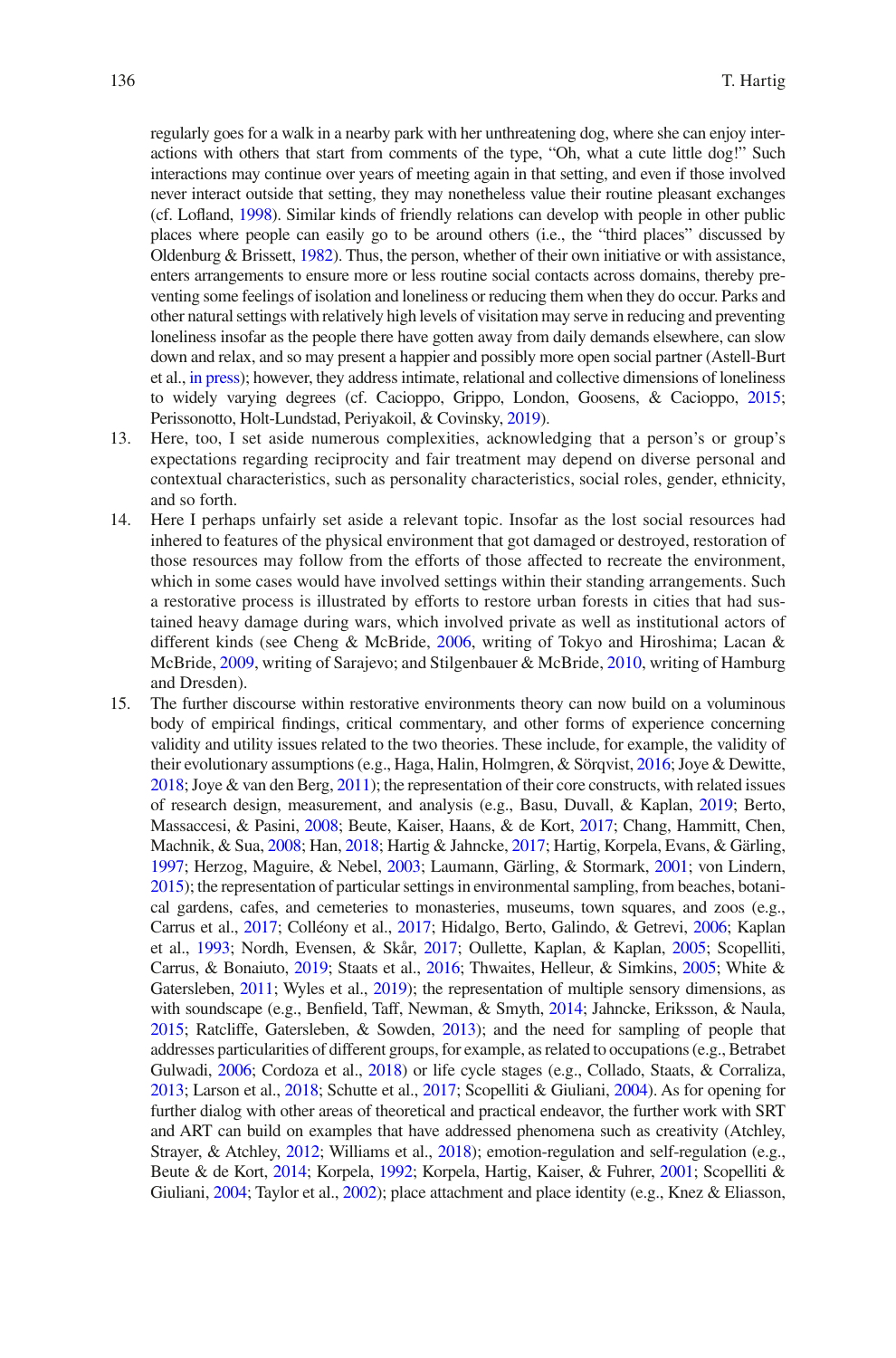#### 5 Restoration in Nature: Beyond the Conventional Narrative

[2017](#page-56-20); Korpela & Hartig, [1996;](#page-56-11) Ratcliffe & Korpela, [2016\)](#page-58-9); pro-environmental behavior (e.g., Collado & Corraliza, [2015;](#page-50-20) Hartig, Kaiser & Strumse, [2007](#page-54-22)); and salutogenesis (Von Lindern et al., [2017](#page-61-6)). Similar dialog also shows in many practical arguments for using natural elements and settings to promote effective functioning and health, as with acquisition of mindfulness meditation techniques (Lymeus, Lindberg, & Hartig, [2018](#page-57-23), [2019](#page-57-24); cf. S. Kaplan, [2001\)](#page-55-22); the treatment of depression (e.g., Berman et al., [2012](#page-49-20); Bratman et al., [2015;](#page-49-0) Gonzalez et al., [2010](#page-52-7); Stigsdotter et al., [2011\)](#page-60-21); and prevention and reduction of stress and mental fatigue in classrooms (e.g., Li & Sullivan, 2016; van den Berg, Wesselius, Maas, & Tanja-Dijkstra, [2017](#page-61-19)), offces (e.g., Evensen, Raanaas, Hagerhall, Johansson, & Patil, [2015](#page-52-21); Jahncke, Hygge, Halin, Green, & Dimberg, [2011](#page-54-23); Kaplan, [1993](#page-55-12)), factory canteens (Bellini, Hartig, & Bonaiuto, [2019\)](#page-49-21), diverse health care settings (e.g., Dijkstra, Pieterse, & Pruyn, [2006;](#page-51-21) Raanaas et al., [2012;](#page-58-6) Ulrich, Bogren, Gardiner, & Lundin, [2018\)](#page-61-20), and the residential context (e.g., R. Kaplan, [2001](#page-55-23); Kuo & Sullivan, [2001](#page-56-6); Wells & Evans, [2003\)](#page-61-21).

- 16. It perhaps goes without saying, but in speaking of the extended framework here, I am not only referring to the contents of Table [5.4](#page-27-0) but also the accounts of the respective theories given in the text here and elsewhere.
- 17. I am probably not the only person of my generation who still enjoys pleasant childhood memories of joining my parents and siblings on Sunday evenings to watch Mutual of Omaha's Wild Kingdom, following zoologists Marlin Perkins and Jim Fowler as they engaged with exotic nature we wouldn't otherwise ever see together, and during time we could all relax after sharing a good meal. Such experiences stand in stark contrast to discussions of effects of television watching by Herzog, Black, Fountaine, and Knotts [\(1997](#page-54-24)) and Kaplan and Berman ([2010\)](#page-55-24).

### **References**

- <span id="page-48-4"></span>Altman, I. (1975). *The environment and social behavior; Privacy, personal space, territory, and crowding*. Monterey: Brooks/Cole.
- <span id="page-48-3"></span>Altman, I., Vinsel, A., & Brown, B. B. (1981). Dialectic conceptions in social psychology: An application to social penetration and privacy regulation. *Advances in Experimental Social Psychology, 14*, 107–160.
- <span id="page-48-6"></span>Altonji, J. G., & Oldham, J. (2003). Vacation laws and annual work hours. *Economic Perspectives, Q3*, 19–29.
- <span id="page-48-8"></span>Andra Lagutskottet. (1951). Utlåtande i anledning av dels Kungl. Maj:ts proposition med förslag till lag angående ändring i lagen den 29 Juni 1945 (nr. 420) om semester, m.m., dels ock i ämnet väckta motioner (report in connection in part with the Government's proposition, with proposals for the law concerning change in the vacation law of 29 June 1945 (nr. 420), and more, and in part with motions raised in the matter) (Utlåtande nr. 28). Stockholm: Sveriges Riksdag.
- <span id="page-48-7"></span>Andra Lagutskottet. (1953). *Utlåtande i anledning av väckta motioner om viss ändring i 12 § i lagen om semester* [Report in connection with motions raised concerning change in the 12 § of the vacation law] [Utlåtande No. 20]. Stockholm: Sveriges Riksdag.
- <span id="page-48-2"></span>Antonovsky, A. (1979). *Health, stress, and coping*. San Francisco, CA: Jossey-Bass.
- <span id="page-48-1"></span>Appleton, J. (1975/1996). *The experience of landscape* (revised edition). London: Wiley.
- <span id="page-48-5"></span>Ashbullby, K. J., Pahl, S., Webley, P., & White, M. P. (2013). The beach as a setting for families' health promotion: A qualitative study with parents and children living in coastal regions in Southwest England. *Health & Place, 23*, 138–147.
- <span id="page-48-0"></span>Astell-Burt, T., Feng, X., & Kolt, G. S. (2013). Mental health benefts of neighbourhood green space are stronger among physically active adults in middle-to-older age: Evidence from 260,061 Australians. *Preventive Medicine, 57*, 601–606.
- <span id="page-48-9"></span>Astell-Burt, T., Hartig, T., Eckermann, S., Nieuwenhuijsen, M., McMunn, A., Frumkin, H., & Feng, X. (in press). More green, less lonely? A longitudinal cohort study. *International Journal of Epidemiology*.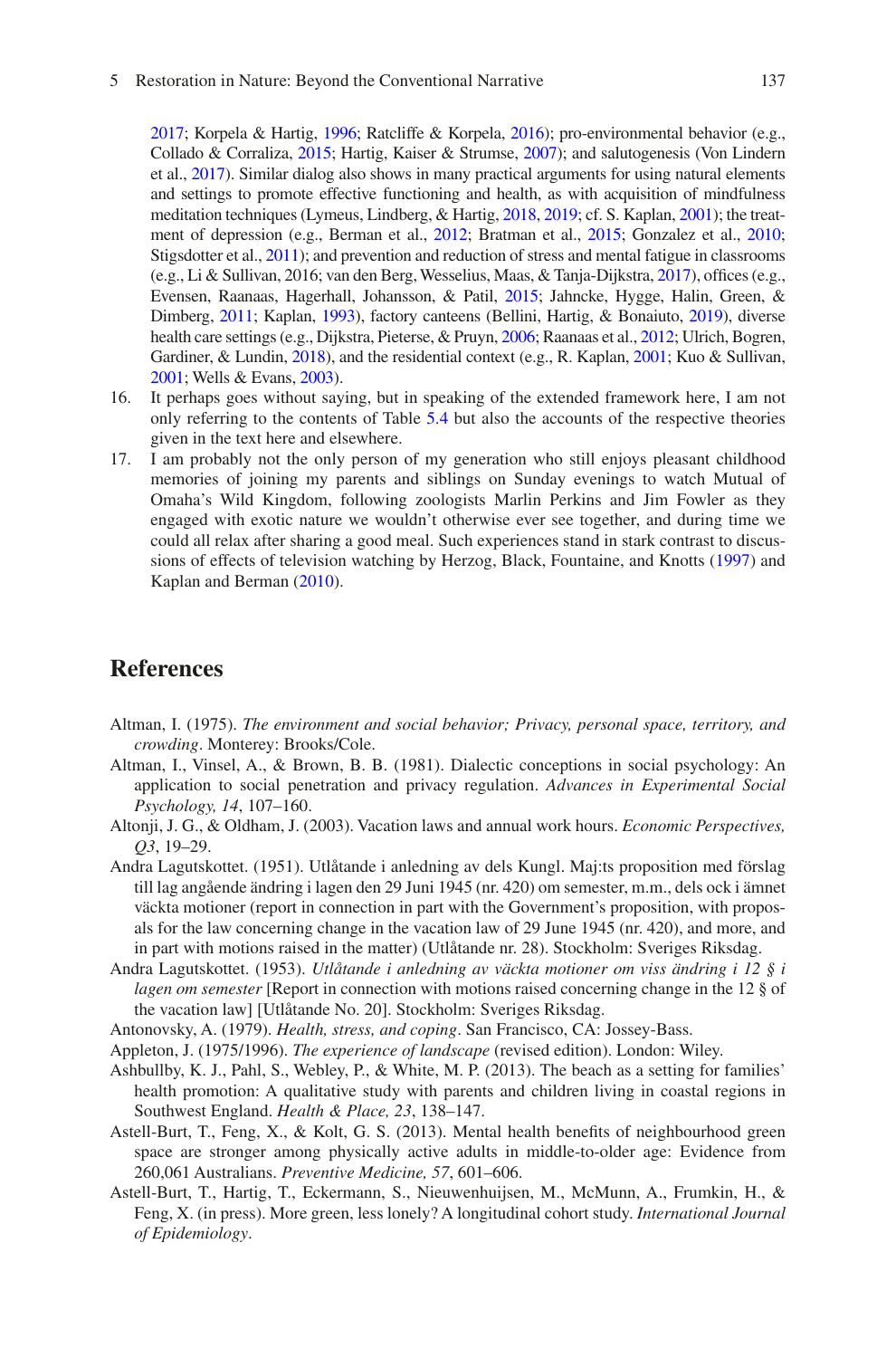- <span id="page-49-4"></span>Astell-Burt, T., Mitchell, R., & Hartig, T. (2014). The association between green space and mental health varies across the lifecourse: A longitudinal study. *Journal of Epidemiology and Community Health, 68*, 578–583.
- <span id="page-49-18"></span>Atchley, R. A., Strayer, D. L., & Atchley, P. (2012). Creativity in the wild: Improving creative reasoning through immersion in natural settings. *PLoS One, 7*, e51474.
- <span id="page-49-13"></span>Basu, A., Duvall, J., & Kaplan, R. (2019). Attention restoration theory: Exploring the role of soft fascination and mental bandwidth. *Environment and Behavior, 51*, 1055–1081.
- <span id="page-49-9"></span>Baumeister, R. F., & Leary, M. R. (1995). The need to belong: Desire for interpersonal attachment as a fundamental human motivation. *Psychological Bulletin, 117*, 497–529.
- <span id="page-49-2"></span>Bell, P. A., Green, T. C., Fisher, J. D., & Baum, A. (2001). *Environmental psychology* (5th ed.). Mahwah, NJ: Lawrence Erlbaum.
- <span id="page-49-21"></span>Bellini, D., Hartig, T., & Bonaiuto, M. (2019). Social support in the company canteen: A restorative resource buffering the relationship between job demands and fatigue. *Work: A Journal of Prevention, Assessment & Rehabilitation, 63*, 375–387.
- <span id="page-49-16"></span>Benfeld, J. A., Taff, D., Newman, P., & Smyth, J. (2014). Natural sound facilitates mood recovery. *Ecopsychology, 6*, 183–188.
- <span id="page-49-3"></span>Berman, M. G., Jonides, J., & Kaplan, S. (2008). The cognitive benefts of interacting with nature. *Psychological Science, 19*, 1207–1212.
- <span id="page-49-20"></span>Berman, M. G., Kross, E., Krpan, K. M., Askren, M. K., Burson, A., Deldin, P. J., et al. (2012). Interacting with nature improves cognition and affect for individuals with depression. *Journal of Affective Disorders, 140*, 300–305.
- <span id="page-49-14"></span>Berto, R., Massaccesi, S., & Pasini, M. (2008). Do eye movements measured across high and low fascination photographs differ? Addressing Kaplan's fascination hypothesis. *Journal of Environmental Psychology, 28*, 185–191.
- <span id="page-49-17"></span>Betrabet Gulwadi, G. (2006). Seeking restorative experiences: Elementary school teachers' choices for places that enable coping with stress. *Environment and Behavior, 38*, 503–520.
- <span id="page-49-19"></span>Beute, F., & de Kort, Y. A. W. (2014). Natural resistance: Exposure to nature and self-regulation, mood, and physiology after ego-depletion. *Journal of Environmental Psychology, 40*, 167–178.
- <span id="page-49-15"></span>Beute, F., Kaiser, F. G., Haans, A., & de Kort, Y. (2017). Striving for mental vigor through restorative activities: Application of the Campbell Paradigm to construct the Attitude toward mental vigor scale. *Mental Health & Prevention, 8*, 20–26.
- <span id="page-49-6"></span>Boothby, E. J., Clark, M. S., & Bargh, J. A. (2014). Shared experiences are amplifed. *Psychological Science, 25*, 2209–2216.
- <span id="page-49-7"></span>Boothby, E. J., Smith, L. K., Clark, M. S., & Bargh, J. A. (2017). The world looks better together: How close others enhance our visual experiences. *Personal Relationships, 24*, 694–714.
- <span id="page-49-1"></span>Bowler, D. E., Buyung-Ali, L. M., Knight, T. M., & Pullin, A. S. (2010). A systematic review of evidence for the added benefts to health of exposure to natural environments. *BMC Public Health, 10*, 456.
- <span id="page-49-11"></span>Bratman, G. N., Anderson, C., Berman, M. G., Cochran, B., de Vries, S., Flanders, J., et al. (2019). Nature and mental health: An ecosystem service perspective. *Science Advances, 5*, eaax0903.
- <span id="page-49-0"></span>Bratman, G. N., Hamilton, J. P., Hahn, K. S., Daily, G. C., & Gross, J. J. (2015). Nature experience reduces rumination and subgenual prefrontal cortex activation. *PNAS, 112*, 8567–8572.
- <span id="page-49-8"></span>Burns, G. W. (2000). When watching a sunset can help a relationship dawn anew: Nature-guided therapy for couples and families. *Australia and New Zealand Journal of Family Therapy, 21*, 184–190.
- <span id="page-49-5"></span>Buunk, B. P., & Schaufeli, W. B. (1999). Reciprocity in interpersonal relationships: An evolutionary perspective on its importance for health and well-being. *European Review of Social Psychology, 10*, 259–291.
- <span id="page-49-12"></span>Cacioppo, S., Grippo, A. J., London, S., Goosens, L., & Cacioppo, J. T. (2015). Loneliness: Clinical import and interventions. *Perspectives on Psychological Science, 10*, 238–249.
- <span id="page-49-10"></span>Caporael, L. R., Dawes, R. M., Orbell, J. M., & van de Kragt, A. J. C. (1989). Selfshness examined: Cooperation in the absence of egoistic incentives. *Behavioral and Brain Sciences, 12*, 683–739.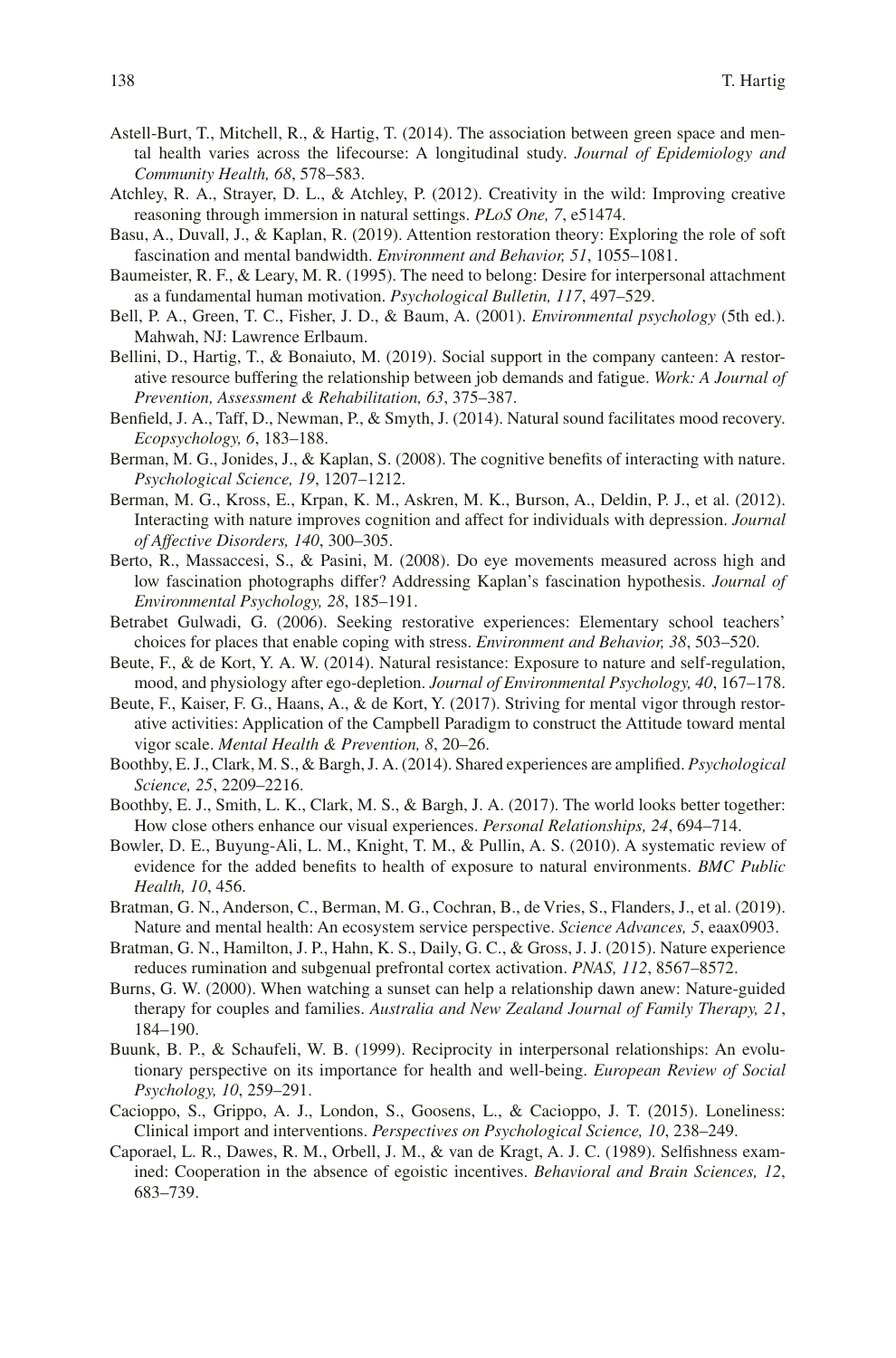- <span id="page-50-10"></span>Caprariello, P., & Reis, H. T. (2013). To do, to have, or to share? Valuing experiences over material possessions depends on the involvement of others. *Journal of Personality and Social Psychology, 104*, 199–215.
- <span id="page-50-18"></span>Carrus, G., Scopelliti, M., Panno, A., Lafortezza, R., Colangelo, G., Pirchio, S., et al. (2017). A different way to stay in touch with 'urban nature': The perceived restorative qualities of botanical gardens. *Frontiers in Psychology (Environmental Psychology Section), 8*, 914.
- <span id="page-50-3"></span>Catalano, R., & Bruckner, T. (2006). Secondary sex ratios and male lifespan: Damaged or culled cohorts. *PNAS, 103*, 1639–1643.
- <span id="page-50-2"></span>Catalano, R., Gemmill, A., Casey, J., Karasek, D., Stewart, H., & Saxton, K. (2018). Separating the Bruce and Trivers-Willard effects in theory and in human data. *American Journal of Human Biology, 30*, e23074.
- <span id="page-50-14"></span>Catalano, R., Goldman-Mellor, S., Karasek, D. A., Gemmill, A., Casey, J. A., Elser, H., et al. (2020). Collective optimism and selection against male twins in utero. *Twin Research and Human Genetics, 23*(1), 45–50.
- <span id="page-50-12"></span>Catalano, R., & Hartig, T. (2001). Communal bereavement and the incidence of very low birthweight in Sweden. *Journal of Health and Social Behavior, 42*, 333–341.
- <span id="page-50-15"></span>Catalano, R., Karasek, D., Gemmill, A., Falconi, A., Goodman, J., Magganas, A., et al. (2014). Very low birthweight: Dysregulated gestation versus evolutionary adaptation. *Social Science & Medicine, 108*, 237–242.
- <span id="page-50-1"></span>Catalano, R. A., Saxton, K. B., Bruckner, T. A., Pearl, M., Anderson, E., Goldman-Mellor, S., et al. (2012). Hormonal evidence supports the theory of selection in utero. *American Journal of Human Biology, 24*, 526–532.
- <span id="page-50-4"></span>Catalano, R. A., Saxton, K. B., Gemmill, A., & Hartig, T. (2016). Twinning in Norway following the Oslo massacre: Evidence of a 'Bruce effect' in humans. *Twin Research and Human Genetics, 19*, 485–491.
- <span id="page-50-5"></span>Catalano, R., Zilko, C. E., Saxton, K. B., & Bruckner, T. (2010). Selection in utero: A biological response to mass layoffs. *American Journal of Human Biology, 22*, 396–400.
- <span id="page-50-13"></span>Catton Jr., W. R. (1983). Social and behavioral aspects of the carrying capacity of natural environments. In I. Altman & J. F. Wohlwill (Eds.), *Behavior and the natural environment* (pp. 269–306). New York: Plenum.
- <span id="page-50-17"></span>Chang, C.-Y., Hammitt, W. E., Chen, P.-K., Machnik, L., & Sua, W.-C. (2008). Psychophysiological responses and restorative values of natural environments in Taiwan. *Landscape and Urban Planning, 85*, 79–84.
- <span id="page-50-8"></span>Chatterjee, K., Chng, S., Clark, B., Davis, A., De Vos, J., Ettema, D., et al. (2020). Commuting and wellbeing: A critical overview of the literature with implications for policy and future research. *Transport Reviews, 40*, 5–34.
- <span id="page-50-16"></span>Cheng, S., & McBride, J. R. (2006). Restoration of the urban forests of Tokyo and Hiroshima following World War II. *Urban Forestry & Urban Greening, 5*, 155–168.
- <span id="page-50-7"></span>Cimprich, B., & Ronis, D. L. (2003). An environmental intervention to restore attention in women with newly diagnosed breast cancer. *Cancer Nursing, 26*, 284–292.
- <span id="page-50-9"></span>Clark, M. S. (2001). Social relationships in adulthood. In N. J. Smelser & P. B. Baltes (Eds.), *International encyclopedia of the social & behavioral sciences* (pp. 14423–14429). New York: Elsevier.
- <span id="page-50-0"></span>Cohen, S., Evans, G. W., Stokols, D., & Krantz, D. S. (1986). *Behavior, health, and environmental stress*. Boston: Springer.
- <span id="page-50-6"></span>Cohen, S., & Syme, S. L. (1985). *Social support and health*. New York: Academic.
- <span id="page-50-11"></span>Coleman, J. S. (1988). Social capital in the creation of human capital. *American Journal of Sociology, 94*(Suppl), S95–S120.
- <span id="page-50-20"></span>Collado, S., & Corraliza, J. A. (2015). Children's restorative experiences and self-reported proenvironmental behaviors. *Environment and Behavior, 47*, 38–56.
- <span id="page-50-19"></span>Collado, S., Staats, H., & Corraliza, J. A. (2013). Experiencing nature in children's summer camps: Affective, cognitive and behavioural consequences. *Journal of Environmental Psychology, 33*, 37–44.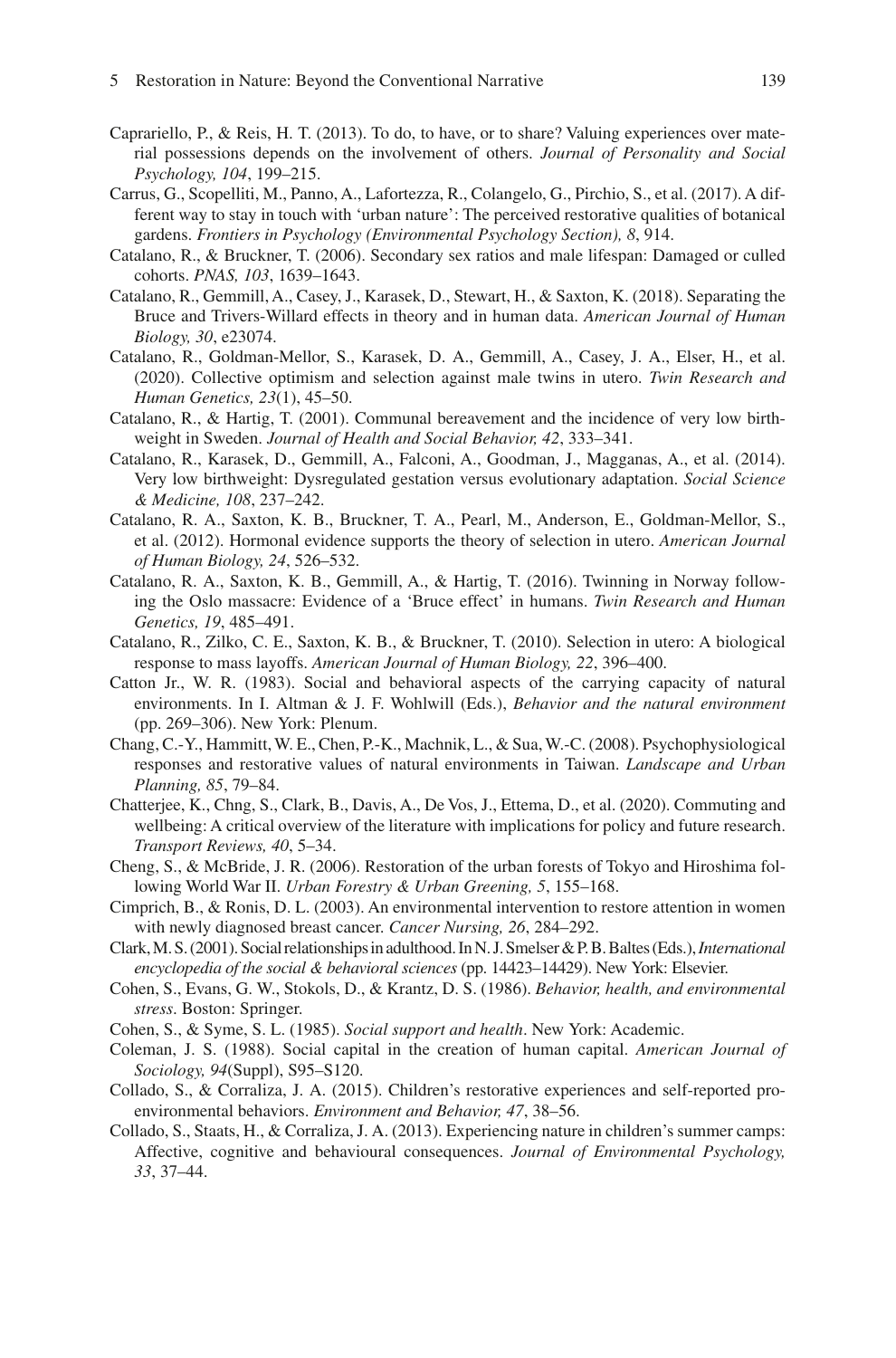- <span id="page-51-19"></span>Colléony, A., Martin, L., Misdariis, N., Clayton, S., Saint Jalme, M., & Prévot, A.-C. (2017). Exoticism as a mediator of everyday experiences of nature: An anthropological exploration of soundscape in zoos. *Human Ecology, 45*, 673–682.
- <span id="page-51-12"></span>Cooper Marcus, C. (1992). Environmental memories. In I. Altman & S. Low (Eds.), *Place attachment* (pp. 87–112). New York: Plenum.
- <span id="page-51-6"></span>Cooper Marcus, C., & Barnes, M. (1999). *Healing gardens: Therapeutic benefts and design recommendations*. New York: Wiley.
- <span id="page-51-8"></span>Corazon, S. S., Sidenius, U., Poulsen, D. V., Gramkow, M. C., & Stigsdotter, U. K. (2019). Psychophysiological stress recovery in outdoor nature-based interventions: A systematic review of the past eight years of research. *International Journal of Environmental Research and Public Health, 16*, 1711.
- <span id="page-51-11"></span>Cordelli, C. (2015). Justice as fairness and relational resources. *Journal of Political Philosophy, 23*, 86–110.
- <span id="page-51-20"></span>Cordoza, M., Ulrich, R. S., Manulik, B. J., Gardiner, S. K., Fitzpatrick, P. S., Hazen, T. M., et al. (2018). Impact of nurses taking daily work breaks in a hospital garden on burnout. *American Journal of Critical Care, 27*, 508–512.
- <span id="page-51-1"></span>Coutts, C. (2016). *Green infrastructure and public health*. London: Routledge.
- <span id="page-51-7"></span>d'Erm, P., & Guerrini, B. (2018). *Natura* (a documentary flm, in French and English). Paris: Alter Production.
- <span id="page-51-0"></span>Dadvand, P., Nieuwenhuijsen, M. J., Esnaola, M., Forns, J., Basagaña, X., Alvarez-Pedrerol, M., et al. (2015). Green spaces and cognitive development in primary schoolchildren. *PNAS, 112*, 7937–7942.
- <span id="page-51-9"></span>Dahlkvist, E., Hartig, T., Nilsson, A., Högberg, H., Skovdahl, K., & Engström, M. (2016). Garden greenery and the health of older people in residential care facilities: A multi-level crosssectional study. *Journal of Advanced Nursing, 72*, 2065–2076.
- <span id="page-51-18"></span>Daniel, T. C. (2001). Whither scenic beauty? Visual landscape quality assessment in the 21st century. *Landscape and Urban Planning, 54*, 267–281.
- <span id="page-51-14"></span>Davidson, C., & Ewert, A. (2012). Enhancing social support through adventure education: The case of fathers and sons. *Research in Outdoor Education, 11*, 63–73.
- <span id="page-51-17"></span>de Graaf, J. (2003). *Take back your time: Fighting overwork and time poverty in America*. Oakland, CA: Berrett-Koehler Publishers.
- <span id="page-51-4"></span>de Vries, S., Verheij, R. A., Groenewegen, P. P., & Spreeuwenberg, P. (2003). Natural environments—Healthy environments? An exploratory analysis of the relationship between greenspace and health. *Environment and Planning A, 35*, 1717–1731.
- <span id="page-51-5"></span>Devlin, A. S. (2018). *Environmental psychology and human well-being: Effects of built and natural settings*. San Diego, CA: Academic.
- <span id="page-51-21"></span>Dijkstra, K., Pieterse, M., & Pruyn, A. (2006). Physical environmental stimuli that turn healthcare facilities into healing environments through psychologically mediated effects: Systematic review. *Journal of Advanced Nursing, 56*, 166–181.
- <span id="page-51-13"></span>Driver, B. L. (1976). *Toward a better understanding of the social benefts of outdoor recreation participation* (USDA Forest Service Technical Report SE-9). Asheville, NC: USDA Forest Service Southeastern Forest Experiment Station.
- <span id="page-51-2"></span>Driver, B. L., & Knopf, R. C. (1976). Temporary escape: One product of sport fsheries management. *Fisheries, 1*, 24–29.
- <span id="page-51-15"></span>Dzhambov, A., Browning, M., Markevych, M., Hartig, T., & Lercher, P. (2020). Analytical approaches to testing pathways linking greenspace to health: A scoping review of the empirical literature. *Environmental Research, 186*, 109613.
- <span id="page-51-3"></span>Dzhambov, A., Hartig, T., Markevych, I., Tilov, B., & Dimitrova, D. (2018). Urban residential greenspace and mental health in youth: Different approaches to testing multiple pathways yield different conclusions. *Environmental Research, 160*, 47–59.
- <span id="page-51-10"></span>Dzhambov, A. M., Hartig, T., Tilov, B., Atanasova, V., Makakova, D., & Dimitrova, D. D. (2019). Residential greenspace associated with mental health via intertwined capacity-building and capacity-restoring pathways. *Environmental Research, 178*, 108708.
- <span id="page-51-16"></span>Ehrenreich, B. (2007). *Dancing in the streets: A history of collective joy*. London: Granta.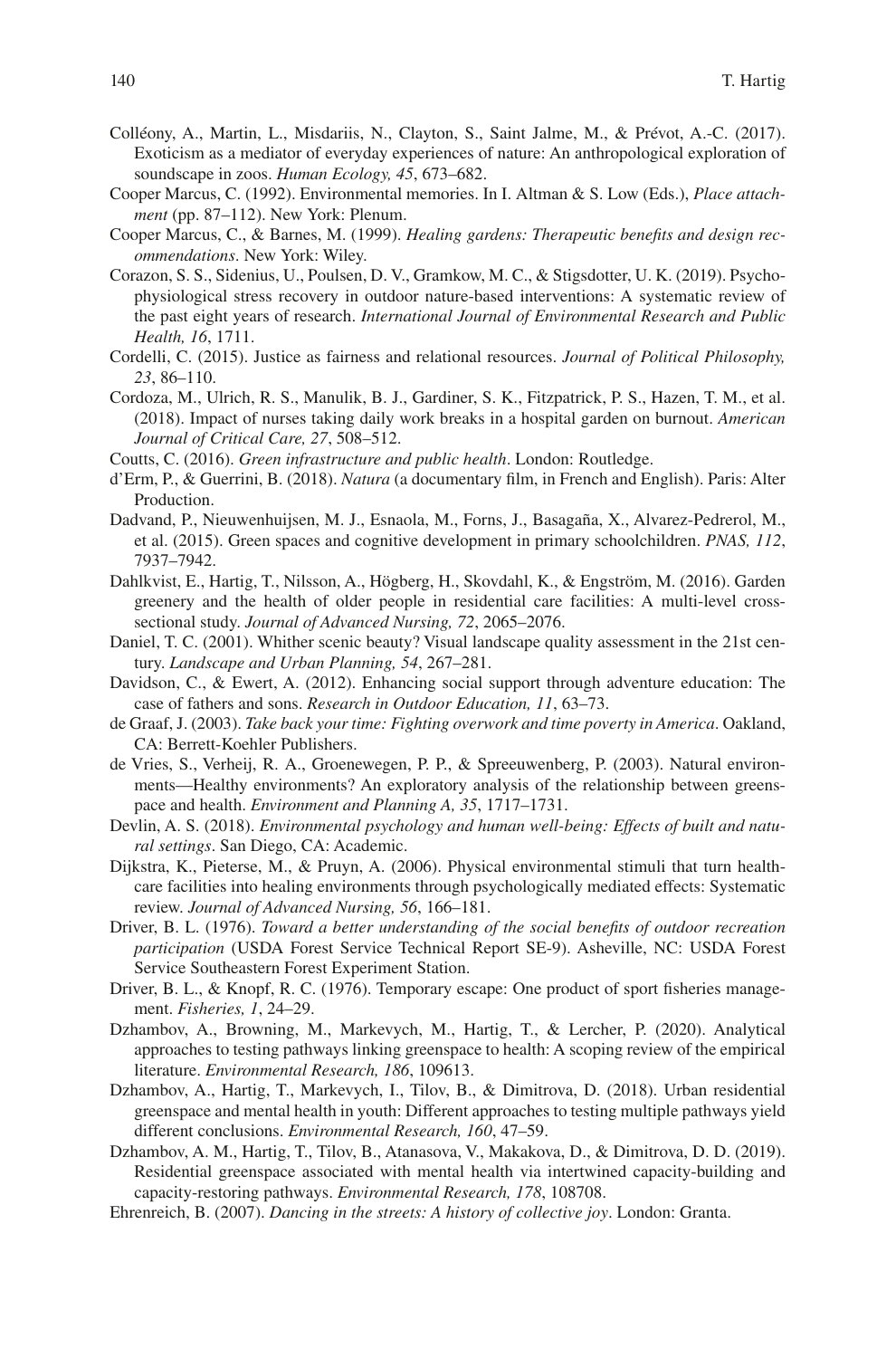- <span id="page-52-0"></span>Engemann, K., Pedersen, C. B., Arge, L., Tsirogiannis, C., Mortsensen, P. B., & Svenning, J. C. (2019). Residential green space in childhood is associated with lower risk of psychiatric disorders from adolescence into adulthood. *PNAS, 116*, 5188–5193.
- <span id="page-52-14"></span>Ericson, B., & Gustaffson, S. (1977). *Nya Semesterlagen* [The new vacation law]. Stockholm: Tidens förlag.
- <span id="page-52-13"></span>Etzioni, A. (2000). Toward a theory of public ritual. *Sociological Theory, 18*, 44–59.
- <span id="page-52-2"></span>Evans, G. W. (1982). *Environmental stress*. Cambridge: Cambridge University Press.
- <span id="page-52-1"></span>Evans, G. W., & Cohen, S. (1987). Environmental stress. In D. Stokols & I. Altman (Eds.), *Handbook of environmental psychology* (Vol. 1, pp. 571–610). New York: Wiley.
- <span id="page-52-21"></span>Evensen, K. H., Raanaas, R. K., Hagerhall, C. M., Johansson, M., & Patil, G. G. (2015). Restorative elements at the computer workstation: A comparison of live plants and inanimate objects with and without window view. *Environment and Behavior, 47*, 288–303.
- <span id="page-52-9"></span>Ewert, A., & McAvoy, L. (2000). The effects of wilderness settings on organized groups: A state-of-knowledge paper. In S. F. McCool, D. N. Cole, W. T. Borrie, & J. O'Loughlin (Eds.), *Wilderness science in a time of change conference—Vol 3: Wilderness as a place for scientifc inquiry* (pp. 13–26) (USDA Forest Service Proceedings RMRS-P-15). Ogden, UT: USDA Forest Service Rocky Mountain Research Station.
- <span id="page-52-10"></span>Ewert, A., Overholt, J., Voight, A., & Wang, C. C. (2011). Understanding the transformative aspects of the wilderness and protected lands experience upon human health. In A. Watson, J. Murrieta-Saldivar, & B. McBride (compilers), *Science and stewardship to protect and sustain wilderness values* (9th World Wilderness Congress symposium; November 6–13, 2009; Meridá, Yucatán, Mexico) (Proceedings RMRS-P-64) (pp. 140–146). Fort Collins, CO: U.S. Department of Agriculture, Forest Service, Rocky Mountain Research Station
- <span id="page-52-12"></span>Fakih, A. (2018). What determines vacation leave? The role of gender. *Bulletin of Economic Research, 70*, 1–19.
- <span id="page-52-8"></span>Foa, U. G. (1971). Interpersonal and economic resources. *Science, 171*, 345–351.
- <span id="page-52-15"></span>Foley, R. (1995). The adaptive legacy of human evolution: A search for the environment of evolutionary adaptedness. *Evolutionary Anthropology, 4*, 194–203.
- <span id="page-52-11"></span>Fried, M. (1963). Grieving for a lost home. In L. J. Duhl (Ed.), *The urban condition* (pp. 151–171). New York: Basic Books.
- <span id="page-52-3"></span>Frumkin, H., Bratman, G. N., Breslow, S. J., Cochran, B., Kahn Jr., P. H., Lawler, J. J., et al. (2017). Nature contact and human health: A research agenda. *Environmental Health Perspectives, 125*, 075001.
- <span id="page-52-19"></span>Gardner, J., Marsack, P., Trueman, J., Calcott, B., & Heinsohn, R. (2007). Story-telling: An essential part of science. *Trends in Ecology and Evolution, 22*, 510.
- <span id="page-52-4"></span>Gascon, M., Triguero-Mas, M., Martínez, D., Dadvand, P., Rojas-Rueda, D., Plasència, A., et al. (2016). Residential green spaces and mortality: A systematic review. *Environment International, 86*, 60–67.
- <span id="page-52-6"></span>Gerlach-Spriggs, N., Kaufman, R. E., & Warner Jr., S. B. (1998). *Restorative gardens: The healing landscape*. New Haven, CT: Yale University Press.
- <span id="page-52-5"></span>Gifford, R. (1997). *Environmental psychology: Principles and practice* (2nd ed.). Chicago: Allyn & Bacon.
- <span id="page-52-20"></span>Glacken, C. J. (1967). *Traces on the Rhodian shore: Nature and culture in Western thought from ancient times to the end of the eighteenth century*. Berkeley, CA: University of California Press.
- <span id="page-52-7"></span>Gonzalez, M. T., Hartig, T., Patil, G. G., Martinsen, E. W., & Kirkevold, M. (2010). Therapeutic horticulture in clinical depression: A prospective study of active components. *Journal of Advanced Nursing, 66*, 2002–2013.
- <span id="page-52-16"></span>Gould, S. J. (1978, November 16). Sociobiology: The art of storytelling. *New Scientist*, 530–533.
- <span id="page-52-18"></span>Gould, S. J. (1988). Kropotkin was no crackpot. *Natural History, 106*, 12–21.
- <span id="page-52-17"></span>Gould, S. J., & Lewontin, R. C. (1979). The spandrels of San Marco and the Panglossian paradigm: A critique of the adaptationist program. *Proceedings of the Royal Society of London B Biological Sciences, 205*, 581–598.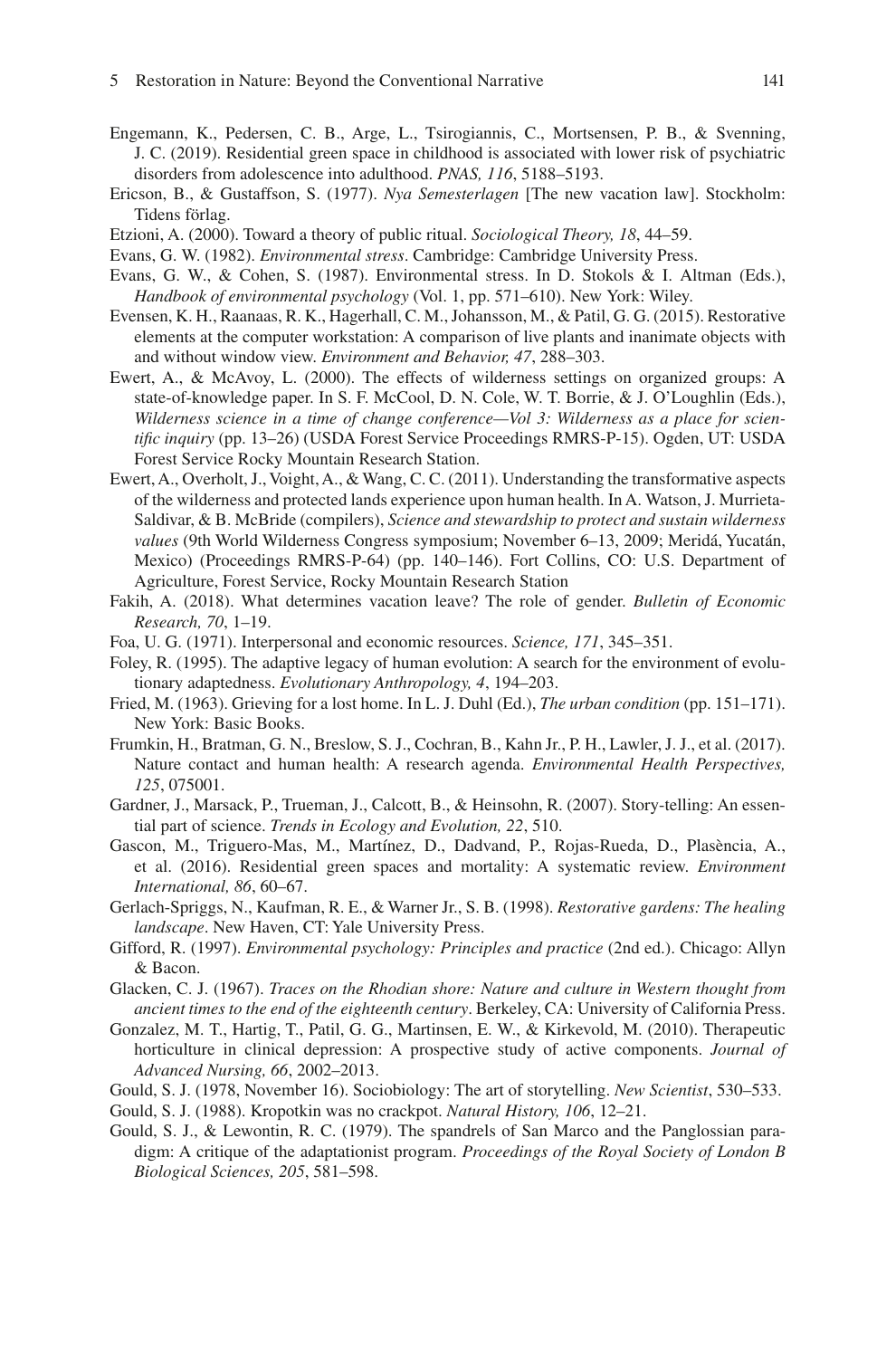- <span id="page-53-10"></span>Gouldner, A. W. (1960). The norm of reciprocity: A preliminary statement. *American Sociological Review, 25*, 161–178.
- <span id="page-53-0"></span>Griggs, D., Stafford-Smith, M., Gaffney, O., Rockström, J., Öhman, M. C., Shyamsundar, P., et al. (2013). Sustainable development goals for people and planet. *Nature, 495*, 305–307.
- <span id="page-53-11"></span>Grundsten, C. (2009). *Sveriges nationalparker*. Stockholm: Max Ström.
- <span id="page-53-18"></span>Haga, A., Halin, N., Holmgren, M., & Sörqvist, P. (2016). Psychological restoration can depend on stimulus-source attribution: A challenge for the evolutionary account? *Frontiers in Psychology (Environmental Psychology Section), 7*, 1831.
- <span id="page-53-15"></span>Hagerhall, C. M., Laike, T., Taylor, R. P., Küller, M., Küller, R., & Martin, T. P. (2008). Investigations of human EEG response to viewing fractal patterns. *Perception, 37*, 1488–1494.
- <span id="page-53-19"></span>Han, K.-T. (2018). A review of self-report scales on restoration and/or restorativeness in the natural environment. *Journal of Leisure Research, 49*, 151–176.
- <span id="page-53-8"></span>Hartig, T. (1993). Nature experience in transactional perspective. *Landscape and Urban Planning, 25*, 17–36.
- <span id="page-53-2"></span>Hartig, T. (2001). Guest editor's introduction [special issue on restorative environments]. *Environment and Behavior, 33*, 475–479.
- <span id="page-53-3"></span>Hartig, T. (2004). Restorative environments. In C. Spielberger (Ed.), *Encyclopedia of applied psychology* (Vol. 3, pp. 273–279). San Diego: Academic.
- <span id="page-53-1"></span>Hartig, T. (2007a). Three steps to understanding restorative environments as health resources. In C. Ward Thompson & P. Travlou (Eds.), *Open space: People space* (pp. 163–179). London: Taylor & Francis.
- <span id="page-53-12"></span>Hartig, T. (2007b). Congruence and confict between car transportation and psychological restoration. In T. Gärling & L. Steg (Eds.), *Threats from car traffc to the quality of urban life: Problems, causes, and solutions* (pp. 103–122). Amsterdam: Elsevier.
- <span id="page-53-5"></span>Hartig, T. (2008). Green space, psychological restoration, and health inequality. *Lancet, 372*, 1614–1615.
- Hartig, T. (2011). Issues in restorative environments research: Matters of measurement. In Fernández-Ramírez, B., Hidalgo-Villodres, C., Salvador-Ferrer, C. M., & Martos Méndez, M. J. (Eds.), Psicología ambiental 2011: Entre los estudios urbanos y el análisis de la sostenibilidad [Environmental psychology 2011: between urban studies and the analysis of sustainability]. (Proceedings of the 11th Conference on Environmental Psychology in Spain). Almería, Spain: University of Almería & the Spanish Association of Environmental Psychology.
- <span id="page-53-4"></span>Hartig, T. (2017). Restorative environments. In *Reference module in neuroscience and biobehavioral psychology*. Oxford: Elsevier. [An update of the 2004 encyclopedia entry; see reference above.]
- <span id="page-53-17"></span>Hartig, T., Astell-Burt, T., Bergsten, Z., Amcoff, J., Mitchell, R., & Feng, X. (2020). Associations between greenspace and mortality vary across contexts of community change: A longitudinal ecological study. *Journal of Epidemiology and Community Health, 74*, 534–540.
- <span id="page-53-16"></span>Hartig, T., & Beute, F. (2017). *The environmental psychophysiology of light: Lessons for research on restorative environments*. Presentation in the symposium on "Theoretical advances in restorative environments research," International Conference on Environmental Psychology, A Coruna, Spain, August 29–September 1.
- <span id="page-53-6"></span>Hartig, T., Bringslimark, T., & Patil, G. G. (2008). Restorative environmental design: What, when, where, and for whom? In S. R. Kellert, J. Heerwagen, & M. Mador (Eds.), *Biophilic design: The theory, science, and practice of bringing buildings to life* (pp. 133–151). New York: Wiley.
- <span id="page-53-13"></span>Hartig, T., & Catalano, R. (2013). Cold summer weather, constrained restoration, and very low birthweight in Sweden. *Health & Place, 22*, 68–74.
- <span id="page-53-14"></span>Hartig, T., Catalano, R., & Ong, M. (2007). Cold summer weather, constrained restoration, and the use of anti-depressants in Sweden. *Journal of Environmental Psychology, 27*, 107–116.
- <span id="page-53-9"></span>Hartig, T., Catalano, R., Ong, M., & Syme, S. L. (2013). Vacation, collective restoration, and mental health in a population. *Society and Mental Health, 3*, 221–236.
- <span id="page-53-7"></span>Hartig, T., & Evans, G. W. (1993). Psychological foundations of nature experience. In T. Gärling & R. G. Golledge (Eds.), *Behavior and environment: Psychological and geographical approaches* (pp. 427–457). Amsterdam: Elsevier.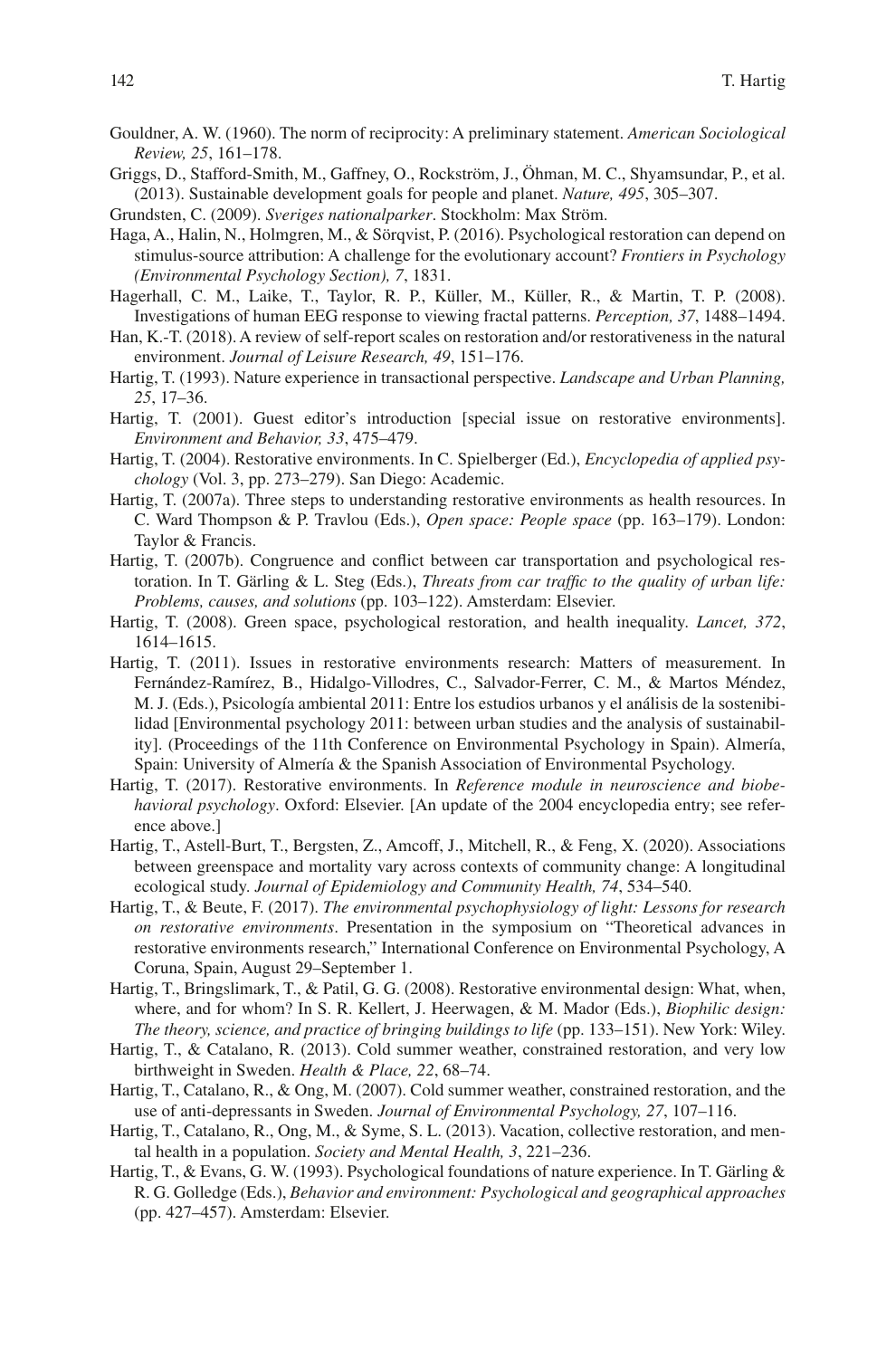- <span id="page-54-6"></span>Hartig, T., Evans, G. W., Jamner, L. D., Davis, D. S., & Gärling, T. (2003). Tracking restoration in natural and urban feld settings. *Journal of Environmental Psychology, 23*, 109–123.
- <span id="page-54-17"></span>Hartig, T., & Jahncke, H. (2017). Attention restoration in natural environments: Mixed mythical metaphors for meta-analysis. *Journal of Toxicology and Environmental Research, Part B: Critical Reviews, 5*, 305–315.
- <span id="page-54-3"></span>Hartig, T., Johansson, G., & Kylin, C. (2003). Residence in the social ecology of stress and restoration. *Journal of Social Issues, 59*, 611–636.
- <span id="page-54-13"></span>Hartig, T., & Kahn Jr., P. H. (2016). Living in cities, naturally. *Science, 352*, 938–940.
- <span id="page-54-22"></span>Hartig, T., Kaiser, F. G., & Strumse, E. (2007). Psychological restoration in nature as a source of motivation for ecological behavior. *Environmental Conservation, 34*, 291–299.
- <span id="page-54-18"></span>Hartig, T., Korpela, K., Evans, G. W., & Gärling, T. (1997). A measure of restorative quality in environments. *Scandinavian Housing and Planning Research, 14*, 175–194.
- <span id="page-54-5"></span>Hartig, T., Mang, M., & Evans, G. W. (1991). Restorative effects of natural environment experience. *Environment and Behavior, 23*, 3–26.
- <span id="page-54-1"></span>Hartig, T., Mitchell, R., de Vries, S., & Frumkin, H. (2014). Nature and health. *Annual Review of Public Health, 35*, 207–228.
- <span id="page-54-7"></span>Hartig, T., van den Berg, A., Hagerhall, C., Tomalak, M., Bauer, N., Hansmann, R., et al. (2011). Health benefts of nature experience: Psychological, social and cultural processes. In K. Nilsson, M. Sangster, C. Gallis, T. Hartig, S. De Vries, K. Seeland, & J. Schipperijn (Eds.), *Forests, trees, and human health* (pp. 127–168). Dordrecht: Springer.
- <span id="page-54-12"></span>Hatfeld, E., Cacioppo, J. T., & Rapson, R. L. (1994). *Emotional contagion*. New York: Cambridge University Press.
- <span id="page-54-2"></span>Health Council of the Netherlands. (2004). *Nature and health. The infuence of nature on social, psychological and physical well-being*. Den Hague: Health Council of the Netherlands and Dutch Advisory Council for Research on Spatial Planning.
- <span id="page-54-4"></span>Heft, H., & Kyttä, M. (2006). A psychologically meaningful description of environments requires a relational approach. *Housing, Theory, and Society, 23*, 210–213.
- <span id="page-54-9"></span>Henning, C., & Lieberg, M. (1996). Strong ties or weak ties? Neighbourhood networks in a new perspective. *Scandinavian Housing and Planning Research, 13*, 3–26.
- <span id="page-54-24"></span>Herzog, T. R., Black, A. M., Fountaine, K. A., & Knotts, D. J. (1997). Refection and attentional recovery as two distinctive benefts of restorative environments. *Journal of Environmental Psychology, 17*, 165–170.
- <span id="page-54-19"></span>Herzog, T. R., Maguire, C. P., & Nebel, M. B. (2003). Assessing the restorative components of environments. *Journal of Environmental Psychology, 23*, 159–170.
- <span id="page-54-20"></span>Hidalgo, M. C., Berto, R., Galindo, M. P., & Getrevi, A. (2006). Identifying attractive and unattractive urban places: Categories, restorativeness and aesthetic attributes. *Medio Ambiente y Comportamiento Humano, 7*, 115–133.
- <span id="page-54-10"></span>Holland, W. H., Powell, R. B., Thomsen, J. M., & Monz, C. A. (2018). A systematic review of the psychological, social, and educational outcomes associated with participation in wildland recreational activities. *Journal of Outdoor Recreation, Education, and Leadership, 10*, 197–225.
- <span id="page-54-0"></span>Home, R., Hunziker, M., & Bauer, N. (2012). Psychosocial outcomes as motivations for visiting nearby urban green spaces. *Leisure Science, 34*, 350–365.
- <span id="page-54-16"></span>House, J. S., Umberson, D., & Landis, K. R. (1988). Structures and processes of social support. *Annual Review of Sociology, 14*, 293–318.
- <span id="page-54-11"></span>Hull IV, R. B., Lam, M., & Vigo, G. (1994). Place identity: Symbols of self in the urban fabric. *Landscape and Urban Planning, 28*, 109–120.
- <span id="page-54-15"></span>Huth, H. (1957). *Nature and the American: Three centuries of changing attitudes*. Berkeley: University of California Press.
- <span id="page-54-14"></span>Howard, E. (1902). *Garden cities of to-morrow*. London: Swan Sonnenschein & Co.
- <span id="page-54-8"></span>Institute of Medicine (2008). *Science, evolution, and creationism*. Washington, D.C.: The National Academies Press.
- <span id="page-54-21"></span>Jahncke, H., Eriksson, K., & Naula, S. (2015). The effects of auditive and visual settings on perceived restoration likelihood. *Noise & Health, 17*, 1–10.
- <span id="page-54-23"></span>Jahncke, H., Hygge, S., Halin, N., Green, A. M., & Dimberg, K. (2011). Open-plan office noise: Cognitive performance and restoration. *Journal of Environmental Psychology, 31*, 373–382.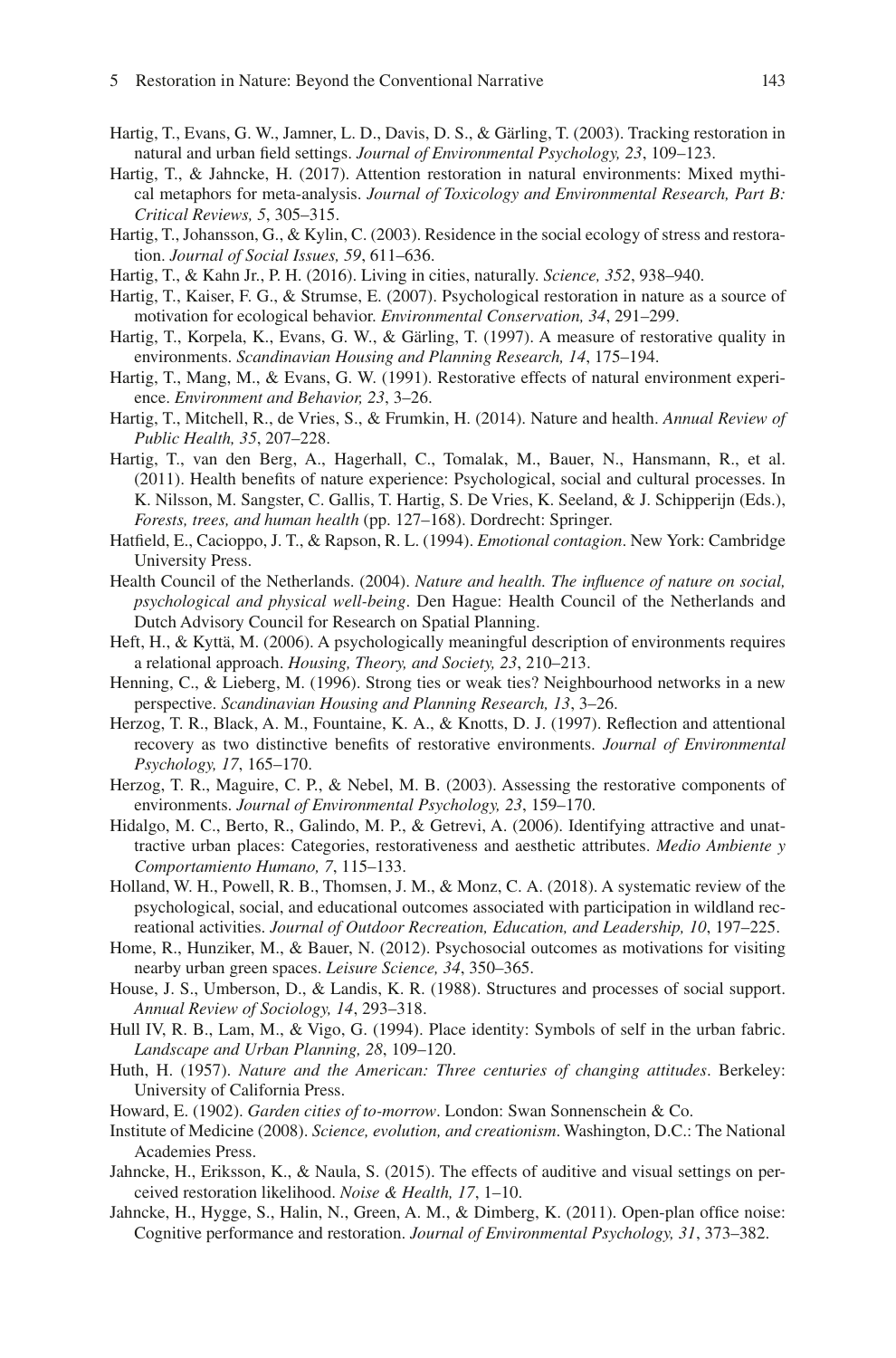- <span id="page-55-2"></span>James III, R. N. (2010). The origin of spaces: Understanding residential satisfaction from ape nests, human cultures, and the hierarchy of natural housing functions. *Housing, Theory and Society, 27*, 279–295.
- <span id="page-55-13"></span>Johansson, M., Hartig, T., & Staats, H. (2011). Psychological benefts of walking: Moderation by company and outdoor environment. *Applied Psychology: Health & Well-Being, 3*, 261–280.
- <span id="page-55-14"></span>Johansson, M., Hallgren, L., Flykt, A., Støen, O.-G., Thelin, L., & Frank, J. (2019). Communication interventions and fear of brown bears: Considerations of content and format. *Frontiers in Ecology and Evolution, 7*, 475.
- <span id="page-55-9"></span>Johansson, M., & Küller, M. (2005). *Svensk miljöpsykologi*. Lund: Studentlitteratur.
- <span id="page-55-15"></span>Joye, Y. (2007). Architectural lessons from environmental psychology: The case of biophilic architecture. *Review of General Psychology, 11*, 305–328.
- <span id="page-55-18"></span>Joye, Y., & De Block, A. (2011). 'Nature and I are two': A critical examination of the biophilia hypothesis. *Environmental Values, 20*, 189–215.
- <span id="page-55-19"></span>Joye, Y., & Dewitte, S. (2018). Nature's broken path to restoration. A critical look at Attention Restoration Theory. *Journal of Environmental Psychology, 59*, 1–8.
- <span id="page-55-16"></span>Joye, Y., Steg, L., Unal, A. B., & Pals, R. (2016). When complex is easy on the mind: Internal repetition of visual information in complex objects is a source of perceptual fuency. *Journal of Experimental Psychology: Human Perception and Performance, 42*, 103–114.
- <span id="page-55-17"></span>Joye, Y., & van den Berg, A. E. (2011). Is love for green in our genes? A critical analysis of evolutionary assumptions in restorative environments research. *Urban Forestry & Urban Greening, 10*, 261–268.
- <span id="page-55-8"></span>Kabisch, N., van den Bosch, M., & Lafortezza, R. (2017). The health benefts of nature-based solutions to urbanization challenges for children and the elderly: A systematic review. *Environmental Research, 159*, 362–373.
- <span id="page-55-0"></span>Kaplan, R. (1973). Some psychological benefts of gardening. *Environment and Behavior, 5*, 145–162.
- <span id="page-55-12"></span>Kaplan, R. (1993). The role of nature in the context of the workplace. *Landscape and Urban Planning, 26*(1993), 193–201.
- <span id="page-55-23"></span>Kaplan, R. (2001). The nature of the view from home: Psychological benefts. *Environment and Behavior, 33*, 507–542.
- <span id="page-55-11"></span>Kaplan, R. & Kaplan, S. (1972). The challenge of environmental psychology: A proposal for a new functionalism. *American Psychologist, 27*, 140–143.
- <span id="page-55-1"></span>Kaplan, R., & Kaplan, S. (1989). *The experience of nature: A psychological perspective*. New York: Cambridge University Press.
- <span id="page-55-4"></span>Kaplan, S. (1978). Attention and fascination: The search for cognitive clarity. In S. Kaplan & R. Kaplan (Eds.), *Humanscape: Environments for people* (pp. ------). Belmont, CA: Duxbury Press. (Reissued in 1982 by Ulrich's Books, Ann Arbor, Michigan) 84–90.
- <span id="page-55-5"></span>Kaplan, S. (1983). A model of person-environment compatibility. *Environment and Behavior, 15*, 311–332.
- <span id="page-55-6"></span>Kaplan, S. (1995). The restorative benefts of nature: Toward an integrative framework. *Journal of Environmental Psychology, 15*, 169–182.
- <span id="page-55-22"></span>Kaplan, S. (2001). Meditation, restoration, and the management of mental fatigue. *Environment and Behavior, 33*, 480–506.
- <span id="page-55-3"></span>Kaplan, S., Bardwell, L. V., & Slakter, D. B. (1993). The museum as a restorative environment. *Environment and Behavior, 25*, 725–742.
- <span id="page-55-24"></span>Kaplan, S., & Berman, M. G. (2010). Directed attention as a common resource for executive functioning and self-regulation. *Perspectives on Psychological Science, 5*, 43–57.
- <span id="page-55-7"></span>Kaplan, S., & Kaplan, R. (1982). *Cognition and environment: Functioning in an uncertain world*. New York: Praeger.
- <span id="page-55-10"></span>Kaplan, S., & Talbot, J. F. (1983). Psychological benefts of a wilderness experience. In I. Altman & J. F. Wohlwill (Eds.), *Behavior and the natural environment* (pp. 163–203). New York: Plenum Press.
- <span id="page-55-20"></span>Kellert, S. R., Heerwagen, J., & Mador, M. L. (2008). *Biophilic design: The theory, science, and practice of bringing buildings to life*. New York: Wiley.
- <span id="page-55-21"></span>Kellert, S. R., & Wilson, E. O. (1993). *The biophilia hypothesis*. Covelo, CA: Island Press.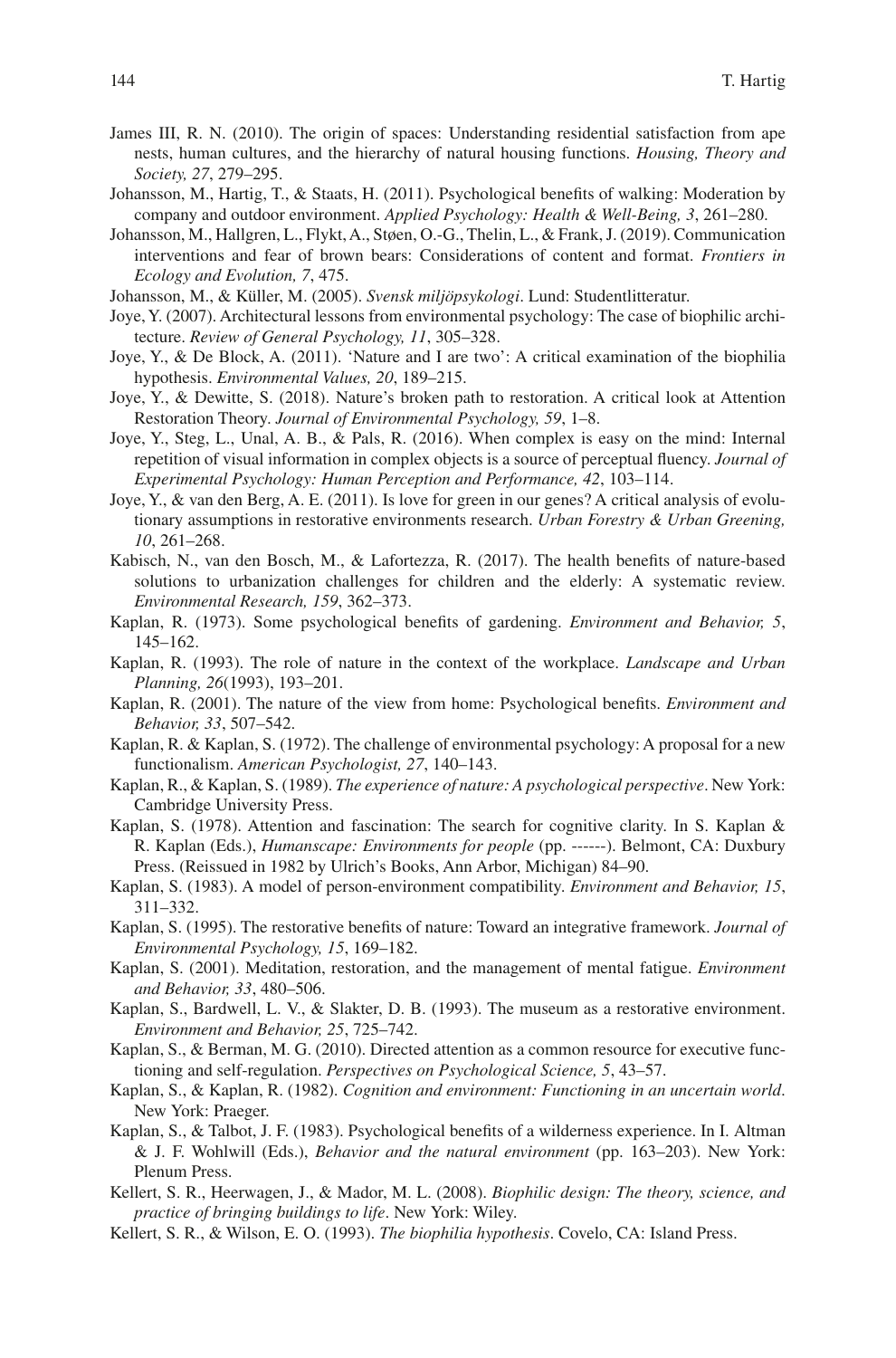- <span id="page-56-8"></span>Knez, I. (2014). Place and the self: An autobiographical memory synthesis. *Philosophical Psychology, 27*, 164–192.
- <span id="page-56-13"></span>Knez, I., Butler, A., Ode Sang, Å., Ångman, E., Sarlöv-Herlin, I., & Åkerskog, A. (2018). Before and after a natural disaster: Disruption in emotion component of place-identity and wellbeing. *Journal of Environmental Psychology, 55*, 11–17.
- <span id="page-56-20"></span>Knez, I., & Eliasson, I. (2017). Relationships between personal and collective place identity and well-being in mountain communities. *Frontiers in Psychology (Environmental Psychology Section), 8*, 79.
- <span id="page-56-2"></span>Knopf, R. C. (1983). Recreational needs and behavior in natural settings. In I. Altman & J. F. Wohlwill (Eds.), *Behavior and the natural environment* (pp. 205–240). New York: Plenum Press.
- <span id="page-56-3"></span>Knopf, R. C. (1987). Human behavior, cognition and affect in the natural environment. In D. Stokols & I. Altman (Eds.), *Handbook of environmental psychology* (Vol. 1, pp. 783–825). New York: Wiley.
- <span id="page-56-9"></span>Korpela, K. M. (1989). Place-identity as a product of environmental self-regulation. *Journal of Environmental Psychology, 9*, 241–256.
- <span id="page-56-18"></span>Korpela, K. M. (1992). Adolescents' favourite places and environmental self-regulation. *Journal of Environmental Psychology, 12*, 249–258.
- <span id="page-56-11"></span>Korpela, K. M., & Hartig, T. (1996). Restorative qualities of favorite places. *Journal of Environmental Psychology, 16*, 221–233.
- <span id="page-56-19"></span>Korpela, K. M., Hartig, T., Kaiser, F. G., & Fuhrer, U. (2001). Restorative experience and selfregulation in favorite places. *Environment and Behavior, 33*, 572–589.
- <span id="page-56-10"></span>Korpela, K. M., Pasanen, T. P., Repo, V., Hartig, T., Staats, H., Mason, M., et al. (2018). Environmental strategies of affect regulation and their associations with subjective well-being. *Frontiers in Psychology (Environmental Psychology Section), 9*, 562.
- <span id="page-56-12"></span>Korpela, K. M., & Staats, H. (2020). Solitary and social aspects of restoration in nature. In R. J. Coplan & J. C. Bowker (Eds.), *Handbook of solitude: Psychological perspectives on social isolation, social withdrawal, and being alone*. New York: Wiley.
- <span id="page-56-6"></span>Kuo, F. E., & Sullivan, W. C. (2001). Aggression and violence in the inner city: Effects of environment via mental fatigue. *Environment and Behavior, 33*, 543–571.
- <span id="page-56-4"></span>Kuo, F. E., Sullivan, W. C., Coley, R. L., & Brunson, L. (1998). Fertile ground for community: Inner-city neighborhood common spaces. *American Journal of Community Psychology, 26*, 823–851.
- <span id="page-56-14"></span>Kuykendall, L., Craig, L., Stiksma, M., & Guarino, K. (2020). Understanding employees' unused vacation days: A social cognitive approach. *Journal of Occupational Health Psychology* [https://](https://doi.org/10.1037/ocp0000182) [doi.org/10.1037/ocp0000182](https://doi.org/10.1037/ocp0000182).
- <span id="page-56-15"></span>Lacan, I., & McBride, J. R. (2009). War and trees: The destruction and replanting of the urban and peri-urban forest of Sarajevo, Bosnia and Herzegovina. *Urban Forestry & Urban Greening, 8*, 133–148.
- <span id="page-56-17"></span>Larson, L. R., Barger, B., Ogletree, S., Torquati, J., Rosenberg, S., Johnson Gaither, C., et al. (2018). Gray space and green space proximity associated with higher anxiety in youth with autism. *Health & Place, 53*, 94–102.
- <span id="page-56-16"></span>Laumann, K., Gärling, T., & Stormark, K. M. (2001). Rating scale measures of restorative components of environments. *Journal of Environmental Psychology, 21*, 31–44.
- <span id="page-56-5"></span>Lazarus, R. S., & Folkman, S. (1984). *Stress, appraisal, and coping*. New York: Springer.
- <span id="page-56-0"></span>Lee, K. E., Williams, K. J., Sargent, L. D., Williams, N. S., & Johnson, K. A. (2015). 40-second green roof views sustain attention: The role of micro-breaks in attention restoration. *Journal of Environmental Psychology, 42*, 182–189.
- Li, D., & Sullivan, W. C. (2016). Impact of views to school landscapes on recovery from stress and mental fatigue. *Landscape and Urban Planning, 148*, 149–158.
- <span id="page-56-7"></span>Lewicki, R. J., & Bunker, B. B. (1995). Trust in relationships. *Administrative Science Quarterly, 5*, 583–601.
- <span id="page-56-1"></span>Lindal, P. J., & Hartig, T. (2015). Effects of urban street vegetation on judgments of restoration likelihood. *Urban Forestry and Urban Greening, 14*, 200–209.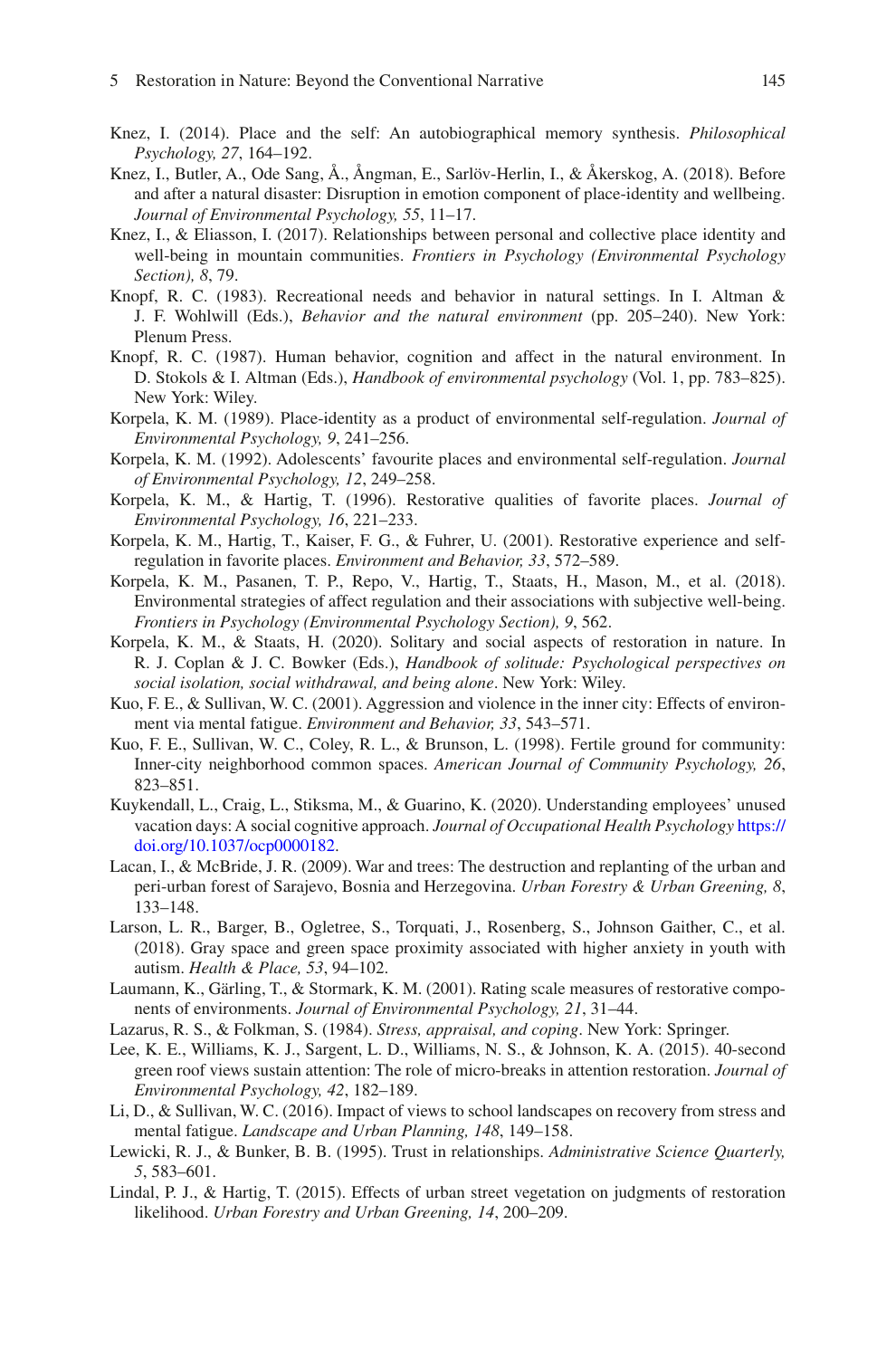- <span id="page-57-20"></span>Little, B. (1987). Personality and environment. In I. D. Stokols & I. Altman (Eds.), *Handbook of environmental psychology* (Vol. 1, pp. 205–244). New York: Wiley.
- <span id="page-57-2"></span>Löfgren, O. (1999). *On holiday: A history of vacationing*. Berkeley, CA: University of California Press.
- <span id="page-57-13"></span>Lofand, L. H. (1998). *The public realm: Exploring the city's quintessential social territory*. New York: Aldine de Gruyter.
- <span id="page-57-8"></span>Logan, A. C., & Selhub, E. M. (2012). *Your brain on nature: The science of nature's infuence on your health, happiness and vitality*. Mississauga, Canada: Wiley.
- <span id="page-57-9"></span>Louv, R. (2008). *Last child in the woods: Saving our children from nature-defcit disorder*. Chapel Hill, NC: Algonquin.
- <span id="page-57-23"></span>Lymeus, F., Lindberg, P., & Hartig, T. (2018). Building mindfulness bottom-up: Meditation in natural settings supports open monitoring and attention restoration. *Consciousness and Cognition, 59*, 40–56.
- <span id="page-57-24"></span>Lymeus, F., Lindberg, P., & Hartig, T. (2019). A natural meditation setting improves compliance with mindfulness training. *Journal of Environmental Psychology, 64*, 98–106.
- <span id="page-57-11"></span>Maas, J., Verheij, R. A., de Vries, S., Spreeuwenberg, P., Schellevis, F. G., & Groenewegen, P. P. (2009). Morbidity is related to a green living environment. *Journal of Epidemiology and Community Health, 63*, 967–973.
- <span id="page-57-3"></span>Maas, J., Verheij, R. A., Groenewegen, P. P., de Vries, S., & Spreeuwenberg, P. (2006). Green space, urbanity, and health: How strong is the relation? *Journal of Epidemiology and Community Health, 60*, 587–592.
- <span id="page-57-17"></span>Macfarlane, R. (2007). *The wild places*. London: Granta.
- <span id="page-57-6"></span>Markevych, I., Schoierer, J., Hartig, T., Chudnovsky, A., Hystad, P., Dzhambov, A. M., et al. (2017). Exploring pathways linking greenspace to health: Theoretical and methodological guidance. *Environmental Research, 158*, 301–317.
- <span id="page-57-18"></span>Marx, L. (1964). *The machine in the garden: Technology and the pastoral ideal in America*. Oxford: Oxford University Press.
- <span id="page-57-12"></span>Masoudinejad, S., & Hartig, T. (2020). Window view to the sky as a restorative resource for residents in densely populated cities. *Environment and Behavior, 52*, 401–436.
- <span id="page-57-16"></span>Mausner, C. (1996). A kaleidoscope model: Defning natural environments. *Journal of Environmental Psychology, 16*, 335–348.
- <span id="page-57-1"></span>Mercer, D. C. (1976). Motivational and social aspects of recreational behavior. In I. Altman & J. F. Wohlwill (Eds.), *Human behavior and environment* (Vol. 1, pp. 123–161). New York: Plenum Press.
- <span id="page-57-0"></span>Mitchell, R. (2013). Is physical activity in natural environments better for mental health than physical activity in other environments? *Social Science & Medicine, 91*, 130–134.
- <span id="page-57-4"></span>Mitchell, R., & Popham, F. (2007). Greenspace, urbanity and health: Relationships in England. *Journal of Epidemiology and Community Health, 61*, 681–683.
- <span id="page-57-5"></span>Mitchell, R., & Popham, F. (2008). Effect of exposure to natural environment on health inequalities: An observational population study. *The Lancet, 372*, 1655–1660.
- <span id="page-57-15"></span>Muir, J. (1901/1981). *Our national parks*. New York: Houghton Miffin (republished by University of Wisconsin Press, Madison, WI).
- <span id="page-57-19"></span>Nash, R. (1982). *Wilderness and the American mind* (3rd ed.). New Haven, CT: Yale University Press.
- <span id="page-57-7"></span>Nilsson, K., Sangster, M., Gallis, C., Hartig, T., De Vries, S., Seeland, K., et al. (2011). *Forests, trees, and human health*. Dordrecht: Springer.
- <span id="page-57-22"></span>Nordh, H., Evensen, K. H., & Skår, M. (2017). A peaceful place in the city—A qualitative study of restorative components of the cemetery. *Landscape and Urban Planning, 167*, 108–117.
- <span id="page-57-14"></span>Novaco, R. W., Stokols, D., & Milanesi, L. (1990). Objective and subjective dimensions of travel impedance as determinants of commuting stress. *American Journal of Community Psychology, 18*, 231–257.
- <span id="page-57-10"></span>Ohly, H., White, M. P., Wheeler, B. W., Bethel, A., Ukoumunne, O. C., Nikolaou, V., et al. (2016). Attention restoration theory: A systematic review of the attention restoration potential of exposure to natural environments. *Journal of Toxicology and Environmental Health B, 19*, 305–343.
- <span id="page-57-21"></span>Oldenburg, R., & Brissett, D. (1982). The third place. *Qualitative Sociology, 5*, 265–284.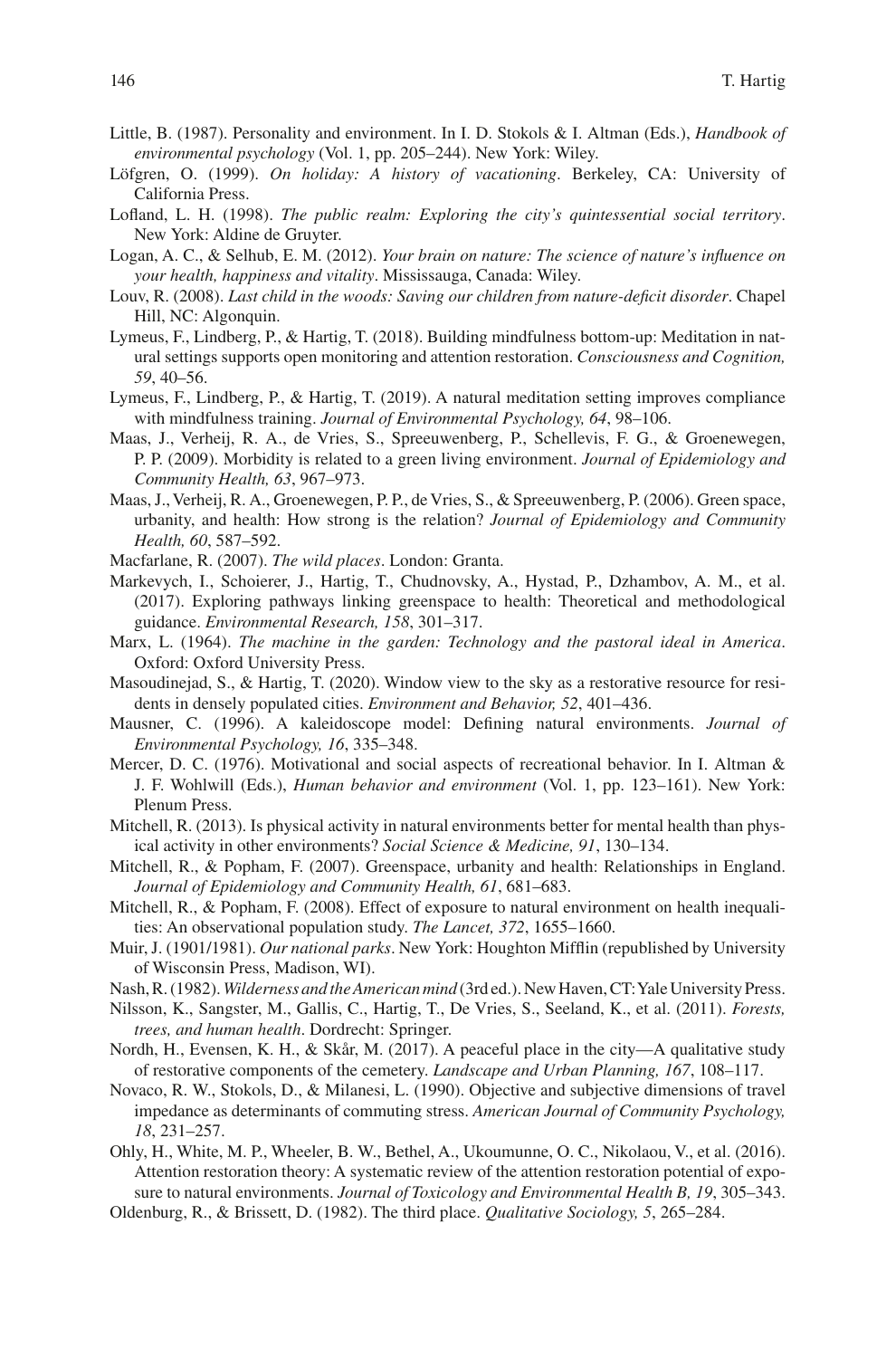- <span id="page-58-12"></span>Olmsted, F. L. (1865/1952). The Yosemite Valley and the Mariposa Big Trees: A preliminary report. With an introductory note by Laura Wood Roper. *Landscape Architecture, 43*, 12–25.
- <span id="page-58-1"></span>Olmsted, F. L. (1870). *Public parks and the enlargement of towns*. Cambridge, MA: Riverside Press (reissued by Arno Press, New York, 1970).
- <span id="page-58-4"></span>Ottosson, Å., & Ottosson, M. (2006). *Naturkraft. Om naturens lugnande, stärkande och läkande krafter*. Stockholm: Wahlström & Widstrand.
- <span id="page-58-21"></span>Oullette, P., Kaplan, R., & Kaplan, S. (2005). The monastery as a restorative environment. *Journal of Environmental Psychology, 25*, 175–188.
- <span id="page-58-15"></span>Park, B. J., Tsunetsugu, Y., Kasetani, T., Kagawa, T., & Miyazaki, Y. (2010). The physiological effects of Shinrin-yoku (taking in the forest atmosphere or forest bathing): Evidence from feld experiments in 24 forests across Japan. *Environmental Health and Preventive Medicine, 15*, 18–26.
- <span id="page-58-13"></span>Parsons, R. (1991). The potential infuences of environmental perception on human health. *Journal of Environmental Psychology, 11*, 1–23.
- <span id="page-58-5"></span>Pascal, M. (2016, June 24). How the "dining dead" got talking again. *New York Times*. Retrieved February 4, 2020, from [https://www.nytimes.com/2016/06/26/fashion/modern-love-marriage](https://www.nytimes.com/2016/06/26/fashion/modern-love-marriage-talk.html)[talk.html](https://www.nytimes.com/2016/06/26/fashion/modern-love-marriage-talk.html)
- <span id="page-58-19"></span>Perissonotto, C. M., & Covinsky, K. E. (2014). Living alone, socially isolated or lonely—What are we measuring? *Journal of General Internal Medicine, 29*, 1429–1431.
- <span id="page-58-20"></span>Perissonotto, C., Holt-Lundstad, J., Periyakoil, V., & Covinsky, K. (2019). A practical approach to assessing and mitigating loneliness and isolation in older adults. *Journal of the American Geriatrics Society, 67*, 657–662.
- <span id="page-58-16"></span>Pitt, D. G., & Zube, E. H. (1987). Management of natural environments. In D. Stokols & I. Altman (Eds.), *Handbook of environmental psychology* (Vol. 2, pp. 1009–1042). New York: Wiley.
- <span id="page-58-0"></span>Pretty, J. N., Peacock, J., Sellens, M., & Griffn, M. (2005). The mental and physical health outcomes of green exercise. *International Journal of Environmental Health Research, 15*, 319–337.
- <span id="page-58-17"></span>Proshansky, H. (1987). The feld of environmental psychology: Securing its future. In D. Stokols & I. Altman (Eds.), *Handbook of environmental psychology* (Vol. 2, pp. 1467–1488). New York: Wiley.
- <span id="page-58-10"></span>Putnam, R. D. (2000). *Bowling alone: The collapse and revival of American community*. New York: Simon & Schuster.
- <span id="page-58-6"></span>Raanaas, R. K., Patil, G. G., & Hartig, T. (2012). Health benefts of a view of nature through the window: A quasi-experimental study of patients in a residential rehabilitation center. *Clinical Rehabilitation, 26*, 21–32.
- <span id="page-58-22"></span>Ratcliffe, E., Gatersleben, B., & Sowden, P. (2013). Bird sounds and their contributions to perceived attention restoration and stress recovery. *Journal of Environmental Psychology, 36*, 221–228.
- <span id="page-58-9"></span>Ratcliffe, E., & Korpela, K. M. (2016). Memory and place attachment as predictors of imagined restorative perceptions of favourite places. *Journal of Environmental Psychology, 48*, 221–228.
- <span id="page-58-8"></span>Repetti, R., & Wood, J. (1997). Families accommodating to chronic stress: Unintended and unnoticed processes. In B. Gottlieb (Ed.), *Coping with chronic stress* (pp. 191–220). New York: Plenum.
- <span id="page-58-7"></span>Robertson, A. (2017). Narrative analysis. In K. Boréus & G. Bergström (Eds.), *Analyzing text and discourse: Eight approaches for the social sciences* (pp. 122–145). London: Sage.
- <span id="page-58-11"></span>Roggenbuck, J. W., Williams, D. R., & Watson, A. E. (1993). Defning acceptable conditions in wilderness. *Environmental Management, 17*, 187–197.
- <span id="page-58-2"></span>Rojas-Rueda, D., Nieuwenhuijsen, M., Gascon, M., Perez-Leon, D., & Mudu, P. (2019). Green spaces and mortality: A systematic review and meta-analysis of cohort studies. *Lancet Planetary Health, 3*, 469–477.
- <span id="page-58-18"></span>Rook, K. S. (1984). The negative side of social interaction: Impact on psychological well-being. *Journal of Personality and Social Psychology, 46*, 1097–1108.
- <span id="page-58-14"></span>Runciman, W. G. (2009). *The theory of cultural and social selection*. Cambridge: Cambridge University Press.
- <span id="page-58-3"></span>Ruonavaara, H. (2018). Theory of housing, from housing, about housing. *Housing, Theory and Society, 35*, 178–192.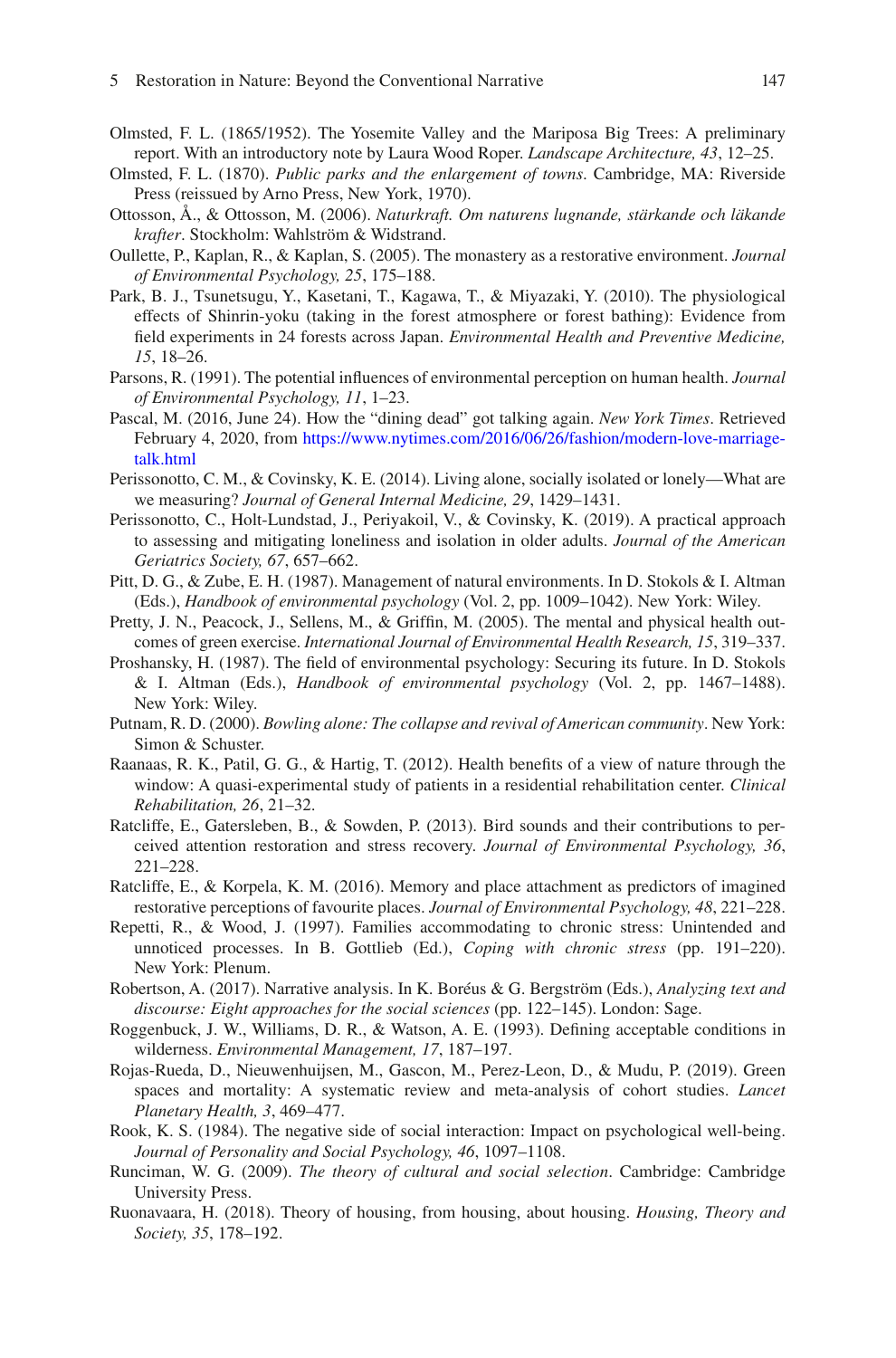- <span id="page-59-1"></span>Saegert, S., & Winkel, G. (1990). Environmental psychology. *Annual Review of Psychology, 41*, 441–477.
- <span id="page-59-12"></span>Saxbe, D. E., Graesch, A. P., & Alvik, M. (2011). Television as a social or solo activity: Understanding families' everyday television viewing patterns. *Communication Research Reports, 28*, 180–189.
- <span id="page-59-13"></span>Saxbe, D. E., Repetti, R. L., & Graesch, A. P. (2011). Time spent in housework and leisure: Links with parents' physiological recovery from work. *Journal of Family Psychology, 25*, 271–281.
- <span id="page-59-20"></span>Schaffner, A. K. (2016a). *Exhaustion: A history*. New York: Columbia University Press.
- <span id="page-59-21"></span>Schaffner, A. K. (2016b). Exhaustion and the pathologization of modernity. *Journal of Medical Humanities, 37*, 327–341.
- <span id="page-59-22"></span>Schama, S. (1995). *Landscape and memory*. New York: Knopf.
- <span id="page-59-6"></span>Schulte, B. (2014). *Overwhelmed: Work, love and play when no one has the time*. London: Bloomsbury.
- <span id="page-59-3"></span>Schutte, A. R., Torquati, J. C., & Beattie, H. L. (2017). Impact of urban nature on executive functioning in early and middle childhood. *Environment and Behavior, 49*, 3–30.
- <span id="page-59-23"></span>Scopelliti, M., Carrus, G., & Bonaiuto, M. (2019). Is it really nature that restores people? A comparison with historical sites with high restorative potential. *Frontiers in Psychology (Environmental Psychology Section), 9*, 2742.
- <span id="page-59-24"></span>Scopelliti, M., & Giuliani, M. V. (2004). Choosing restorative environments across the lifespan: A matter of place experience. *Journal of Environmental Psychology, 24*, 423–437.
- <span id="page-59-5"></span>Shin, W. S. (2007). The infuence of forest view through a window on job satisfaction and job stress. *Scandinavian Journal of Forest Research, 22*, 248–253.
- <span id="page-59-11"></span>Shteynberg, G. (2015). Shared attention. *Perspectives on Psychological Science, 10*, 579–590.
- <span id="page-59-17"></span>Shulevitz, J. (2011). *The Sabbath world: Glimpses of a different order of time*. New York: Random House.
- <span id="page-59-8"></span>Siegrist, J. (1996). Adverse health effects of high-effort/low-reward conditions. *Journal of Occupational Health Psychology, 1*, 27–41.
- <span id="page-59-16"></span>Silverblatt, A. (2004). Media as social institution. *American Behavioral Scientist, 48*, 35–41.
- <span id="page-59-14"></span>Sonnentag, S. (2001). Work, recovery activities, and individual well-being: A diary study. *Journal of Occupational Health Psychology, 6*, 196–210.
- <span id="page-59-15"></span>Sonnentag, S., & Bayer, U.-V. (2005). Switching off mentally: Predictors and consequences of psychological detachment from work during off-job time. *Journal of Occupational Health Psychology, 10*, 393–414.
- <span id="page-59-4"></span>Sonntag-Öström, E., Stenlund, T., Nordin, M., Lundell, Y., Ahlgren, C., Fjellman-Wiklund, A., et al. (2015). "Nature's effect on my mind"—Patients' qualitative experiences of aforest-based rehabilitation programme. *Urban Forestry & Urban Greening, 14*, 607–614.
- <span id="page-59-9"></span>Staats, H. (2012). Restorative environments. In S. Clayton (Ed.), *The Oxford handbook of environmental and conservation psychology* (pp. 445–458). New York: Oxford University Press.
- <span id="page-59-7"></span>Staats, H., & Hartig, T. (2004). Alone or with a friend: A social context for psychological restoration and environmental preferences. *Journal of Environmental Psychology, 24*, 199–211.
- <span id="page-59-2"></span>Staats, H., Jahncke, H., Herzog, T. R., & Hartig, T. (2016). Urban options for psychological restoration: Common strategies in everyday situations. *PLoS One, 11*(1), e0146213.
- <span id="page-59-10"></span>Staats, H., van Gemerden, E., & Hartig, T. (2010). Preference for restorative situations: Interactive effects of attentional state, activity-in-environment and social context. *Leisure Sciences, 32*, 401–417.
- <span id="page-59-0"></span>Staats, H., Kieviet, A., & Hartig, T. (2003). Where to recover from attentional fatigue: An expectancy-value analysis of environmental preference. *Journal of Environmental Psychology, 23*, 147–157.
- <span id="page-59-18"></span>Statens Offentliga Utredningar. (1944). *Betänkande med förslag till ändrad semesterlagstiftning* (Report with proposals for changing vacation legislation) (SOU 1944:59). Stockholm: Socialdepartementet.
- <span id="page-59-19"></span>Statens Offentliga Utredningar. (1964). *Friluftslivet i Sverige, del 1: Utgångsläge och utvecklingstendenser: 1962 års Fritidsutredning* (Outdoor recreation in Sweden, Part 1: Current conditions and development tendencies: 1962 Leisure Inquiry) (SOU 1964:47). Stockholm: Kommunikationsdepartementet.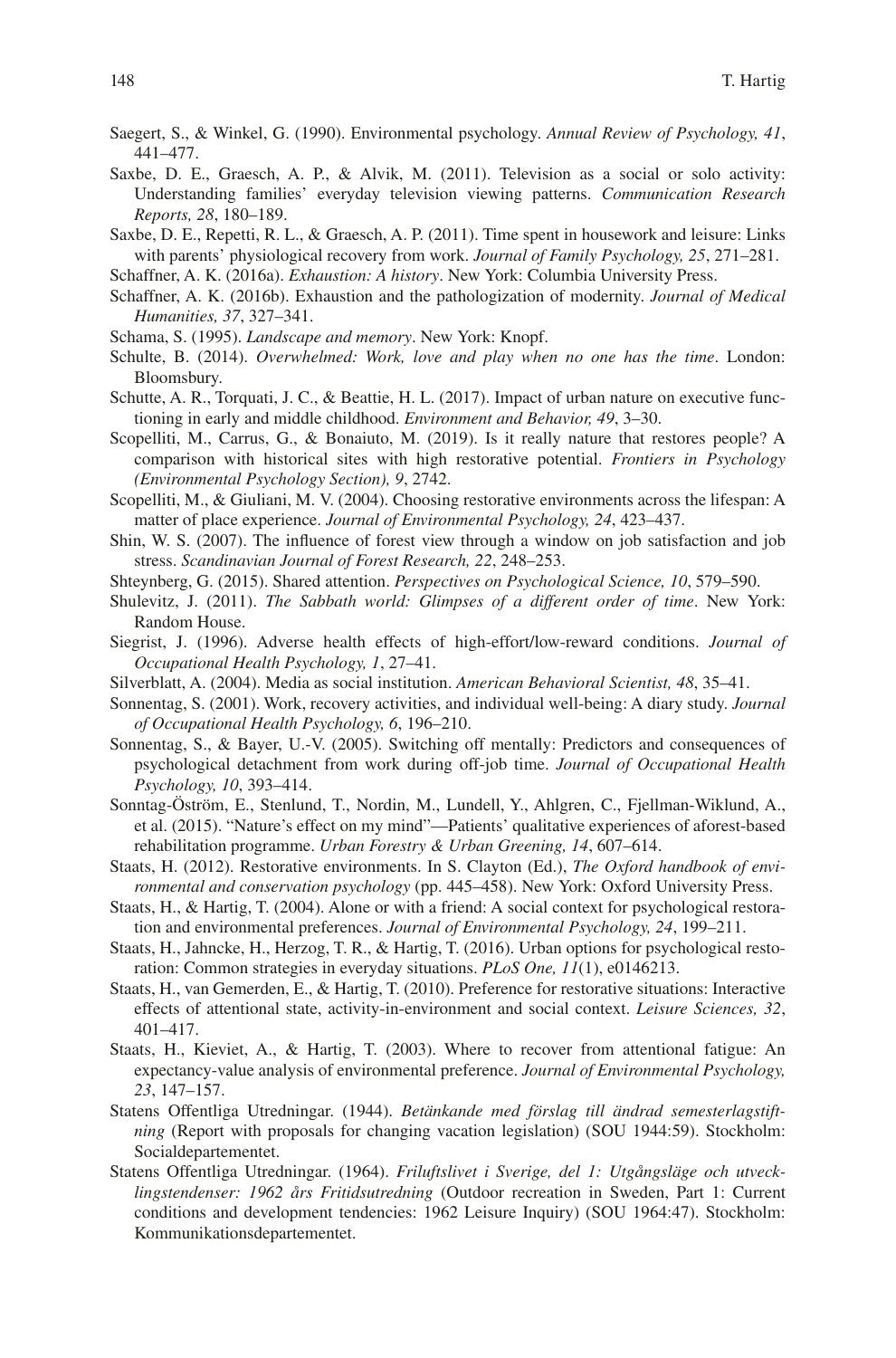- <span id="page-60-11"></span>Statens Offentliga Utredningar. (1967). *Semesterspridning* (Vacation distribution) (SOU 1967:61). Stockholm: Socialdepartementet.
- <span id="page-60-12"></span>Statens Offentliga Utredningar. (1975). *Fem veckors semester* (Five weeks vacation) (SOU 1975:88). Stockholm: Arbetsmarknadsdepartementet.
- <span id="page-60-10"></span>Statistics Sweden (2020). *Summary of population statistics* 1960–2019. Retrieved March 6, from [https://www.scb.se/en/finding-statistics/statistics-by-subject-area/population/population](https://www.scb.se/en/finding-statistics/statistics-by-subject-area/population/population-composition/population-statistics/pong/tables-and-graphs/yearly-statistics--the-whole-country/summary-of-population-statistics/)[composition/population-statistics/pong/tables-and-graphs/yearly-statistics%2D%2Dthe](https://www.scb.se/en/finding-statistics/statistics-by-subject-area/population/population-composition/population-statistics/pong/tables-and-graphs/yearly-statistics--the-whole-country/summary-of-population-statistics/)[whole-country/summary-of-population-statistics/](https://www.scb.se/en/finding-statistics/statistics-by-subject-area/population/population-composition/population-statistics/pong/tables-and-graphs/yearly-statistics--the-whole-country/summary-of-population-statistics/)
- <span id="page-60-13"></span>Statistiska Centralbyrån. (2004). *Fritid 1976–2002* [Leisure activities 1976–2002] [Levnadsförhållanden Rapport no. 103]. Stockholm: Statistiska Centralbyrån.
- <span id="page-60-6"></span>Steg, L., van den Berg, A. E., & de Groot, J. (2013). *Environmental psychology: An introduction*. Oxford: Blackwell.
- <span id="page-60-1"></span>Stevenson, M. P., Schilhab, T., & Bentsen, P. (2018). Attention restoration theory II: A systematic review to clarify attention processes affected by exposure to natural environments. *Journal of Toxicology and Environmental Health, Part B, 21*, 227–268.
- <span id="page-60-21"></span>Stigsdotter, U. K., Pålsdottir, A. M., Burls, A., Chermaz, A., Ferrini, F., & Grahn, P. (2011). Nature-based therapeutic interventions. In K. Nilsson, M. Sangster, C. Gallis, T. Hartig, S. de Vries, K. Seeland, & J. Schipperijn (Eds.), *Forests, trees, and human health* (pp. 309–342). Dordrecht: Springer.
- <span id="page-60-19"></span>Stilgenbauer, J., & McBride, J. R. (2010). Reconstruction of urban forests in Hamburg and Dresden after World War II. *Landscape Journal, 29*, 2–10.
- Sullivan, W. C., & Li, D. (this volume). Nature and attention. In A. R. Schutte, J. C. Torquati, & J. R. Stevens (Eds.), *Nature and psychology: Biological, cognitive, developmental, and social pathways to well-being*. Cham: Springer International Publishing.
- <span id="page-60-14"></span>Taylor, S. E., Klein, L. C., Lewis, B. P., Gruenewald, T. L., Gurung, R. A. R., & Updegraff, J. A. (2000). Biobehavioral responses to sress in females: Tend-and-befriend, not fght-orfight. *Psychological Bulletin, 107*, 411–429.
- <span id="page-60-7"></span>Taylor, A. F., Kuo, F. E., & Sullivan, W. C. (2002). Views of nature and self-discipline: Evidence from inner city children. *Journal of Environmental Psychology, 22*, 49–63.
- <span id="page-60-5"></span>Tennessen, C. M., & Cimprich, B. (1995). Views to nature: Effects on attention. *Journal of Environmental Psychology, 15*, 77–85.
- <span id="page-60-16"></span>Thelen, K. (1999). Historical institutionalism in comparative politics. *Annual Review of Political Science, 2*, 369–404.
- <span id="page-60-17"></span>Thomas, K. (1983). *Man and the natural world: A history of the modern sensibility*. New York: Pantheon Books.
- <span id="page-60-20"></span>Thwaites, K., Helleur, E., & Simkins, I. (2005). Restorative urban open space: Exploring the spatial confguration of human emotional fulflment in urban open space. *Landscape Research, 30*, 525–548.
- <span id="page-60-15"></span>Todes, D. P. (1987). Darwin's Malthusian metaphor and Russian evolutionary thought, 1859-1917. *Isis, 78*, 537–551.
- <span id="page-60-8"></span>Todorov, T. (1969). Structural analysis of narrative. *NOVEL: A Forum on Fiction, 3*, 70–76.
- <span id="page-60-9"></span>Tsai, A. C., & Venkataramani, A. S. (2015). Communal bereavement and resilience in the aftermath of a terrorist event: Evidence from a natural experiment. *Social Science & Medicine, 146*, 155–163.
- <span id="page-60-18"></span>Tuan, Y.-F. (1974). *Topophilia: A study of environmental perception, attitudes, and values*. Englewood Cliffs, NJ: Prentice-Hall.
- <span id="page-60-3"></span>Ulrich, R. (1977). Visual landscape preference: A model and application. *Man-Environment Systems, 7*, 279–293.
- <span id="page-60-0"></span>Ulrich, R. S. (1979). Visual landscapes and psychological well-being. *Landscape Research, 4*, 17–23.
- <span id="page-60-4"></span>Ulrich, R. S. (1981). Natural vs. urban scenes: Some psychophysiological effects. *Environment and Behavior, 13*, 523–556.
- <span id="page-60-2"></span>Ulrich, R. S. (1983). Aesthetic and affective response to natural environment. In I. Altman  $\&$ J. F. Wohlwill (Eds.), *Behavior and the natural environment* (pp. 85–125). New York: Plenum.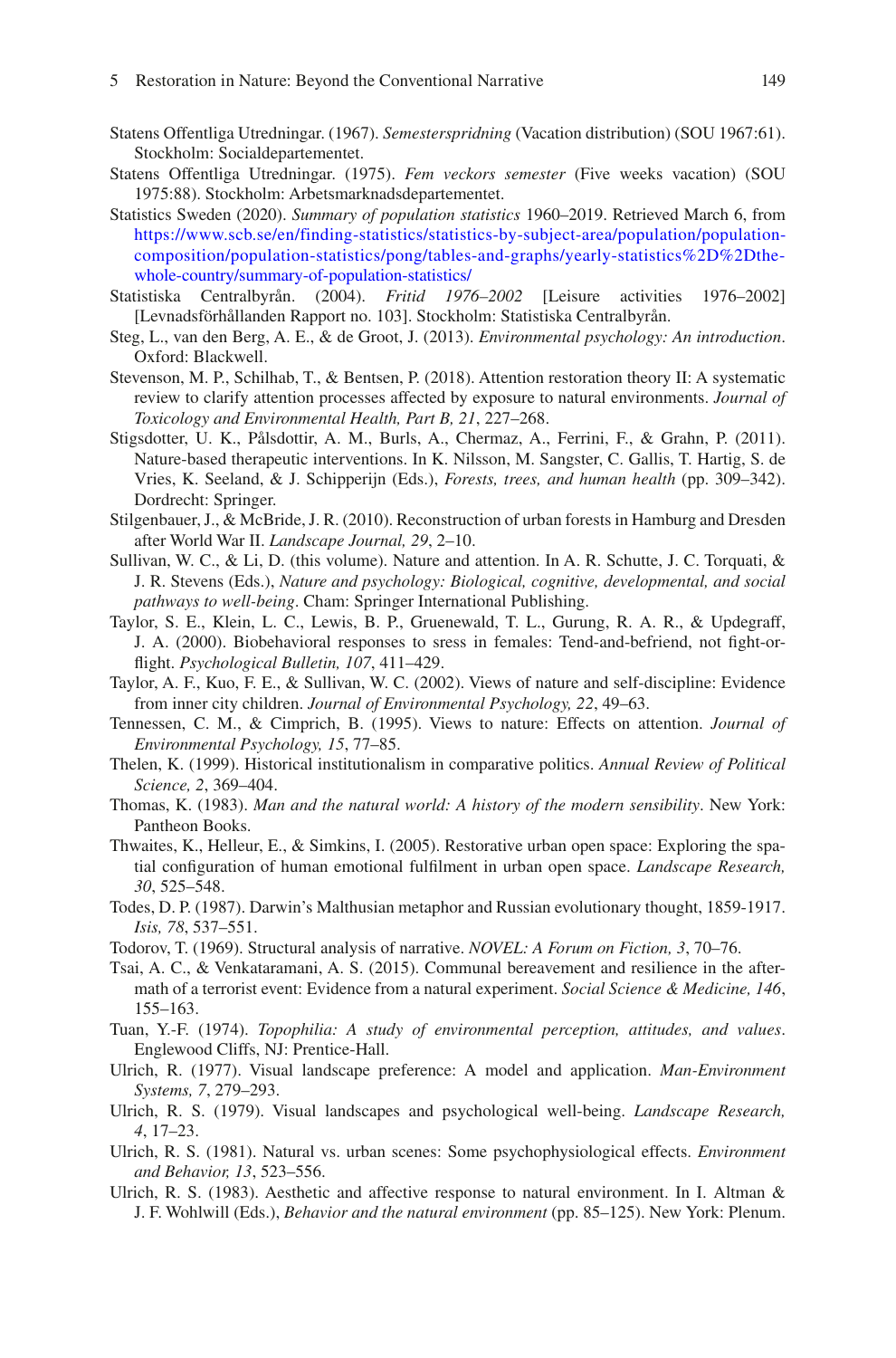- <span id="page-61-12"></span>Ulrich, R. S. (1984). View through a window may infuence recovery from surgery. *Science, 224*, 420–421.
- <span id="page-61-8"></span>Ulrich, R. S. (1993). Biophilia, biophobia, and natural landscapes. In S. R. Kellert & E. O. Wilson (Eds.), *The biophilia hypothesis* (pp. 73–137). Washington, DC: Island Press.
- <span id="page-61-20"></span>Ulrich, R. S., Bogren, L., Gardiner, S. K., & Lundin, S. (2018). Psychiatric ward design can reduce aggressive behavior. *Journal of Environmental Psychology, 57*, 53–66.
- <span id="page-61-9"></span>Ulrich, R. S., Simons, R., Losito, B. D., Fiorito, E., Miles, M. A., & Zelson, M. (1991). Stress recovery during exposure to natural and urban environments. *Journal of Environmental Psychology, 11*, 201–230.
- <span id="page-61-5"></span>United Nations. (2015). *Transforming our world: The 2030 agenda for sustainable development*. New York: United Nations.
- <span id="page-61-0"></span>United Nations. (2019). *World urbanization prospects: The 2018 revision*. New York: United Nations.
- <span id="page-61-19"></span>van den Berg, A. E., Wesselius, J. E., Maas, J., & Tanja-Dijkstra, K. (2017). Green walls for a restorative classroom environment: A controlled evaluation study. *Environment and Behavior, 49*, 791–813.
- <span id="page-61-10"></span>van den Bosch, M., & Ode Sang, Å. (2017). Urban natural environments as nature-based solutions for improved public health—A systematic review of reviews. *Environmental Research, 158*, 373–384.
- <span id="page-61-16"></span>von Krafft-Ebing, R. (1898). *Über Gesunde und Kranke Nerven* (4th ed.). Tübingen: Verlag der H. Laupp'schen Buchhandlung.
- <span id="page-61-7"></span>von Lindern, E. (2015). Setting-dependent constraints on restoration while visiting a wilderness park. *Journal of Outdoor Recreation and Tourism, 10*, 29–37.
- <span id="page-61-6"></span>Von Lindern, E., Lymeus, F., & Hartig, T. (2017). The restorative environment: A complementary concept for salutogenesis studies. In M. B. Mittelmark et al. (Eds.), *Handbook of salutogenesis* (pp. 181–195). New York: Springer.
- <span id="page-61-11"></span>Ward Thompson, C., Roe, J., Aspinall, P., Mitchell, R., Clow, A., & Miller, D. (2012). More green space is linked to less stress in deprived communities: Evidence from salivary cortisol patterns. *Landscape and Urban Planning, 105*, 221–229.
- <span id="page-61-21"></span>Wells, N. M., & Evans, G. W. (2003). Nearby nature—A buffer of life stress among rural children. *Environment and Behavior, 35*, 311–330.
- <span id="page-61-14"></span>West, P. C. (1986). Social benefits of outdoor recreation: Sociological perspectives and implications for planning and policy. In *The President's Commission on Americans outdoors (compilers), A literature review (values)* (pp. 93–103). Washington, DC: US Government Printing Offce.
- <span id="page-61-15"></span>West, P. C., & Merriam, L. C. (1970). Outdoor recreation and family cohesiveness: A research approach. *Journal of Leisure Research, 2*, 251–259.
- <span id="page-61-1"></span>Wheeler, B. W., White, M., Stahl-Timmins, W., & Depledge, M. H. (2012). Does living by the coast improve health and wellbeing? *Health & Place, 18*, 1198–1201.
- <span id="page-61-13"></span>Whitchurch, G. G., & Constantine, L. L. (1993). Systems theory. In P. G. Boss, W. J. Doherty, R. LaRossa, W. R. Schumm, & S. K. Steinmetz (Eds.), *Sourcebook of family theories and methods: A contextual approach* (pp. 325–352). New York: Plenum.
- <span id="page-61-18"></span>White, E. V., & Gatersleben, B. (2011). Greenery on residential buildings: Does it affect preferences and perceptions of beauty? *Journal of Environmental Psychology, 31*, 89–98.
- <span id="page-61-3"></span>White, M. P., Alcock, I., Grellier, J., Wheeler, B. W., Hartig, T., Warber, S. L., et al. (2019). Spending at least 120 minutes a week in nature is associated with good health and wellbeing. *Scientifc Reports, 9*, 7730.
- <span id="page-61-4"></span>White, M. P., Alcock, I., Wheeler, B. W., & Depledge, M. H. (2013). Coastal proximity, health and well-being: Results from a longitudinal panel survey. *Health & Place, 23*, 97–103.
- <span id="page-61-2"></span>White, M. P., Smith, A., Humphryes, K., Pahl, S., Snelling, D., & Depledge, M. (2010). Blue space: The importance of water for preference, affect, and restorativeness ratings of natural and built scenes. *Journal of Environmental Psychology, 30*, 482–493.
- <span id="page-61-17"></span>WHO. (1948). Preamble to the Constitution of the World Health Organization as adopted by the International Health Conference, New York, 19-22 June, 1946; signed on 22 July 1946 by the